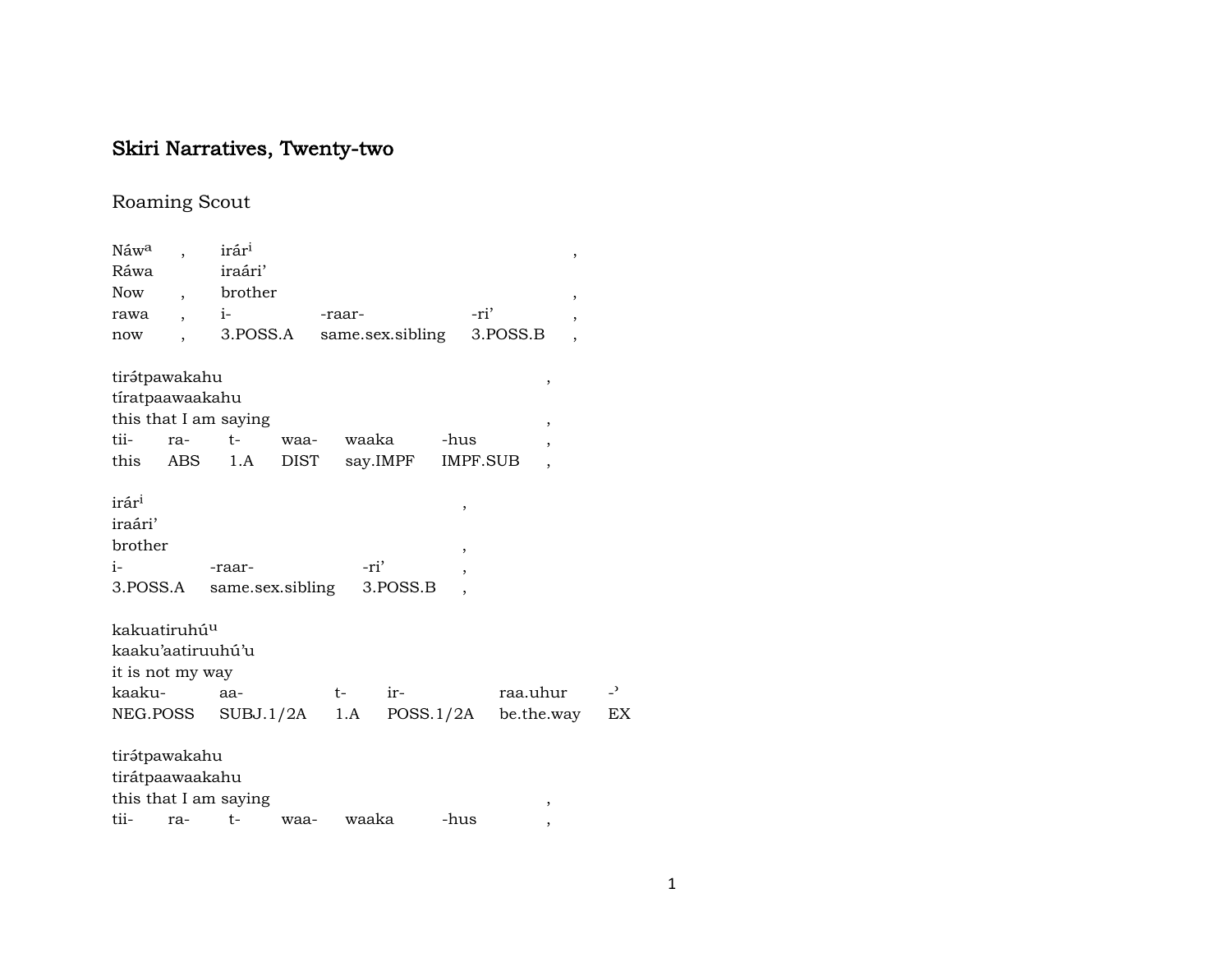## this ABS 1.A DIST say.IMPF IMPF.SUB , šahiksíšahiks cahiksícahiks Indians icaahiks icaahiks person person tirašíhwari tiracíhwari we who live here tii- ra- aciir- warii -hus this ABS IN.DU.A be.going.about.IMPF IMPF.SUB kakuaruhú<sup>u</sup> kaaku'aruuhú'u . it was not his way kaaku- ii- a- raa.uhur -<sup>"</sup> . NEG.POSS SUBJ.3A POSS.3A be.the.way EX . Hirutirakítakµ Hiru tirakítaku There this one above hiruu tii- ra- 0- kita- kus -0 there this ABS 3.A on.top be.sitting SUB.4 atí^s Atí'as our Father ati- as

nikuwitiruhuhkawákaru rikuwitiruuhuhkawaákaru'

1.POSS father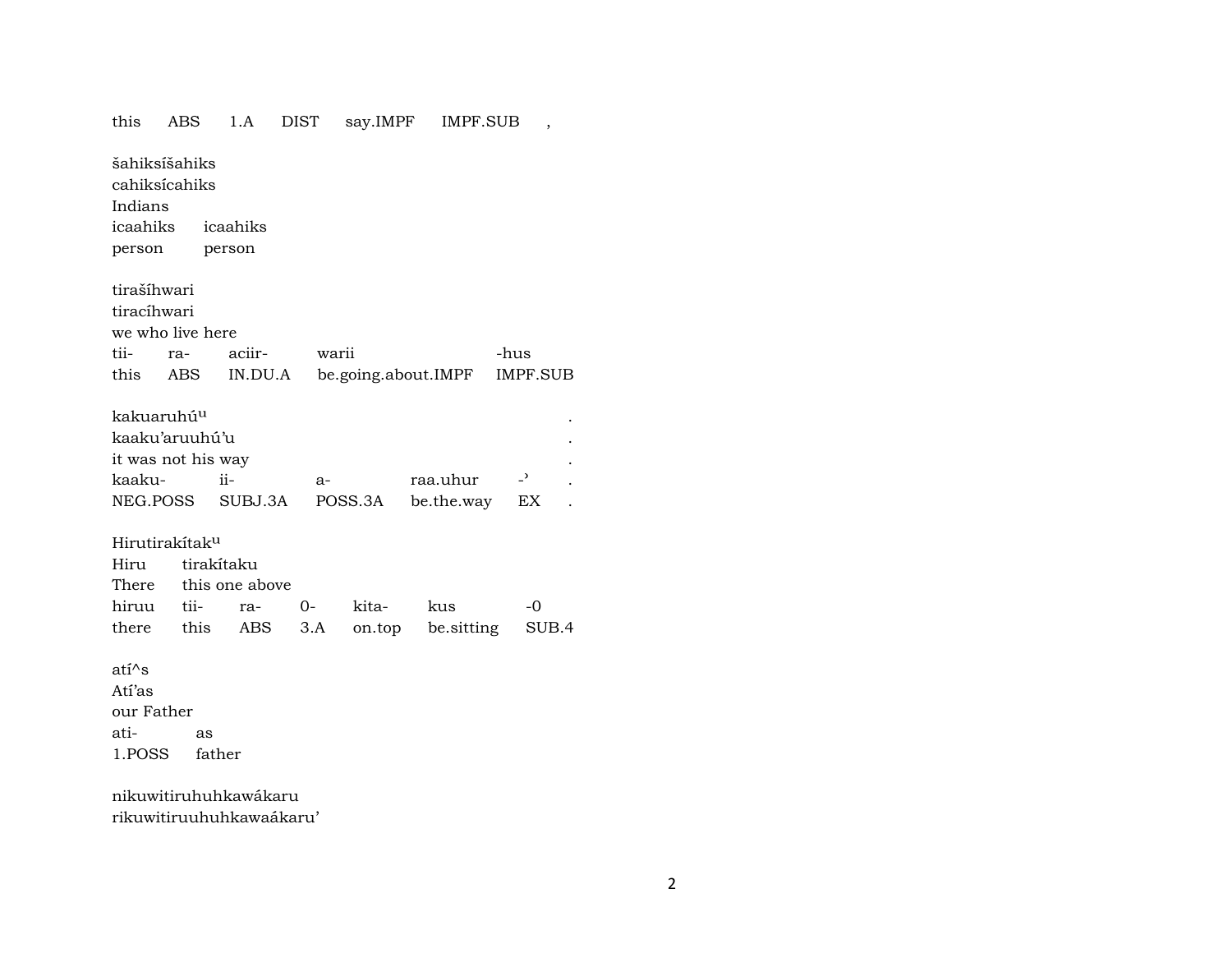|                    |                             |                   | He is the one who made the ways |        |                            |                          |             |
|--------------------|-----------------------------|-------------------|---------------------------------|--------|----------------------------|--------------------------|-------------|
| riku-              | wi-                         |                   | ti-                             | $0-$   | raa.uhur                   | kawaaka.ra'uk            | $-0$        |
| that.is            |                             |                   |                                 |        | QUOT IND.3A 3.A be.the.way | make.DIST                | <b>PERF</b> |
|                    |                             |                   |                                 |        |                            |                          |             |
|                    | tiwirasuhišis               |                   |                                 |        |                            |                          |             |
|                    | tiwirásuuhiicis             |                   |                                 |        |                            |                          |             |
|                    | this that you now know      |                   |                                 |        |                            |                          |             |
| tii-               | wii-                        | ra-               | $S-$                            | ut-    | riicis                     | $-0$                     |             |
| this               | now                         | ABS               | 2.A                             | PREV   | learn.about                | <b>PERF</b>              |             |
| tiráwah            |                             |                   |                                 |        |                            |                          |             |
| Tiráwaahat         |                             |                   |                                 |        |                            |                          |             |
|                    | the Heavens                 |                   |                                 |        |                            |                          |             |
| tii-               | ra-                         | $0-$              | waa-                            | ahak   |                            | $-0$                     |             |
| this               | ABS                         | 3.A               | <b>DIST</b>                     |        | extend.in.a.line           | SUB.4                    |             |
|                    |                             |                   |                                 |        |                            |                          |             |
| $\bf{I}$           | $\overline{ }$              | irár <sup>i</sup> |                                 |        |                            | ,                        |             |
| I                  |                             | iraári'           |                                 |        |                            |                          |             |
| And                | $\ddot{\phantom{0}}$        | brother           |                                 |        |                            | $\overline{\phantom{a}}$ |             |
| i                  |                             | $i$ -             |                                 | -raar- | -ri'                       |                          |             |
| and                | $\ddot{\phantom{0}}$        | 3.POSS.A          |                                 |        | same.sex.sibling           | 3.POSS.B                 |             |
|                    |                             |                   |                                 |        |                            |                          |             |
|                    | wiritukstara <sup>u</sup>   |                   |                                 |        |                            |                          |             |
|                    | iwiratukstára'u             |                   |                                 |        |                            |                          |             |
|                    | the one I have talked about |                   |                                 |        |                            |                          |             |
| ii-                | wii-                        | ra-               | $t-$                            | uks-   | tara'u                     | $-0$                     |             |
| that               | now                         | ABS               | 1.A                             | AOR    | talk.about                 | SUB.3                    |             |
| nísar <sup>u</sup> |                             |                   |                                 |        |                            |                          |             |
| riísaaru'          |                             |                   |                                 |        |                            |                          |             |
| the chief          |                             |                   |                                 |        |                            |                          |             |
| riisaar            | -u'                         |                   |                                 |        |                            |                          |             |
|                    |                             |                   |                                 |        |                            |                          |             |

be.chief NOM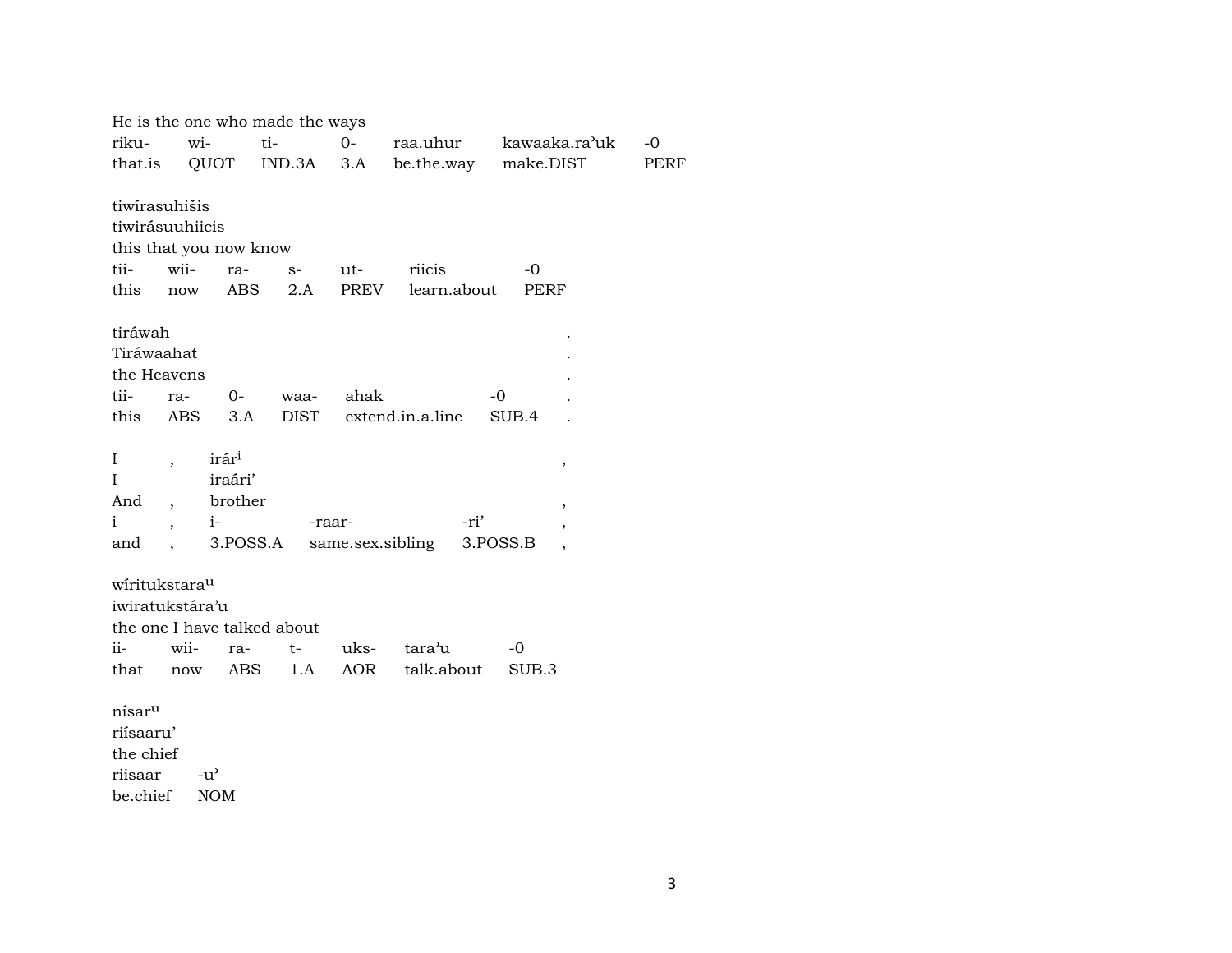| nikuwituháa         |                       |      |                                |                    |             |       |                            |                 |
|---------------------|-----------------------|------|--------------------------------|--------------------|-------------|-------|----------------------------|-----------------|
|                     | rikuwituuhá'a         |      |                                |                    |             |       |                            |                 |
|                     | he is the cause of it |      |                                |                    |             |       |                            |                 |
| riku-               | wi-                   |      | ti-                            | $0-$               | ut-         | raar  | $\overline{z}$             |                 |
| that.is             | QUOT                  |      | IND.3A                         | 3.A                | <b>PREV</b> | do    | <b>EX</b>                  |                 |
| nísar <sup>u</sup>  |                       |      | ahirá <sup>u</sup>             |                    |             |       |                            |                 |
| riísaaru'           |                       |      | ahíra'u                        |                    |             |       |                            |                 |
| the chief           |                       |      |                                | his being made     |             |       |                            |                 |
| riisaar             | $-u^{\prime}$         |      | ar-                            | ri-                | $O-$        | ra'uk | -0                         |                 |
| be.chief            |                       | NOM  | EV                             | CONT.3A            | 3.A         | make  | SUB.3                      |                 |
| tirikuruwari        |                       |      |                                |                    |             |       |                            |                 |
|                     | tirikuruúwari         |      |                                |                    |             |       |                            |                 |
|                     | his caring for us     |      |                                |                    |             |       |                            |                 |
| tii-                | ri-                   |      | $0-$                           | ku-                | ruu-        | warii |                            | -hus            |
| this                | CONT.3A               |      | 3.A                            | 1.P                | PORT        |       | be.going.about.IMPF        | <b>IMPF.SUB</b> |
| ákitar <sup>u</sup> |                       |      |                                | nísar <sup>u</sup> |             |       |                            |                 |
| ákitaaru'           |                       |      |                                | Riísaaru'          |             |       |                            |                 |
| the tribe           |                       |      |                                | The chief          |             |       |                            |                 |
| akitaar-            | $-u'$                 |      |                                | riisaar            | $-u'$       |       |                            |                 |
| tribe               |                       | NOM  | $\overline{a}$                 | be.chief           | <b>NOM</b>  |       |                            |                 |
| nikuwituháa         |                       |      |                                |                    |             |       |                            |                 |
|                     | rikuwituuhá'a         |      |                                |                    |             |       |                            |                 |
|                     |                       |      | He is the one who is the cause |                    |             |       |                            |                 |
| riku-               | wi-                   |      | ti-                            | $O -$              | ut-         | raar  | $\overline{z}$             |                 |
| that.is             |                       | QUOT | IND.3A                         | 3.A                | <b>PREV</b> | do    | EX                         |                 |
| Aahawáku            |                       |      |                                |                    |             | ,     | $\epsilon\epsilon$         |                 |
| A                   | ahawáku'              |      |                                |                    |             |       | $\boldsymbol{\mathcal{C}}$ |                 |
| And                 | He said               |      |                                |                    |             |       | $\pmb{\zeta}\pmb{\zeta}$   |                 |
| a                   | ar-                   | ra-  | $0-$                           | waka'u             | -0          |       | $\pmb{\mathsf{H}}$         |                 |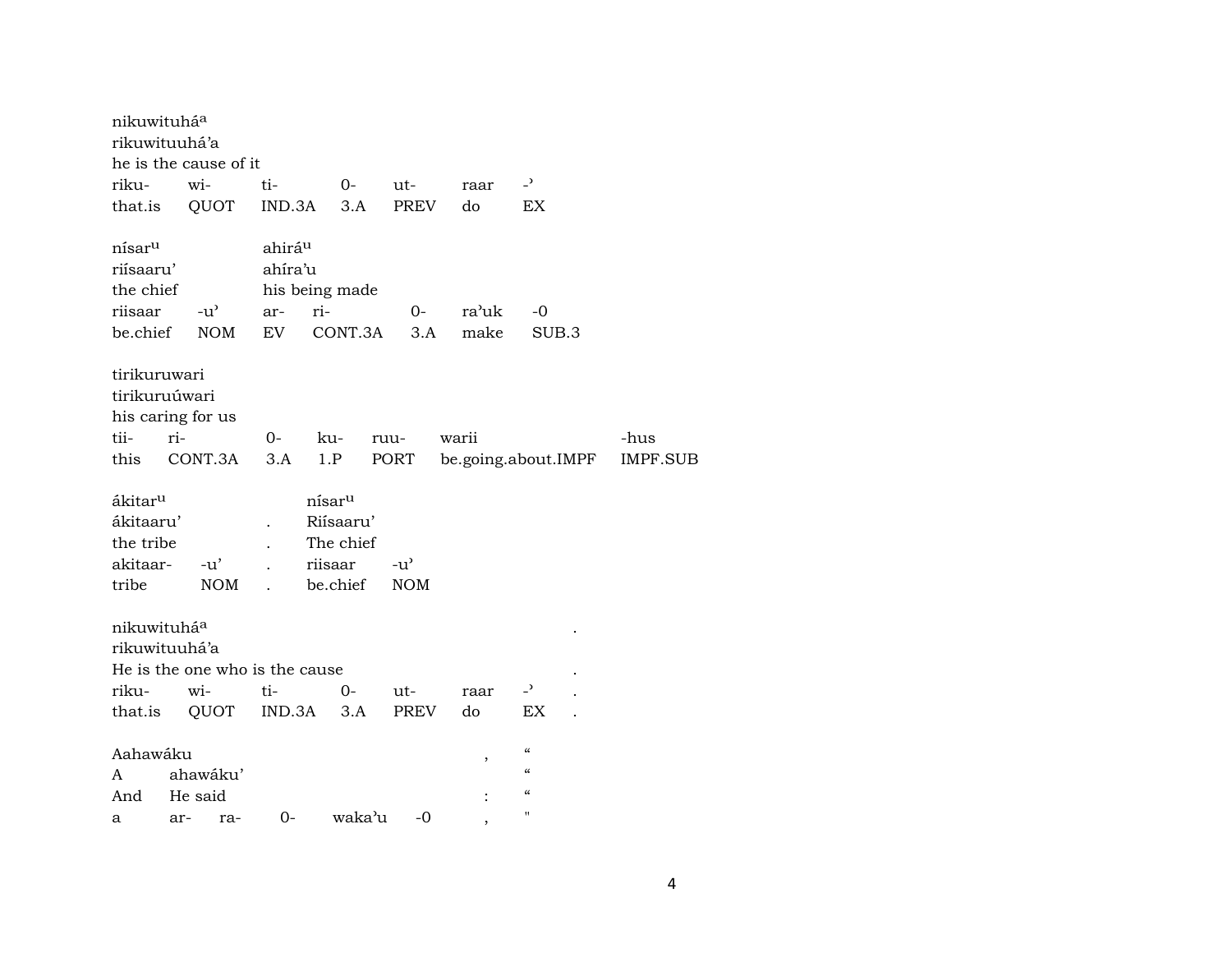| and                                                        | EV                                                                                                                                                              | ABS                                             | 3.A          | say                                     | PERF  | 11<br>,     |            |                |  |  |  |  |  |  |
|------------------------------------------------------------|-----------------------------------------------------------------------------------------------------------------------------------------------------------------|-------------------------------------------------|--------------|-----------------------------------------|-------|-------------|------------|----------------|--|--|--|--|--|--|
| Tiwiratara <sup>u</sup><br>Tiwirátara'u<br>When I made you | nísar <sup>u</sup><br>riísaaru'<br>a chief                                                                                                                      |                                                 |              |                                         |       |             |            |                |  |  |  |  |  |  |
| tii-                                                       | wii-                                                                                                                                                            | ra-                                             | $t-$         | a-                                      | ra'uk | $-0$        | riisaar    | $-u^{\prime}$  |  |  |  |  |  |  |
| when                                                       | make<br>be.chief<br>when<br>ABS<br>1.A<br>2.P<br>SUB.3                                                                                                          |                                                 |              |                                         |       |             |            |                |  |  |  |  |  |  |
|                                                            |                                                                                                                                                                 | tírəstikawarihustar <sup>i</sup> t <sup>n</sup> |              |                                         |       |             |            |                |  |  |  |  |  |  |
|                                                            |                                                                                                                                                                 | tirastikaawariihustarit                         |              |                                         |       |             |            |                |  |  |  |  |  |  |
|                                                            |                                                                                                                                                                 |                                                 |              | now that you are going to care for them |       |             |            |                |  |  |  |  |  |  |
| tii-                                                       | ra-                                                                                                                                                             | $s-$                                            | ri.kaa.warii |                                         |       | -hus        | -ta        | -rit           |  |  |  |  |  |  |
| here                                                       | ABS                                                                                                                                                             | 2.A                                             |              | care.for.in.this.world                  |       | IMPF.SUB    | <b>INT</b> | <b>INT.SUB</b> |  |  |  |  |  |  |
| tribe<br>hi<br>and                                         | ákitar <sup>u</sup><br>ákitaaru'<br>the tribe<br>akitaar-<br>$-u'$<br><b>NOM</b><br>hītiharətíraktuš <sup>i</sup><br>tihaaratíraktuuci<br>this bow (and arrows) |                                                 |              |                                         |       |             |            |                |  |  |  |  |  |  |
| hi                                                         | tii-                                                                                                                                                            | haa-                                            | ra-          | tiraak-                                 | ra.uc |             | -i         |                |  |  |  |  |  |  |
| and                                                        | this                                                                                                                                                            | here                                            | ABS          | bow                                     |       | be.lying.PL | SUB.2      |                |  |  |  |  |  |  |
|                                                            | wiritatiraktaru<br>wiriitatíraktáru                                                                                                                             | I now give you the bows                         |              |                                         |       |             |            |                |  |  |  |  |  |  |
|                                                            |                                                                                                                                                                 |                                                 |              |                                         |       |             |            |                |  |  |  |  |  |  |
| wii-                                                       | rii-                                                                                                                                                            | t-                                              | $a-$         | tiraak-                                 | raar- | uh          | -0         |                |  |  |  |  |  |  |
| now                                                        | ASSR                                                                                                                                                            | 1.A                                             | 2.P          | bow                                     | PL    | give        | PERF       |                |  |  |  |  |  |  |
| witatátiraku                                               |                                                                                                                                                                 |                                                 |              |                                         |       |             |            | а              |  |  |  |  |  |  |
|                                                            | Witatátiraaku                                                                                                                                                   |                                                 |              |                                         |       |             |            | a              |  |  |  |  |  |  |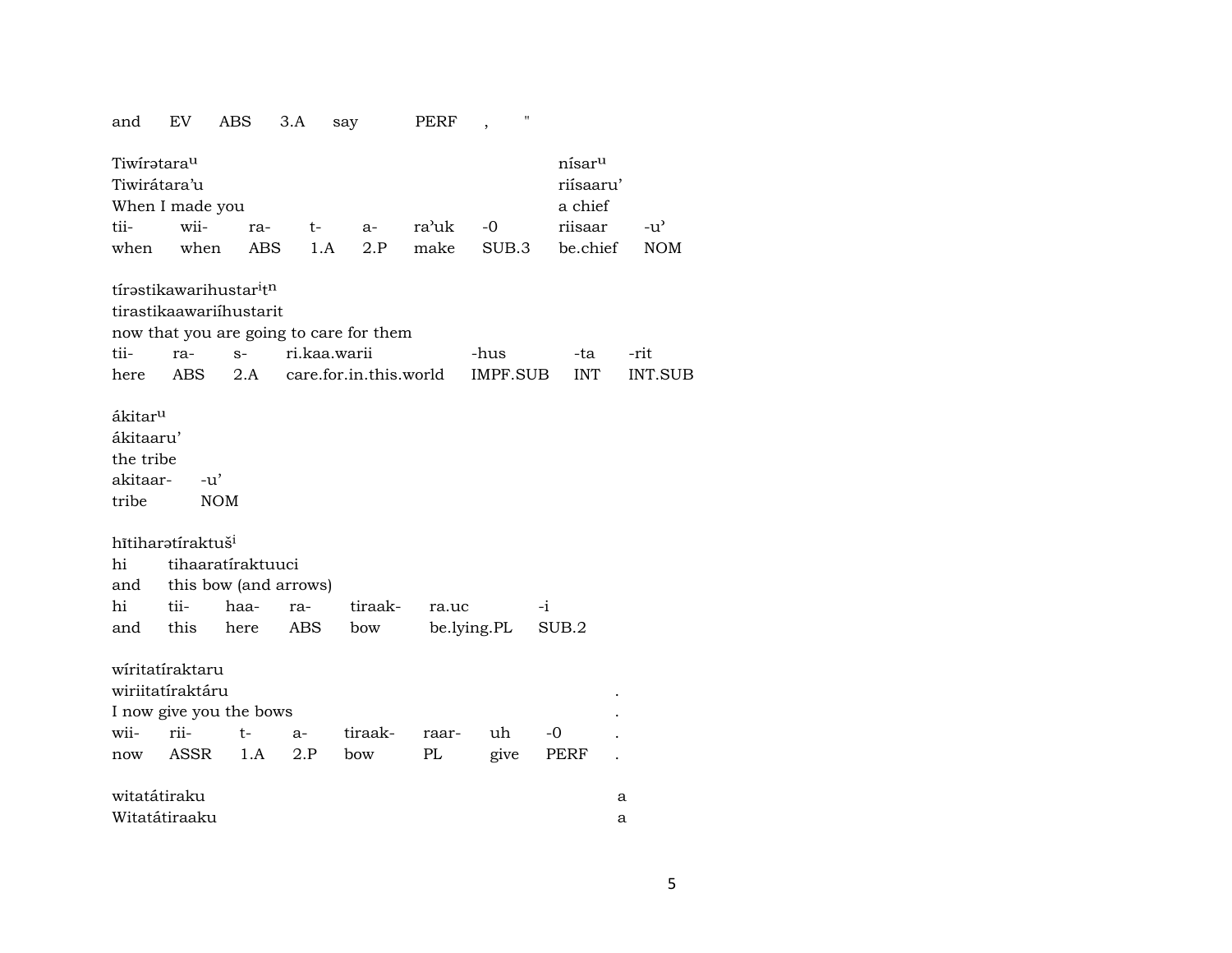|                        | I now give you the bow<br>and<br>$\overline{\phantom{a}}$ |        |                    |                  |          |       |                          |                      |  |                          |     |  |  |
|------------------------|-----------------------------------------------------------|--------|--------------------|------------------|----------|-------|--------------------------|----------------------|--|--------------------------|-----|--|--|
| wii-                   | ta-                                                       |        | $t-$               | a-               | tiraak-  |       | uh                       | $-0$                 |  | $\overline{\phantom{a}}$ | a   |  |  |
| now                    | IND.1/2A                                                  |        | 1.A                | 2.P              | bow      |       | give                     | PERF                 |  | $\overline{\phantom{a}}$ | and |  |  |
|                        |                                                           |        |                    |                  |          |       |                          |                      |  |                          |     |  |  |
| níksu                  |                                                           |        | П                  |                  |          |       |                          |                      |  |                          |     |  |  |
| ríksu'                 |                                                           |        | Н                  |                  |          |       |                          |                      |  |                          |     |  |  |
| arrows                 |                                                           |        | Н                  |                  |          |       |                          |                      |  |                          |     |  |  |
| riiks-                 | $-u$ <sup><math>\prime</math></sup>                       |        | $\pmb{\mathsf{H}}$ |                  |          |       |                          |                      |  |                          |     |  |  |
| arrow                  | <b>NOM</b>                                                |        | н                  |                  |          |       |                          |                      |  |                          |     |  |  |
|                        |                                                           |        |                    |                  |          |       |                          |                      |  |                          |     |  |  |
| Irár <sup>i</sup>      |                                                           |        |                    |                  |          |       | $\overline{\phantom{a}}$ | tírak <sup>i</sup> s |  |                          |     |  |  |
| Iraári'                |                                                           |        |                    |                  |          |       |                          | tíraakis             |  |                          |     |  |  |
| <b>Brother</b>         |                                                           |        |                    |                  |          |       | $\overline{\phantom{a}}$ | bow                  |  |                          |     |  |  |
| $i-$                   |                                                           | -raar- |                    |                  | -ri'     |       | $\overline{\phantom{a}}$ | tiraak<br>bow        |  | -kis<br><b>DIM</b>       |     |  |  |
| 3.POSS.A               |                                                           |        |                    | same.sex.sibling | 3.POSS.B |       |                          |                      |  |                          |     |  |  |
| tíras <sup>a</sup>     |                                                           |        |                    |                  |          |       |                          |                      |  |                          |     |  |  |
| tíraasa                |                                                           |        |                    |                  |          |       |                          |                      |  |                          |     |  |  |
| this one               |                                                           |        |                    |                  |          |       |                          |                      |  |                          |     |  |  |
| tii-                   | ra-                                                       | $0 -$  | sa                 |                  | $-0$     |       |                          |                      |  |                          |     |  |  |
| this                   | ABS                                                       | 3.A    |                    | be.lying         | SUB.3    |       |                          |                      |  |                          |     |  |  |
|                        |                                                           |        |                    |                  |          |       |                          |                      |  |                          |     |  |  |
| witirak <sup>i</sup> s |                                                           |        |                    |                  |          |       |                          |                      |  |                          |     |  |  |
| wití'                  |                                                           |        |                    |                  |          | rákis |                          |                      |  |                          |     |  |  |
| it was                 |                                                           |        |                    |                  |          | wood  |                          |                      |  |                          |     |  |  |
| wi-                    | ti-                                                       |        | $0 -$              | 0                | $-0$     | rak   |                          | -kis                 |  |                          |     |  |  |
| QUOT                   | IND.3A                                                    |        | 3.A                | be               | PERF     | wood  |                          | <b>DIM</b>           |  |                          |     |  |  |
|                        |                                                           |        |                    |                  |          |       |                          |                      |  |                          |     |  |  |
| nakíswit <sup>i</sup>  |                                                           |        |                    |                  |          |       |                          |                      |  |                          |     |  |  |
| Rákis                  |                                                           | witi'  |                    |                  |          |       |                          |                      |  |                          |     |  |  |
| Wood                   |                                                           | it was |                    |                  |          |       |                          |                      |  |                          |     |  |  |
| rak                    | -kis                                                      | wi-    |                    | ti-              | $0-$     | 0     |                          | $-0$                 |  |                          |     |  |  |
| wood                   | <b>DIM</b>                                                | QUOT   |                    | IND.3A           | 3.A      | be    |                          | <b>PERF</b>          |  |                          |     |  |  |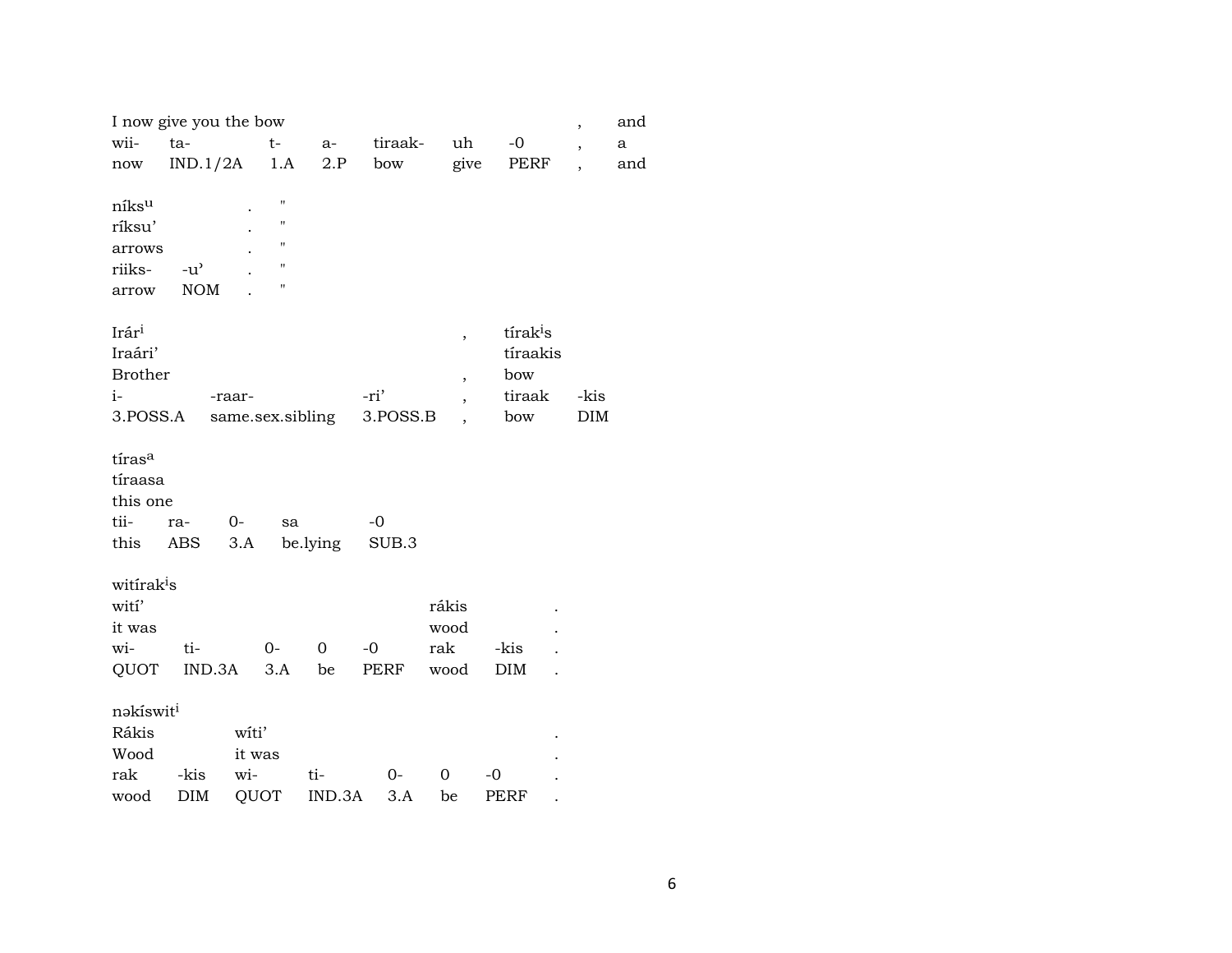|                          | nahápahatik <sup>i</sup><br>Rahaapáhaatiki                                           |                   |                   |                |             |            |                 |                                                                   |                  |
|--------------------------|--------------------------------------------------------------------------------------|-------------------|-------------------|----------------|-------------|------------|-----------------|-------------------------------------------------------------------|------------------|
|                          | Its being red wood                                                                   |                   |                   |                |             |            |                 |                                                                   |                  |
| ra-                      | $0-$                                                                                 | haak-             | pahaat            |                | -ik         | $-i$       |                 |                                                                   |                  |
| ABS                      | 3.A                                                                                  | wood              | be.read           |                | <b>DIST</b> |            | SUB.2           |                                                                   |                  |
| we call it<br>ra-<br>ABS | nahápakihu<br>rahápakihu<br>$t-$<br>1.A                                              | rak-<br>$1/2$ .PL | waki.a            | say.PL.IMPF    |             | -hus       | <b>IMPF.SUB</b> | tírapah^t <sup>n</sup><br>tíraapahat<br>red bow<br>tiraak-<br>bow | pahaat<br>be.red |
|                          | nikuwitiati^s                                                                        |                   |                   |                |             |            |                 |                                                                   |                  |
|                          | Rikuwíti'                                                                            |                   |                   |                |             |            |                 | Atí'as                                                            |                  |
|                          | He was the one                                                                       |                   |                   |                |             |            |                 | our Father                                                        |                  |
|                          | riku-                                                                                | wi-               | ti-               |                | $0-$        | 0          | -0              | ati-                                                              | as               |
|                          | that.is                                                                              | QUOT              | IND.3A            |                | 3.A         | be         | PERF            | 1.POSS                                                            | father           |
| ar-<br>EV                | ahíhtirakuha<br>ahíhtiraakuha<br>His giving him the bow<br>ra-<br><b>ABS</b>         | $0-$<br>3.A       | ir-<br><b>OBV</b> | tiraak-<br>bow |             | uh<br>give | -a<br>SUB.1     |                                                                   |                  |
| tii-<br>this             | tiratiraktiku<br>tiratíraktiku<br>this bow that he sits holding<br>ra-<br><b>ABS</b> | $0-$<br>3.A       | tiraak-<br>bow    | ri-            | PORT        | kus        | be.sitting      | -0<br>SUB.4                                                       |                  |
|                          |                                                                                      |                   |                   |                |             |            |                 |                                                                   |                  |
| nísar <sup>u</sup>       |                                                                                      |                   |                   |                |             |            |                 |                                                                   |                  |
| riísaaru'                |                                                                                      |                   |                   |                |             |            |                 |                                                                   |                  |
| the chief                |                                                                                      |                   |                   |                |             |            |                 |                                                                   |                  |
| riisaar                  | $-u^{\prime}$                                                                        |                   |                   |                |             |            |                 |                                                                   |                  |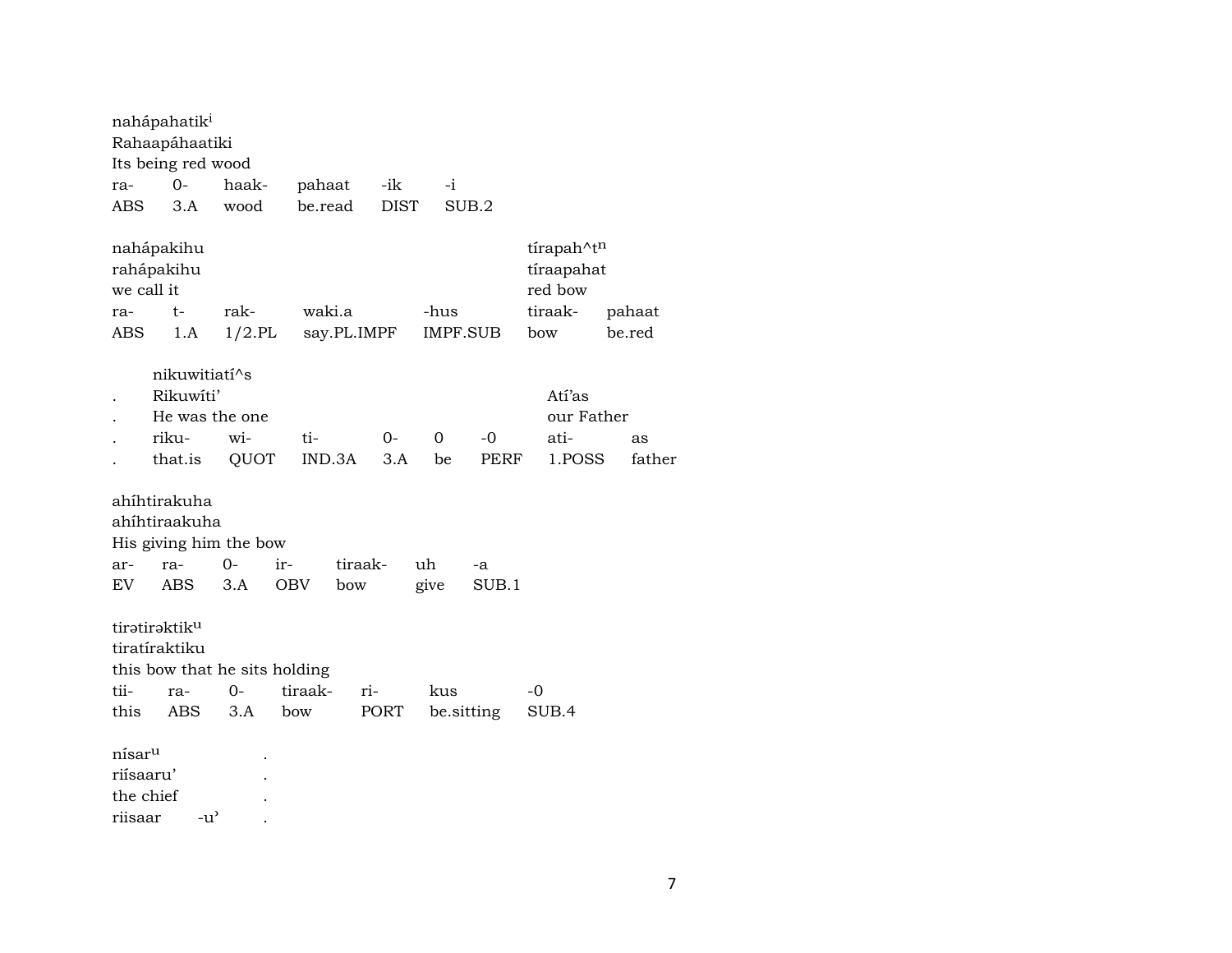| be.chief                                                                                                                                                                                                                                                                                                                                                                                                           | <b>NOM</b>                   |                   |                          |      |             |      |             |            |  |  |  |  |  |
|--------------------------------------------------------------------------------------------------------------------------------------------------------------------------------------------------------------------------------------------------------------------------------------------------------------------------------------------------------------------------------------------------------------------|------------------------------|-------------------|--------------------------|------|-------------|------|-------------|------------|--|--|--|--|--|
| irár <sup>i</sup><br>I<br>$\overline{\phantom{a}}$<br>$^\mathrm{,}$<br>iraári <sup></sup><br>I<br>brother<br>And<br>$\overline{\phantom{a}}$<br>$\, ,$<br>$-ri$<br>$\mathbf{i}$<br>$i-$<br>-raar-<br>$\overline{ }$<br>,<br>3.POSS.B<br>3.POSS.A<br>same.sex.sibling<br>and                                                                                                                                        |                              |                   |                          |      |             |      |             |            |  |  |  |  |  |
| tirátpari<br>tirátpari<br>my living here                                                                                                                                                                                                                                                                                                                                                                           |                              |                   |                          |      |             |      |             |            |  |  |  |  |  |
| tii-                                                                                                                                                                                                                                                                                                                                                                                                               | ra-                          | $t-$              |                          |      |             | -hus |             |            |  |  |  |  |  |
| this                                                                                                                                                                                                                                                                                                                                                                                                               | <b>ABS</b>                   | 1.A               |                          |      |             |      |             |            |  |  |  |  |  |
| warii<br>be.going.about.IMPF<br><b>IMPF.SUB</b><br>híirikuruhušia<br>hi<br>irikuruúhuci'a<br>thereupon He did that<br>and<br>hi<br>irii-<br>kuruur-<br>ri-<br>$0-$<br>ut-<br>$i-$<br>$-0$<br>aar<br><b>DUB</b><br>CONT.3A<br><b>SEQ</b><br>do<br>then<br>3.A<br>PREV<br>PERF<br>and<br>$\mathcal{C}\mathcal{C}$<br>Náwa<br>$\epsilon\epsilon$<br>Ráwa<br>$\epsilon\epsilon$<br><b>Now</b><br>н<br>rawa<br>Ħ<br>now |                              |                   |                          |      |             |      |             |            |  |  |  |  |  |
|                                                                                                                                                                                                                                                                                                                                                                                                                    | atiharisutárist <sup>a</sup> | tihaarísuutárista |                          |      |             |      |             |            |  |  |  |  |  |
| a<br>and                                                                                                                                                                                                                                                                                                                                                                                                           |                              |                   | you are going to do this |      |             |      |             |            |  |  |  |  |  |
| a                                                                                                                                                                                                                                                                                                                                                                                                                  | tii-                         | haa-              | rii-                     | $S-$ | ut-         | aar  | -his        | -ta        |  |  |  |  |  |
| and                                                                                                                                                                                                                                                                                                                                                                                                                | this                         | here              | ASSR                     | 2.A  | <b>PREV</b> | do   | <b>PERF</b> | <b>INT</b> |  |  |  |  |  |
| íspari<br>íspari                                                                                                                                                                                                                                                                                                                                                                                                   |                              |                   |                          |      |             |      |             |            |  |  |  |  |  |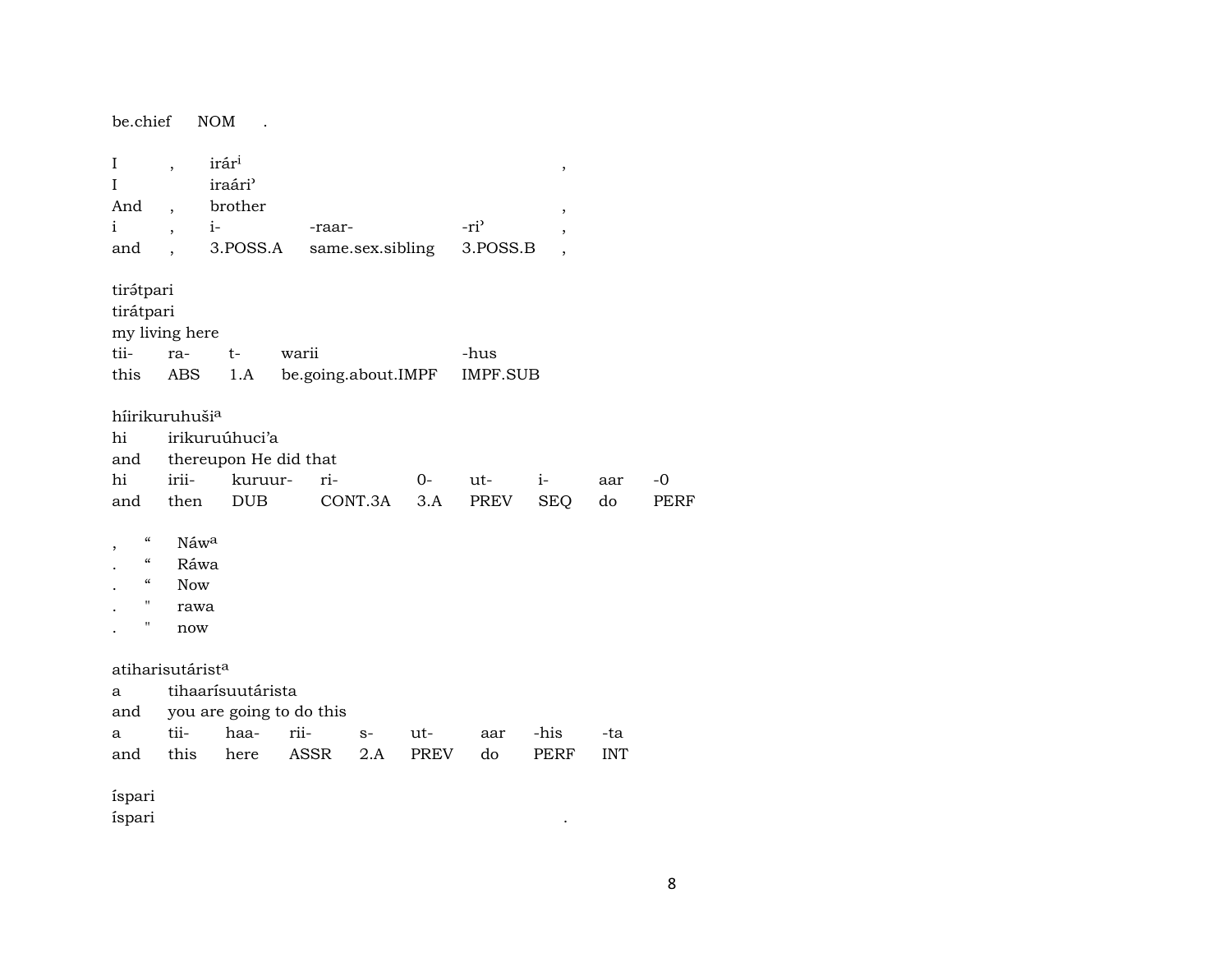| when you go around             |               |                          |                                             |                          |             |                          |       |             |            |          |             |
|--------------------------------|---------------|--------------------------|---------------------------------------------|--------------------------|-------------|--------------------------|-------|-------------|------------|----------|-------------|
| $i-$                           |               | $S-$                     | warii                                       |                          |             | -hus                     |       |             |            |          |             |
| CONT.1/2A                      |               | 2.A                      | be.going.about.IMPF                         |                          |             | <b>IMPF.SUB</b>          |       |             |            |          |             |
|                                |               |                          |                                             |                          |             |                          |       |             |            |          |             |
| tástikstuksta                  |               |                          |                                             |                          |             |                          |       |             |            |          |             |
| Tástikstuksta                  |               |                          |                                             |                          |             |                          |       |             |            |          |             |
| You are going to make an arrow |               |                          |                                             |                          |             |                          |       |             |            |          |             |
| ta-                            | $S-$          |                          | riiks-                                      | ra'uk                    | -his        | -ta                      |       |             |            |          |             |
| IND.1/2A                       | 2.A           |                          | arrow                                       | make                     | <b>PERF</b> | <b>INT</b>               |       |             |            |          |             |
| hiriskawihahkawista            |               |                          |                                             |                          |             |                          |       |             |            |          |             |
|                                |               |                          |                                             |                          |             |                          |       |             |            |          |             |
| hi                             |               |                          | riskawihaahkawista                          |                          |             |                          |       |             |            |          |             |
| and                            |               |                          | you are going to fit the arrow head into it |                          |             |                          |       |             |            |          |             |
| hi<br>rii-                     |               | $S-$                     | kawi-                                       |                          | haahka      |                          | -wi   | -his        | -ta        |          |             |
| and                            | <b>ASSR</b>   | 2.A                      | arrowhead                                   |                          |             | be.attached.to           | SUB.L | <b>PERF</b> | <b>INT</b> |          |             |
| tahūr <sup>u</sup>             |               |                          | Náwaháa                                     |                          |             |                          |       |             |            |          |             |
| tahuúru'                       |               |                          | Ráwa                                        |                          | há'a        |                          |       |             |            |          |             |
| flint                          |               |                          | <b>Now</b>                                  |                          | ha          | Ţ                        |       |             |            |          |             |
| tahuur                         | $-u^{\prime}$ |                          |                                             | $\overline{\phantom{a}}$ | haa         |                          |       |             |            |          |             |
|                                | <b>NOM</b>    |                          | rawa                                        | $\overline{\phantom{a}}$ |             | $\overline{\phantom{a}}$ |       |             |            |          |             |
| flint                          |               |                          | now                                         | $\ddot{\phantom{a}}$     | ha          | $\overline{\phantom{a}}$ |       |             |            |          |             |
| hawirisirihkáwisa              |               |                          |                                             |                          |             |                          |       |             |            |          |             |
| hawiiriisirihkáwisa            |               |                          |                                             |                          |             |                          |       |             |            |          |             |
| now here your arrowhead lies   |               |                          |                                             |                          |             |                          |       |             |            |          |             |
| wii-<br>haa-                   |               | rii-                     | $S-$                                        | ir-                      |             | ri-                      |       | uur-        | kawi-      | sa       | $-0$        |
| here                           | now           | ASSR                     | 2.A                                         |                          | POSS.1/2A   | PHYS.POSS                |       | POSS.A      | arrowhead  | be.lying | <b>PERF</b> |
|                                |               |                          |                                             |                          |             |                          |       |             |            |          |             |
| tahūr <sup>u</sup>             |               | $\overline{\phantom{a}}$ |                                             |                          |             |                          |       |             |            |          |             |
| tahuúru'                       |               |                          |                                             |                          |             |                          |       |             |            |          |             |
| flint                          |               |                          |                                             |                          |             |                          |       |             |            |          |             |
| tahuur                         | $-u^{\prime}$ |                          |                                             |                          |             |                          |       |             |            |          |             |
| flint                          | <b>NOM</b>    |                          |                                             |                          |             |                          |       |             |            |          |             |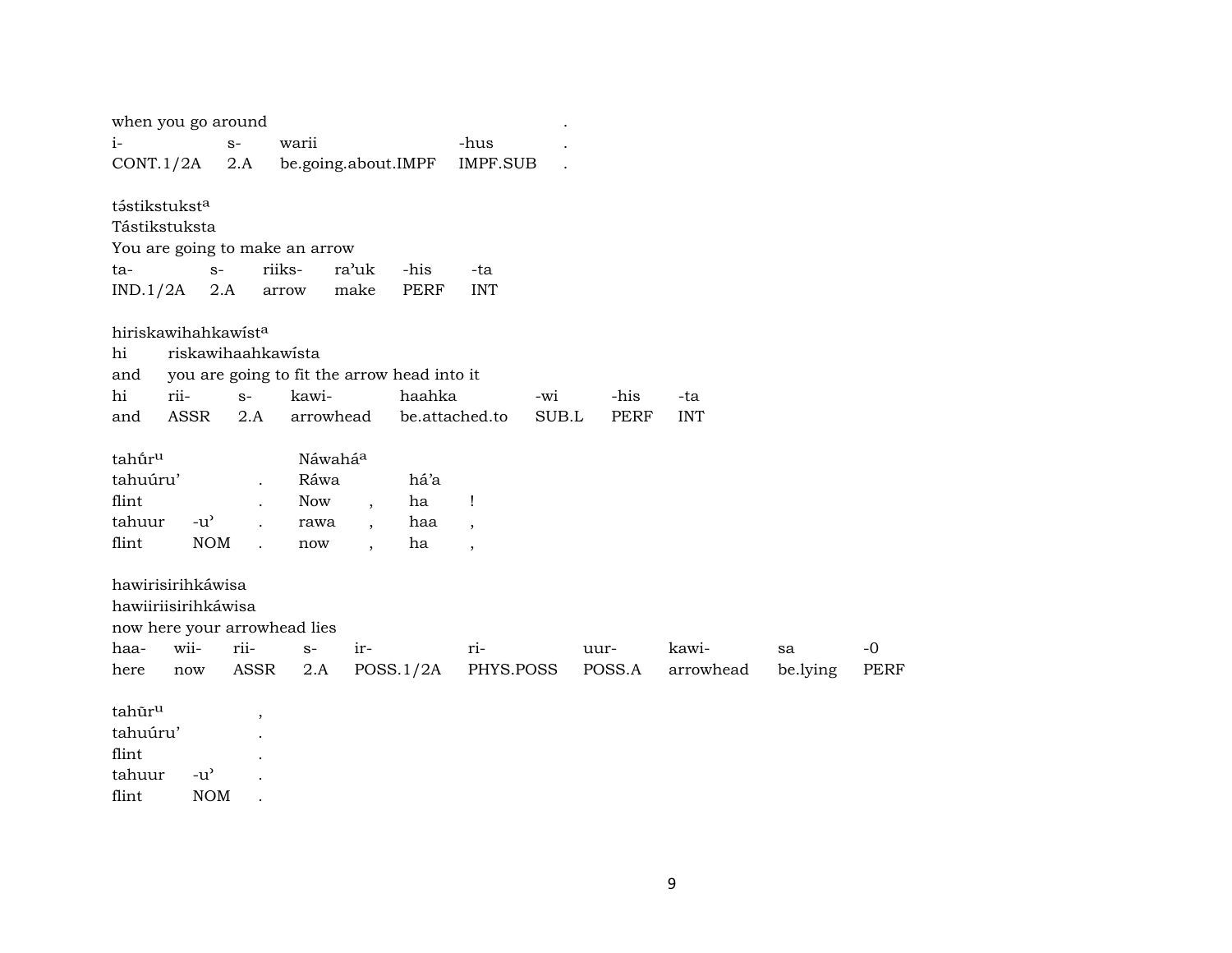|                    | átihawirisiriša            |                      |                      |               |        |                    |       |              |             |        |          |             |             |
|--------------------|----------------------------|----------------------|----------------------|---------------|--------|--------------------|-------|--------------|-------------|--------|----------|-------------|-------------|
| A                  | tihaariisiríhca            |                      |                      |               |        |                    |       |              |             |        |          |             |             |
| And                | here yours lies            |                      |                      |               |        |                    |       |              |             |        |          |             |             |
| a                  | tii-                       | haa-                 | rii-                 | $S-$          | ir-    |                    | ri-   |              |             | uur-   | sa       | $-0$        |             |
| and                | here                       | here                 | ASSR                 | 2.A           |        | POSS.1/2A          |       | PHYS.POSS    |             | POSS.A | be.lying | <b>PERF</b> |             |
| níšik <sup>i</sup> |                            |                      | tahúrut <sup>i</sup> |               |        |                    |       |              |             |        |          |             |             |
| riíciki            |                            |                      | Tahuúru'             |               | ti'    |                    |       |              |             |        |          |             |             |
| knife              |                            | $\ddot{\phantom{0}}$ | Flint                |               |        |                    |       |              |             |        |          |             |             |
|                    |                            | $\cdot$              |                      |               | it is  |                    |       |              |             |        |          |             |             |
| riici              | -kis                       |                      | tahuur               | $-u^{\prime}$ | ti-    |                    | $0 -$ | $\mathbf{O}$ | $-0$        |        |          |             |             |
| knife              | DIM                        | $\overline{a}$       | flint                | <b>NOM</b>    | IND.3A |                    | 3.A   | be           | <b>PERF</b> |        |          |             |             |
|                    | atihawirisiríhša           |                      |                      |               |        |                    |       |              |             |        |          |             |             |
| A                  | tihawiiriisiríhca          |                      |                      |               |        |                    |       |              |             |        |          |             |             |
| And                | here yours lies now        |                      |                      |               |        |                    |       |              |             |        |          |             |             |
| a                  | tii-                       | haa-                 | wii-                 | rii-          | $S-$   | ir-                |       |              | ri-         |        | uur-     | sa          | $-0$        |
| and                | here                       | here                 | $\operatorname{now}$ | ASSR          | 2.A    | POSS.1/2A          |       |              | PHYS.POSS   |        | POSS.A   | be.lying    | <b>PERF</b> |
|                    |                            |                      |                      |               |        |                    |       |              |             |        |          |             |             |
|                    | irirarakitáwi <sup>u</sup> |                      |                      |               |        |                    |       |              |             |        |          |             |             |
|                    | iriiraraakitáwi'u          |                      |                      |               |        |                    |       |              |             |        |          |             |             |
|                    | the leading thing          |                      |                      |               |        |                    |       |              |             |        |          |             |             |
| irii-              | ra-                        | $0-$                 | raa-                 | kita.wi       |        | -u                 |       |              |             |        |          |             |             |
| that               | ABS                        | 3.A                  | way                  | be.the.leader |        | SUB.D              |       |              |             |        |          |             |             |
|                    |                            |                      |                      |               |        |                    |       |              |             |        |          |             |             |
| wiratuha           |                            |                      |                      |               |        | $\pmb{\mathsf{H}}$ |       |              |             |        |          |             |             |
| wiratuuha          |                            |                      |                      |               |        | $\pmb{\mathsf{H}}$ |       |              |             |        |          |             |             |
|                    | what I have given you      |                      |                      |               |        | $\mathbf{H}$       |       |              |             |        |          |             |             |
| wii-               | ra-                        | $t-$                 | $a-$                 | uh<br>-a      |        | $\mathbf{H}$       |       |              |             |        |          |             |             |
| now                | <b>ABS</b>                 | 1.A                  | 2.P                  | give          | SUB.1  | $\pmb{\mathsf{H}}$ |       |              |             |        |          |             |             |
|                    |                            |                      |                      |               |        |                    |       |              |             |        |          |             |             |
| Irári              |                            |                      |                      |               |        | $\, ,$             |       |              |             |        |          |             |             |
| Iraári'            |                            |                      |                      |               |        |                    |       |              |             |        |          |             |             |
| <b>Brother</b>     |                            |                      |                      |               |        | $\,$               |       |              |             |        |          |             |             |
| $i-$               |                            | -raar-               |                      | -ri'          |        |                    |       |              |             |        |          |             |             |
|                    |                            |                      |                      |               |        |                    |       |              |             |        |          |             |             |

10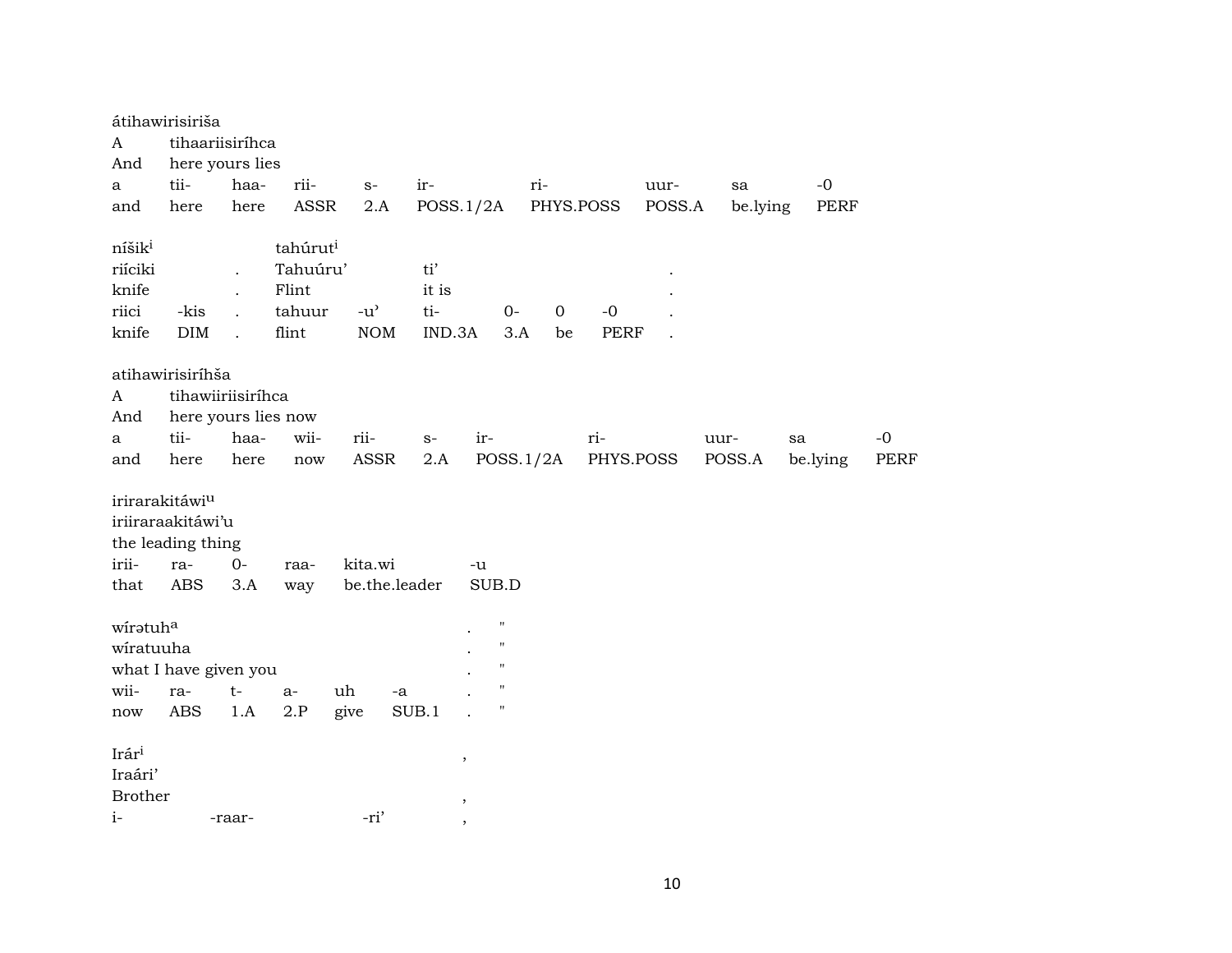## 3.POSS.A same.sex.sibling 3.POSS.B ,

|                              |                                                                                    |      | nikuwititiratawirákaksu |                      |                    |                           |                      |                          |            |                             |          |       |          |               |
|------------------------------|------------------------------------------------------------------------------------|------|-------------------------|----------------------|--------------------|---------------------------|----------------------|--------------------------|------------|-----------------------------|----------|-------|----------|---------------|
| rikuwití'                    |                                                                                    |      |                         |                      |                    |                           | rákaaksu'            |                          |            |                             |          |       |          |               |
|                              | that is the one                                                                    |      |                         |                      |                    |                           |                      |                          |            | this one that is among us   |          |       | war club |               |
| riku-                        | wi-                                                                                |      | ti-                     | $0-$                 | $\mathbf 0$        | $-0$                      | tii-                 | ra-                      |            | $O -$                       | tawi     | $-0$  | rakaaks- | $-u^{\prime}$ |
| that.is                      |                                                                                    | QUOT | IND.3A                  |                      | 3.A<br>be          | <b>PERF</b>               | this                 |                          | <b>ABS</b> | 3.A                         | be.among | SUB.4 | war.club | <b>NOM</b>    |
| $\ddot{\phantom{a}}$         | nikuwititahur <sup>u</sup><br>Ríkuwiti'<br>That is the one<br>riku-<br>that.is     | wi-  | QUOT                    | ti-<br>IND.3A        | $0-$<br>3.A        | $\mathbf{O}$<br>be        | $-0$<br><b>PERF</b>  | flint<br>tahuur<br>flint | tahuúru'   | $-u^{\prime}$<br>$\rm{NOM}$ |          |       |          |               |
|                              | nákaksu<br>Rákaaksu'<br>War club                                                   |      |                         | tirátawi<br>tirátawi |                    | this one that is among us |                      |                          |            | $^\mathrm{^\mathrm{o}}$     |          |       |          |               |
|                              | rakaaks-                                                                           |      | $-u^{\prime}$           | tii-                 | ra-                | $O -$                     | tawi                 |                          | $-0$       |                             |          |       |          |               |
|                              | war.club                                                                           |      | <b>NOM</b>              | this                 | <b>ABS</b>         | 3.A                       | be.among             |                          | SUB.4      |                             |          |       |          |               |
| ii-<br>there                 | iharísutirik <sup>u</sup><br>ihaarísuutiiriku'<br>there you see it<br>haa-<br>here |      | rii-<br>ASSR            | $S-$<br>2.A          | ut-<br><b>PREV</b> | iirik<br>see              | -:hus<br><b>IMPF</b> |                          |            |                             |          |       |          |               |
| nákist <sup>i</sup><br>rákis |                                                                                    |      | ti'                     |                      |                    |                           |                      |                          |            |                             |          |       |          |               |
| wood                         |                                                                                    |      | it is                   |                      |                    |                           |                      |                          |            |                             |          |       |          |               |
| rak                          | -kis                                                                               |      | ti-                     | $O -$                | $\mathbf{0}$       | $-0$                      |                      |                          |            |                             |          |       |          |               |
| wood                         | <b>DIM</b>                                                                         |      | IND.3A                  | 3.A                  | be                 | <b>PERF</b>               |                      |                          |            |                             |          |       |          |               |
|                              | Hirikúahatáwiruk <sup>u</sup>                                                      |      |                         |                      |                    |                           |                      |                          |            |                             |          |       |          |               |

Hi riku'ahatawiruúku'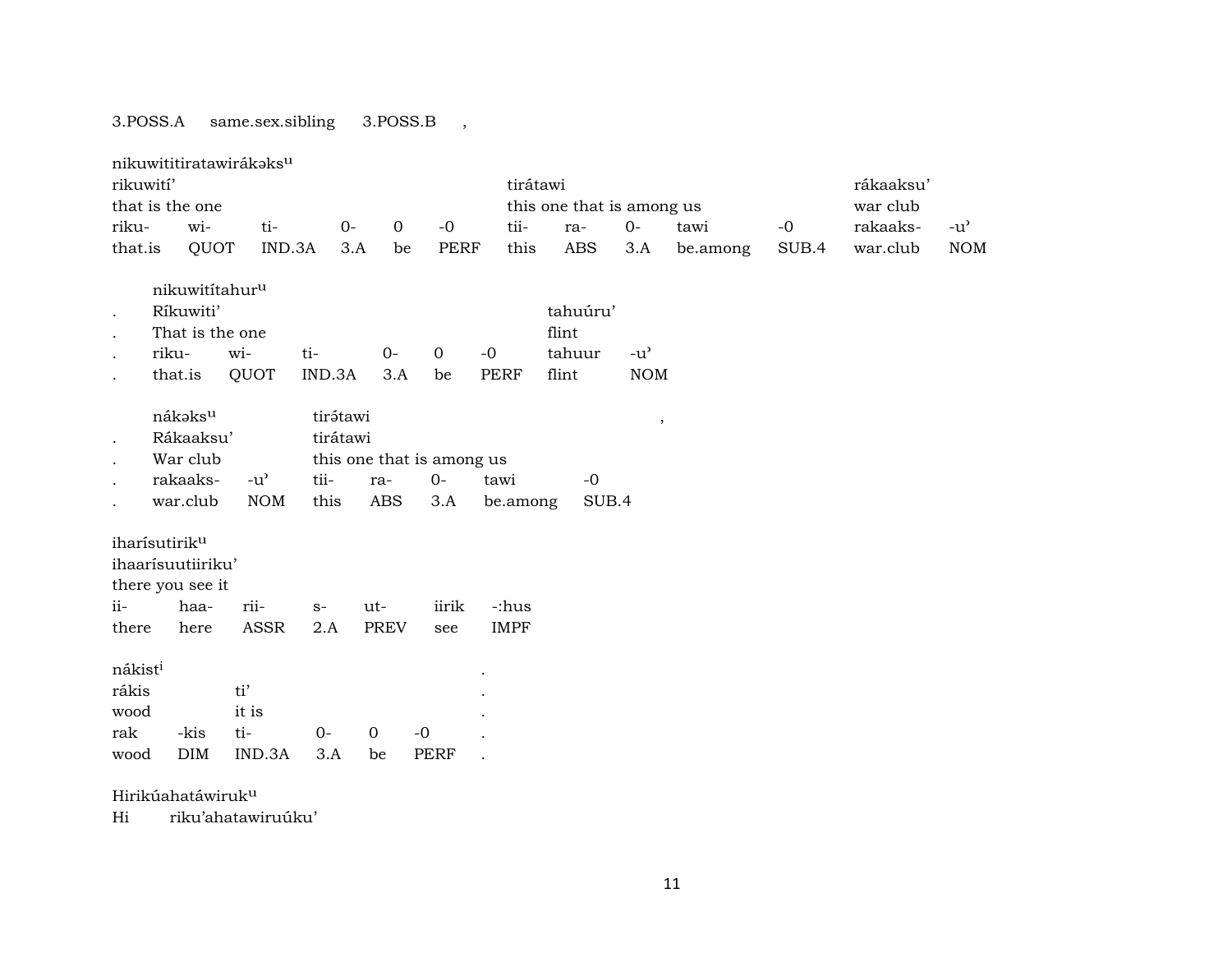| And                     |                               |                            |      |        |       | that is the one He made to be among us |       |     |                     |      |            |       |
|-------------------------|-------------------------------|----------------------------|------|--------|-------|----------------------------------------|-------|-----|---------------------|------|------------|-------|
| hi                      | riku-                         | ar-                        | tawi | -ra'uk |       | -:hus                                  |       |     |                     |      |            |       |
| and                     | that.is                       | EV                         | ABS  |        |       | 3.A be.among CAUS                      |       |     | IMPF                |      |            |       |
| nakistirátawi           |                               |                            |      |        |       |                                        |       |     |                     |      |            |       |
| rákis                   |                               | tirátawi                   |      |        |       |                                        |       |     |                     |      |            |       |
| wood                    |                               | this one among us          |      |        |       |                                        |       |     |                     |      |            |       |
| rak                     | -kis                          | tii-                       | ra-  | 0-     |       | tawi                                   | -0    |     |                     |      |            |       |
|                         | <b>DIM</b>                    |                            |      |        |       |                                        |       |     |                     |      |            |       |
| wood                    |                               | this                       | ABS  | 3.A    |       | be.among                               | SUB.4 |     |                     |      |            |       |
|                         | hiruahikúrarawuh <sup>a</sup> |                            |      |        |       |                                        |       |     |                     |      |            |       |
| hiru                    |                               | ahikuraraawúuha            |      |        |       |                                        |       |     |                     |      |            |       |
| then                    |                               | the ones He gave to us     |      |        |       |                                        |       |     |                     |      |            |       |
| hiruu                   | ar-                           | ri-                        |      | ku-    | raar- |                                        | raa-  | wa- |                     | uh   | -a         |       |
| then                    | EV                            | CONT.3A 1.P                |      |        |       | 3PL.INAN.P                             |       |     | DIST                |      |            | SUB.1 |
|                         |                               |                            |      |        |       |                                        | way   |     |                     | give |            |       |
| tirawa                  |                               |                            |      |        |       |                                        |       |     |                     |      |            |       |
| Tiráwaahat              |                               |                            |      |        |       |                                        |       |     |                     |      |            |       |
| the Heavens             |                               |                            |      |        |       |                                        |       |     |                     |      |            |       |
| tii-                    | ra-                           | $O -$                      | waa- | ahak   |       |                                        | $-0$  |     |                     |      |            |       |
| this                    | ABS                           | 3.A                        |      |        |       | DIST extend.in.a.line                  | SUB.4 |     |                     |      |            |       |
|                         |                               |                            |      |        |       |                                        |       |     |                     |      |            |       |
| nuahikúruh <sup>a</sup> |                               |                            |      |        |       |                                        |       |     | ákitar <sup>u</sup> |      |            |       |
|                         | ruu'ahikúruuha                |                            |      |        |       |                                        |       |     | ákitaaru'           |      |            |       |
|                         |                               | then when He gave it to me |      |        |       |                                        |       |     | tribe               |      |            |       |
| ruu-                    | ar-                           | ri-                        |      | ku-    | raa-  | uh                                     | -a    |     | akitaar-            |      | $-u'$      |       |
|                         | EV.                           | CONT.3A                    |      |        |       |                                        |       |     |                     |      | <b>NOM</b> |       |
| then                    |                               |                            |      | 1.P    | way   | give                                   | SUB.1 |     | tribe               |      |            |       |

. . . . .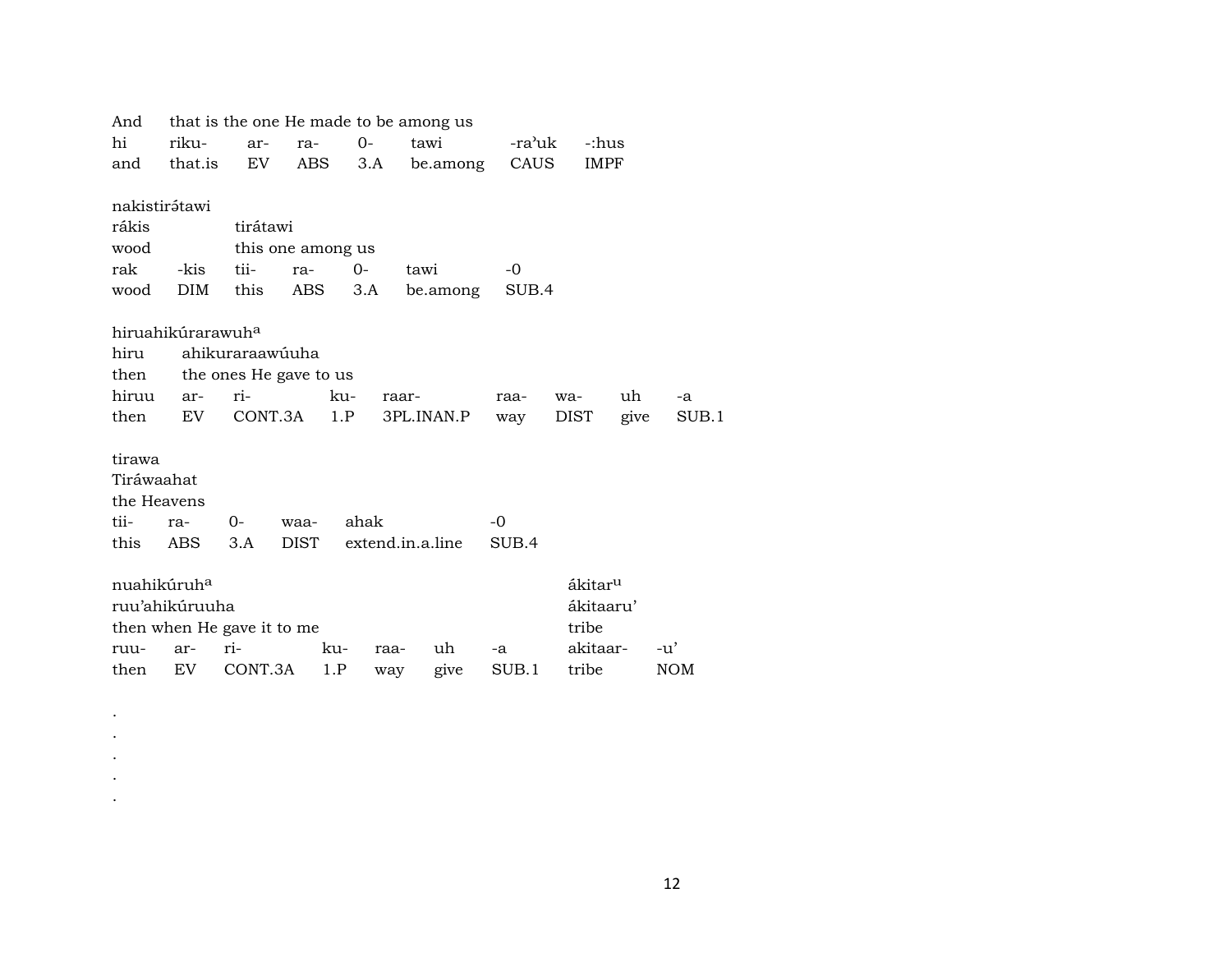| $\bf{I}$                       | $\overline{\phantom{a}}$ | irár <sup>i</sup> |          |                                |                  |             |                      | $\,$                     |            |            |              |            |              |             |             |
|--------------------------------|--------------------------|-------------------|----------|--------------------------------|------------------|-------------|----------------------|--------------------------|------------|------------|--------------|------------|--------------|-------------|-------------|
| $\bf{I}$                       |                          | iraári'           |          |                                |                  |             |                      |                          |            |            |              |            |              |             |             |
| And                            | $\ddot{\phantom{0}}$     | brother           |          |                                |                  |             |                      | $\overline{\phantom{a}}$ |            |            |              |            |              |             |             |
| $\mathbf{i}$                   | $\overline{\phantom{a}}$ | $i-$              |          | -raar-                         |                  |             | -ri'                 |                          |            |            |              |            |              |             |             |
| and                            |                          |                   | 3.POSS.A |                                | same.sex.sibling |             | 3.POSS.B             | $\overline{\phantom{a}}$ |            |            |              |            |              |             |             |
| wiritatírikstaíwawatn          |                          |                   |          |                                |                  |             |                      |                          |            |            |              |            |              |             |             |
| wiriitariirikstaa'iiwaáwaat    |                          |                   |          |                                |                  |             |                      |                          |            |            |              |            |              |             |             |
|                                |                          |                   |          | I have been telling you things |                  |             |                      |                          |            |            |              |            |              |             |             |
| wii-                           | rii-                     |                   | $t-$     | ir-                            |                  | $a-$        | ri-                  | uur-                     | $i-$       | uks-       | raa.iiwaat   |            | -waa         | $-0$        |             |
| now                            | <b>ASSR</b>              |                   | 1.A      | PREV.1/2A                      |                  | 2.P         | PHYS.POSS            | <b>PREV</b>              | <b>SEQ</b> | <b>AOR</b> | tell.a.story |            | <b>DIST</b>  | <b>PERF</b> |             |
| $\,$                           |                          |                   |          |                                |                  |             |                      |                          |            |            |              |            |              |             |             |
|                                |                          |                   |          |                                |                  |             |                      |                          |            |            |              |            |              |             |             |
| ,                              |                          |                   |          |                                |                  |             |                      |                          |            |            |              |            |              |             |             |
| ,                              |                          |                   |          |                                |                  |             |                      |                          |            |            |              |            |              |             |             |
| ,                              |                          |                   |          |                                |                  |             |                      |                          |            |            |              |            |              |             |             |
| kituwitataríraíwawatn          |                          |                   |          |                                |                  |             |                      |                          |            |            |              |            |              |             |             |
| kítuu'u'                       |                          |                   |          | witatariiraa'iiwaawat          |                  |             |                      |                          |            |            |              |            |              |             |             |
| all                            |                          |                   |          | I have told them to you        |                  |             |                      |                          |            |            |              |            |              |             |             |
| kituu                          | $-u'$                    |                   | wi-      | ta-                            |                  | $t-$        | $ir-$                | $a-$                     | ri-        |            | uur-         | raa.iiwaat |              | -waa        | $-0$        |
| all                            |                          | <b>NOM</b>        | QUOT     |                                | IND.1/2A         | 1.A         | <b>PREV.1/2A</b>     | 2.P                      | PHYS.POSS  |            | PREV         |            | tell.a.story | <b>DIST</b> | <b>PERF</b> |
| híruiriahuháhuraw <sup>i</sup> |                          |                   |          |                                |                  |             |                      |                          |            |            |              |            |              |             |             |
| hiru                           |                          |                   |          | irii'ahuuhaáhuraawi            |                  |             |                      |                          |            |            |              |            |              |             |             |
| there                          |                          |                   |          | where they had their source    |                  |             |                      |                          |            |            |              |            |              |             |             |
| hiruu                          | irii-                    |                   | ar-      | ra-                            | $O -$            | ut-         | raa.hurar            |                          | -wi        |            |              |            |              |             |             |
| there                          |                          | where             | EV       | <b>ABS</b>                     | 3.A              | <b>PREV</b> | be.the.origin        |                          | SUB.L      |            |              |            |              |             |             |
| tíraruš <sup>i</sup>           |                          |                   |          |                                |                  |             | tírak <sup>i</sup> s |                          |            |            |              |            |              |             |             |
| tíraruuci                      |                          |                   |          |                                |                  |             | tíraakis             |                          |            |            |              |            |              |             |             |
| these                          |                          |                   |          |                                |                  |             | bows                 |                          |            |            |              |            |              |             |             |
| tii-                           | ra-                      | $0-$              |          | ra.uc                          | $-i$             |             | tiraak<br>-kis       |                          |            |            |              |            |              |             |             |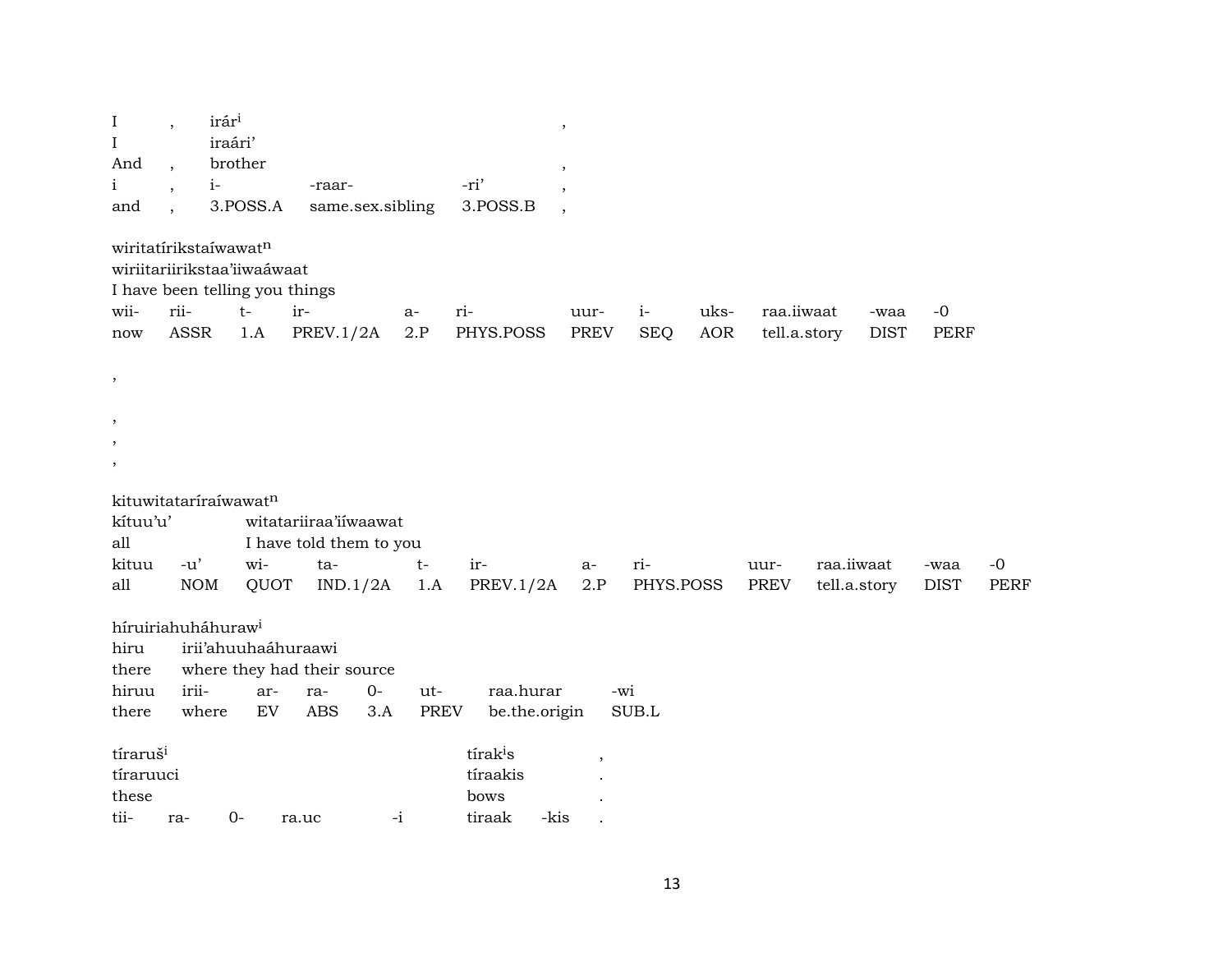| this                     | ABS                    |      | 3.A be.lying.PL SUB.2 |      |           |                      | bow           | DIM  |      |
|--------------------------|------------------------|------|-----------------------|------|-----------|----------------------|---------------|------|------|
| hiruati <sup>^</sup> s   |                        |      |                       |      |           |                      |               |      |      |
| Hiru                     | Atí'as                 |      |                       |      |           |                      |               |      |      |
|                          | There our Father       |      |                       |      |           |                      |               |      |      |
| hiruu                    | ati-                   | as   |                       |      |           |                      |               |      |      |
|                          | there 1.POSS father    |      |                       |      |           |                      |               |      |      |
| tirakítak <sup>u</sup>   |                        |      |                       |      |           |                      |               |      |      |
| tirakítaku               |                        |      |                       |      |           |                      |               |      |      |
|                          | this one above         |      |                       |      |           |                      |               |      |      |
| tii-                     | ra-                    | $O-$ | kita-                 | kus  |           | -0                   |               |      |      |
|                          | this ABS               |      | 3.A on.top be.sitting |      |           | SUB.4                |               |      |      |
|                          | nikuwituháhura         |      |                       |      |           |                      |               |      |      |
|                          | rikuwituuhaáhura'      |      |                       |      |           |                      |               |      |      |
|                          | that one is the source |      |                       |      |           |                      |               |      |      |
| riku-                    | wi-                    | ti-  |                       | $0-$ | ut-       |                      | raa.hurar     |      | $-0$ |
|                          | that.is QUOT           |      | $IND.3A$ $3.A$        |      | PREV      |                      | be.the.origin |      | PERF |
| tiras <sup>a</sup>       |                        |      |                       |      |           | tírak <sup>i</sup> s |               |      |      |
| tíraasa                  |                        |      |                       |      |           | tíraakis             |               |      |      |
| this                     |                        |      |                       |      |           | bow                  |               |      |      |
| tii-                     | ra-                    | $0-$ | sa                    |      | $-0$      | tiraak               |               | -kis |      |
| this                     | ABS                    | 3.A  | be.lying              |      | SUB.3     | bow                  |               | DIM  |      |
|                          |                        |      |                       |      |           |                      |               |      |      |
| iharisiráit <sup>a</sup> |                        |      |                       |      |           |                      |               |      |      |
|                          | Ihaariisiraá'iita      |      |                       |      |           |                      |               |      |      |
|                          | You know about that    |      |                       |      |           |                      |               |      |      |
| ii-                      | haa-                   | rii- | $S-$                  | ir-  |           |                      | raa.iita      | -0   |      |
|                          | that here              | ASSR | 2.A                   |      | PREV.1/2A |                      | know          | PERF |      |
| tiráwah^t <sup>n</sup>   |                        |      |                       |      |           |                      |               |      |      |

Tiráwaahat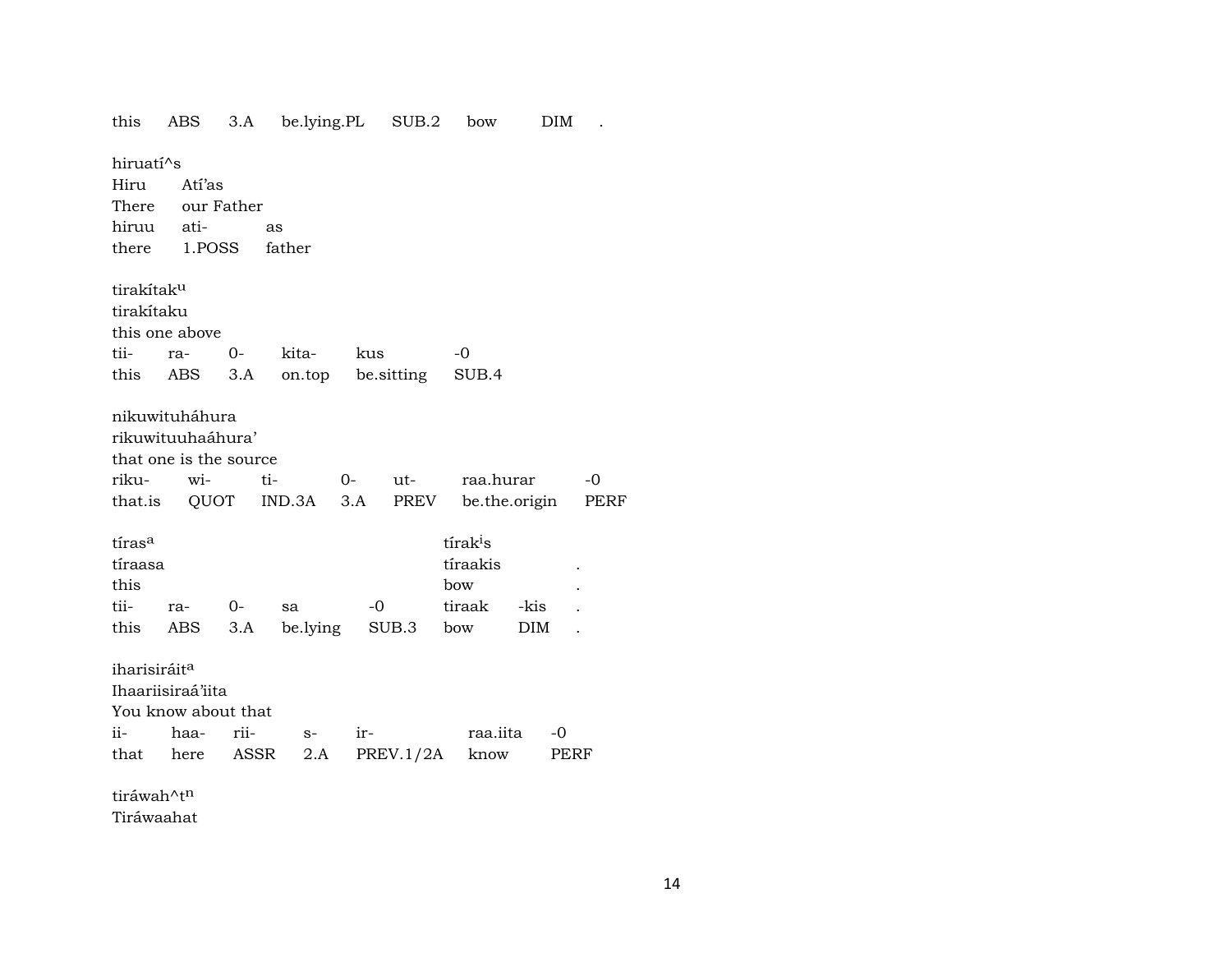|                          |            | the Heavens                |                          |                         |                  |                  |        |                                      |                            |          |       |
|--------------------------|------------|----------------------------|--------------------------|-------------------------|------------------|------------------|--------|--------------------------------------|----------------------------|----------|-------|
|                          | tii-       | ra-                        | $0-$                     | waa-                    | ahak             |                  |        | $-0$                                 |                            |          |       |
|                          | this       | <b>ABS</b>                 | 3.A                      | <b>DIST</b>             |                  | extend.in.a.line |        | SUB.4                                |                            |          |       |
|                          |            |                            |                          |                         |                  |                  |        |                                      |                            |          |       |
|                          |            |                            | harutirakawikátasa       |                         |                  |                  |        |                                      |                            |          |       |
|                          |            |                            | haaruutiraakawikátasa    |                         |                  |                  |        |                                      |                            |          |       |
|                          |            |                            | the bow there in the sky |                         |                  |                  |        |                                      |                            |          |       |
|                          | haa-       | ra-                        | $0-$                     | uur-                    |                  | tiraak-          | awi-   | kata-                                |                            | sa       | $-0$  |
|                          | here       | ABS                        | 3.A                      | PREV                    | bow              |                  | image  |                                      | against.a.vertical.surface | be.lying | SUB.3 |
| $\overline{\phantom{a}}$ |            | nikuwitikú <sup>u</sup>    |                          |                         |                  |                  |        |                                      |                            |          |       |
|                          |            | Rikuwitikú'u               |                          |                         |                  |                  |        |                                      |                            |          |       |
|                          |            |                            |                          | That is what He gave me |                  |                  |        |                                      |                            |          |       |
|                          |            | riku-                      | wi-                      | ti-                     |                  | $0-$             | ku-    | uh<br>$-0$                           |                            |          |       |
|                          |            | that.is                    | QUOT                     | IND.3A                  |                  | 3.A              | 1.P    | PERF<br>give                         |                            |          |       |
|                          |            |                            |                          |                         |                  |                  |        |                                      |                            |          |       |
|                          | $ati^s$    |                            |                          | tirakítak <sup>u</sup>  |                  |                  |        |                                      |                            |          |       |
|                          | Atí'as     |                            |                          | tirakítaku              |                  |                  |        |                                      |                            |          |       |
|                          | our Father |                            |                          | this one above          |                  |                  |        |                                      |                            |          |       |
|                          | ati-       | as                         |                          | tii-                    | ra-              | $0-$             | kita-  | kus                                  | $-0$                       |          |       |
|                          | 1.POSS     |                            | father                   | this                    | ABS              | 3.A              | on.top | be.sitting                           | SUB.4                      |          |       |
|                          |            | šahiksíšahiks <sup>u</sup> |                          |                         |                  |                  |        |                                      |                            |          |       |
|                          |            | cahiksícahiksu'            |                          |                         |                  |                  |        |                                      |                            |          |       |
|                          | Indians    |                            |                          |                         |                  |                  |        |                                      |                            |          |       |
|                          | icaahiks   |                            | icaahiks                 | $-u^{\prime}$           |                  |                  |        |                                      |                            |          |       |
|                          | person     |                            | person                   | <b>NOM</b>              |                  |                  |        |                                      |                            |          |       |
|                          |            |                            |                          |                         |                  |                  |        |                                      |                            |          |       |
|                          | A          | $\overline{\phantom{a}}$   | irár <sup>i</sup>        |                         |                  |                  |        | $^\mathrm{,}$                        |                            |          |       |
|                          | A          |                            | iraári'                  |                         |                  |                  |        |                                      |                            |          |       |
|                          | And        | $\overline{\phantom{a}}$   | brother                  |                         |                  |                  |        | $\overline{\phantom{a}}$             |                            |          |       |
|                          | a          | $\overline{\phantom{a}}$   | $i-$                     |                         | -raar-           |                  | -ri'   | $\overline{\phantom{a}}$             |                            |          |       |
|                          | and        |                            | 3.POSS.A                 |                         | same.sex.sibling |                  |        | 3.POSS.B<br>$\overline{\phantom{a}}$ |                            |          |       |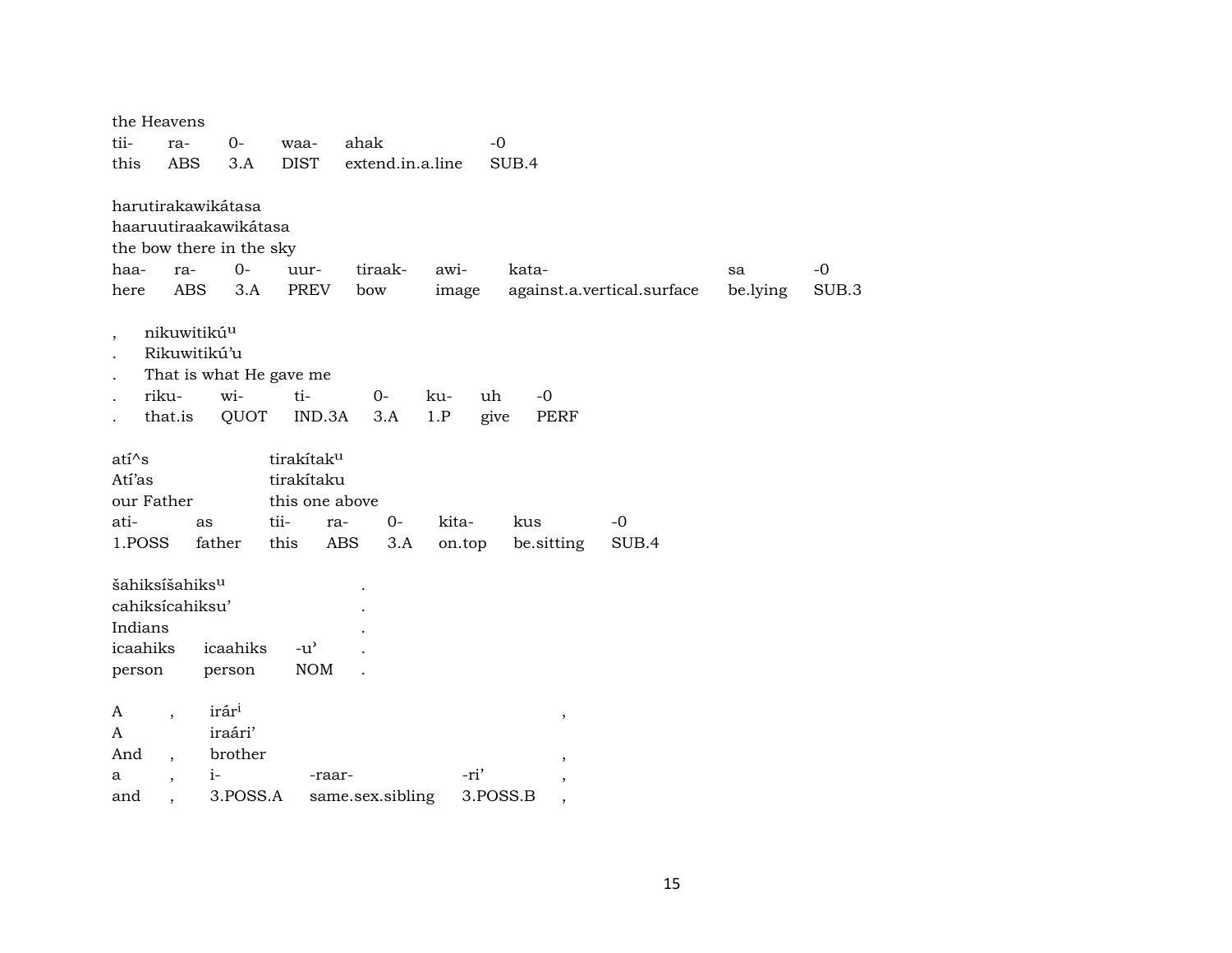| kúha <sup>u</sup><br>kúhaa'u                        |       |                    |                        | He must have given it to you             |       |      |          |      |                                |               |       |      |
|-----------------------------------------------------|-------|--------------------|------------------------|------------------------------------------|-------|------|----------|------|--------------------------------|---------------|-------|------|
| kuur-                                               |       | ra-                | $0-$                   | $a-$                                     | uh    | -0   |          |      |                                |               |       |      |
| <b>DUB</b>                                          |       | ABS                | 3.A                    | 2.P                                      | give  |      | PERF     |      |                                |               |       |      |
| tírəstah <sup>a</sup>                               |       |                    |                        |                                          |       |      | tíraku   |      |                                |               |       |      |
| tírastaaha                                          |       |                    |                        |                                          |       |      | tíraaku' |      |                                |               |       |      |
|                                                     |       |                    | this one that you have |                                          |       |      | gun      |      |                                |               |       |      |
| tii-                                                | ra-   |                    | $S-$                   | raah                                     | -a    |      | tiraak   |      | $-u^{\prime}$                  |               |       |      |
| this                                                |       | ABS                | 2.A                    | have                                     | SUB.1 |      | gun      |      | NOM                            |               |       |      |
| iharísta<br>Ihaarísta                               |       |                    |                        |                                          |       |      |          |      | tírak <sup>u</sup><br>tíraaku' |               |       |      |
| You have that                                       |       |                    |                        |                                          |       |      |          |      | gun                            |               |       |      |
| ii-                                                 |       | haa-               | rii-                   | $S-$                                     | raah  |      | -0       |      | tiraak                         | $-u^{\prime}$ |       |      |
| that                                                |       | here               | ASSR                   | 2.A                                      | have  |      | PERF     |      | gun                            | <b>NOM</b>    |       |      |
|                                                     |       | kišikuhikutírataru |                        |                                          |       |      |          |      |                                |               |       |      |
| kici                                                |       |                    | kuúhikutirattáru       |                                          |       |      |          |      |                                |               |       |      |
| but                                                 |       |                    |                        | He must have given me the bow and arrows |       |      |          |      |                                |               |       |      |
| kici                                                |       | kuur-              | ri-                    |                                          | 0-    | ku-  | tiraak-  |      | raar-                          |               | uh    | -0   |
| but                                                 |       | <b>DUB</b>         | CONT.3A                |                                          | 3.A   | 1.P  | bow      |      | PL                             |               | give  | PERF |
|                                                     |       | iharisuhaíriku     |                        |                                          |       |      |          |      |                                |               |       |      |
| $\ddot{\phantom{0}}$                                |       |                    | Ihaarisuuhaa'iiriku'   |                                          |       |      |          |      |                                |               |       |      |
|                                                     |       |                    | Those you do see       |                                          |       |      |          |      |                                |               |       |      |
|                                                     | $ii-$ |                    | haa-                   | rii-                                     | $S-$  | ut-  |          | raa- | iirik                          |               | -:hus |      |
|                                                     | that  |                    | here                   | ASSR                                     | 2.A   | PREV |          | way  | see                            |               | IMPF  |      |
| tiráwah^t <sup>n</sup><br>Tiráwaahat<br>the Heavens |       |                    |                        |                                          |       |      |          |      |                                |               |       |      |
| tii-                                                | ra-   |                    | 0-                     | waa-                                     | ahak  |      |          | -0   |                                |               |       |      |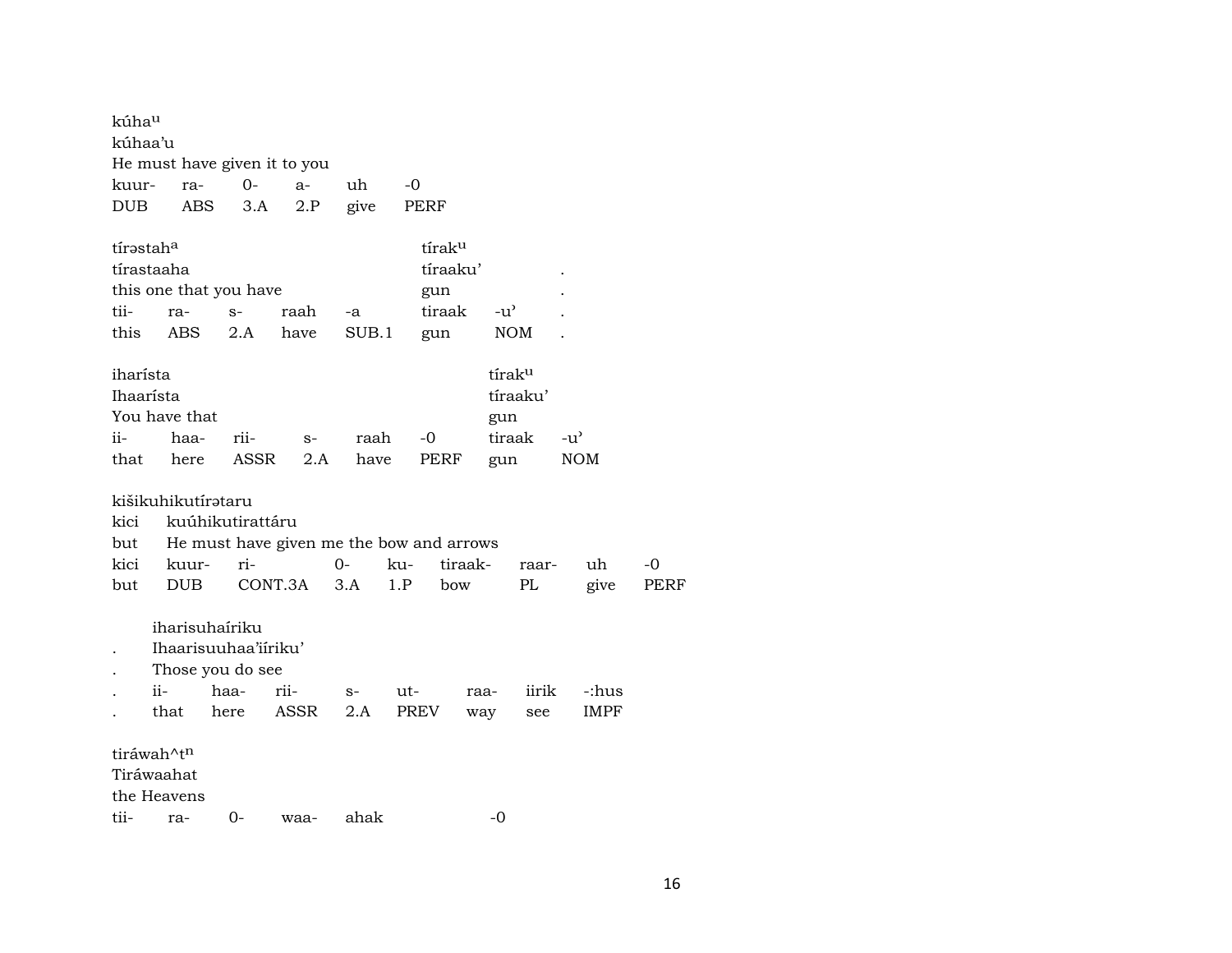|                     | haruhtirakawikátasa<br>haaruhtiraakawikátasa |                          |                                       |         |      |       |                 |     |                            |          |      |       |       |
|---------------------|----------------------------------------------|--------------------------|---------------------------------------|---------|------|-------|-----------------|-----|----------------------------|----------|------|-------|-------|
|                     |                                              |                          | the image of the bow there in the sky |         |      |       |                 |     |                            |          |      |       |       |
| haa-                | ra-                                          | $0-$                     | uur-                                  | tiraak- |      | awi-  | kata-           |     |                            | sa       | $-0$ |       |       |
| here                | <b>ABS</b>                                   | 3.A                      | <b>PREV</b>                           | bow     |      | image |                 |     | against.a.vertical.surface | be.lying |      | SUB.3 |       |
|                     |                                              |                          |                                       |         |      |       |                 |     |                            |          |      |       |       |
|                     |                                              |                          |                                       |         |      |       |                 |     |                            |          |      |       |       |
|                     |                                              |                          |                                       |         |      |       |                 |     |                            |          |      |       |       |
|                     |                                              |                          |                                       |         |      |       |                 |     |                            |          |      |       |       |
|                     |                                              |                          |                                       |         |      |       |                 |     |                            |          |      |       |       |
|                     |                                              |                          |                                       |         |      |       |                 |     |                            |          |      |       |       |
|                     | Irikuahútaruahikúra <sup>u</sup>             |                          |                                       |         |      |       |                 |     |                            |          |      |       |       |
|                     | Iriku'ahuutári'                              |                          |                                       |         |      |       |                 |     | ahikúra'u                  |          |      |       |       |
|                     | That is what He did                          |                          |                                       |         |      |       |                 |     | when He made mine          |          |      |       |       |
| irii-               | ku-                                          | ar-                      | ra-                                   | $0-$    | ut-  | aar   | $-i$            | ar- | ri-                        | $0-$     | ku-  | ra'uk | $-0$  |
| that                | <b>INDF</b>                                  | ${\rm EV}$               | <b>ABS</b>                            | 3.A     | PREV | do    | <b>IMPF</b>     | EV  | CONT.3A                    | 3.A      | 1.P  | make  | SUB.3 |
|                     |                                              |                          |                                       |         |      |       |                 |     |                            |          |      |       |       |
| ákitar <sup>u</sup> |                                              | $\overline{\phantom{a}}$ | $\mathbf a$                           |         |      |       |                 |     |                            |          |      |       |       |
| ákitaaru'           |                                              |                          | a                                     |         |      |       |                 |     |                            |          |      |       |       |
| tribe               |                                              |                          | and                                   |         |      |       |                 |     |                            |          |      |       |       |
| akitaar-            | $-u'$                                        |                          | a                                     |         |      |       |                 |     |                            |          |      |       |       |
| tribe               | $\rm{NOM}$                                   |                          | and                                   |         |      |       |                 |     |                            |          |      |       |       |
|                     |                                              |                          |                                       |         |      |       |                 |     |                            |          |      |       |       |
| tiráspari           |                                              |                          |                                       |         |      |       |                 |     |                            |          |      |       |       |
| tiráspari           |                                              |                          |                                       |         |      |       |                 |     |                            |          |      |       |       |
|                     | you going around here                        |                          |                                       |         |      |       |                 |     |                            |          |      |       |       |
| tii-                | ra-                                          | $S-$                     | warii                                 |         |      | -hus  |                 |     |                            |          |      |       |       |
| this                | ABS                                          | 2.A                      | be.going.about.IMPF                   |         |      |       | <b>IMPF.SUB</b> |     |                            |          |      |       |       |
| nuahárau            |                                              |                          |                                       |         |      |       |                 |     |                            |          |      |       |       |
| ruu'ahára'u         |                                              |                          |                                       |         |      |       |                 |     |                            |          |      |       |       |

### this ABS 3.A DIST extend.in.a.line SUB.4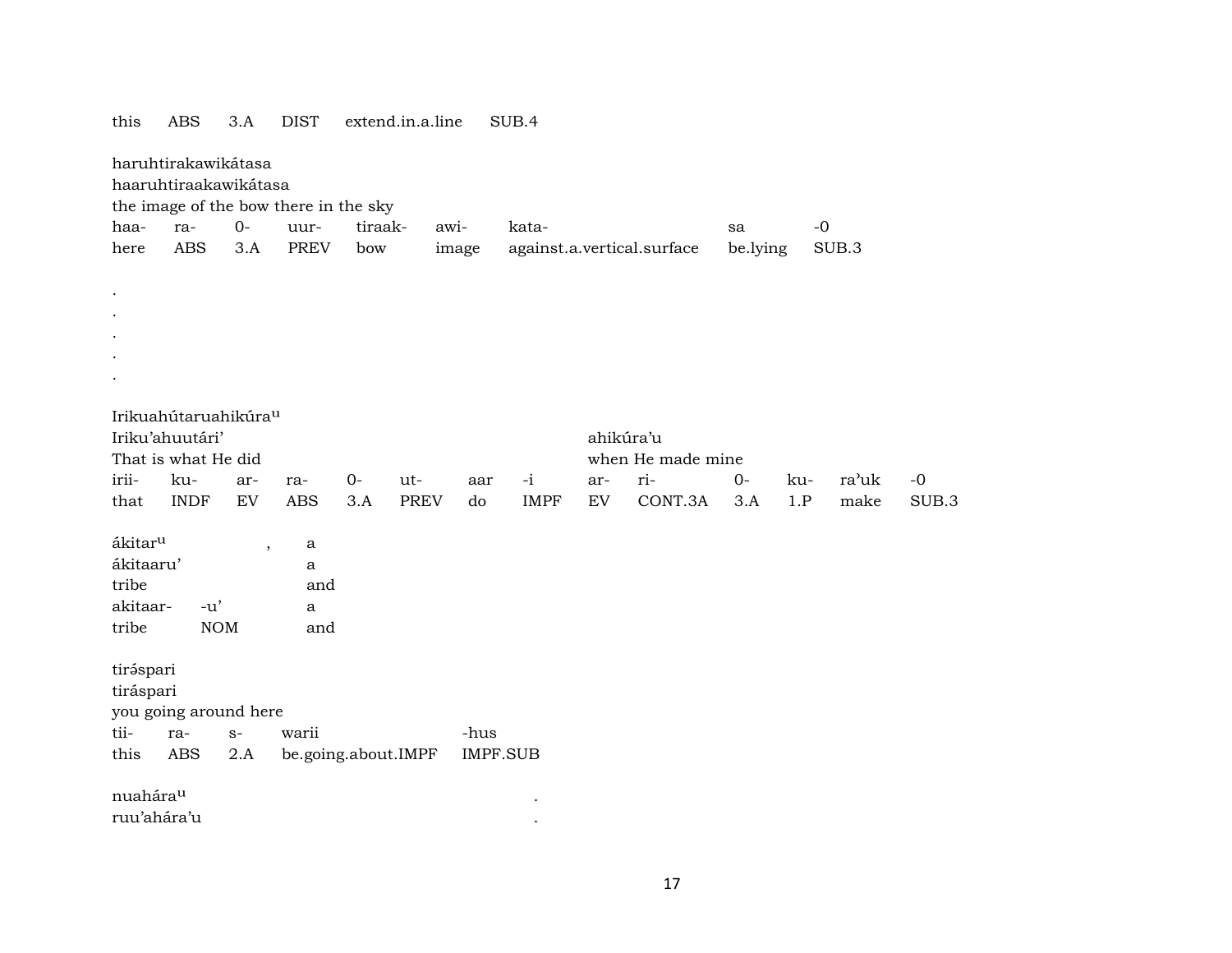| when He made you then                                                        |                       |
|------------------------------------------------------------------------------|-----------------------|
| $O -$<br>ra'uk<br>ar-<br>ra-<br>$-0$<br>$a-$<br>ruu-                         |                       |
| EV.<br><b>ABS</b><br>2.P<br>make<br>SUB.3<br>then<br>3.A                     |                       |
|                                                                              |                       |
| Kituwitikatkawákar <sup>u</sup>                                              |                       |
| Kítuu'u'<br>witikutkawaákaru'                                                |                       |
| He made them for me<br>Everything                                            |                       |
| kituu<br>$-u'$<br>wi-<br>ti-<br>$0-$<br>ku-<br>ut-                           | kawaaka.ra'uk<br>$-0$ |
| <b>NOM</b><br>QUOT<br>IND.3A<br>1.P<br><b>BEN</b><br>make.DIST<br>all<br>3.A | PERF                  |
| $\mathcal{C}\mathcal{C}$                                                     |                       |
| kåtarak <sup>i</sup><br>$\boldsymbol{\mathcal{C}}$                           |                       |
| kaatáraki<br>$\boldsymbol{\mathcal{C}}$                                      |                       |
| axes                                                                         |                       |
| п<br>kaatara-<br>-kis                                                        |                       |
| $\blacksquare$<br><b>DIM</b><br>ax                                           |                       |
| Tiháras <sup>a</sup>                                                         |                       |
| Tiháraasa                                                                    |                       |
|                                                                              |                       |
| This one lying                                                               |                       |
| tii-<br>haa-<br>$0-$<br>$-0$<br>ra-<br>sa                                    |                       |
| be.lying<br>this<br>ABS<br>3.A<br>SUB.3<br>here                              |                       |
| nikutasihárukst <sup>a</sup>                                                 |                       |
| rikutasihaáruksta                                                            |                       |
| you are going to use that                                                    |                       |
| riku-<br>ut-<br>-uk -<br>ta-<br>ir-<br>$S-$<br>raar                          | -his<br>-ta           |
| PREV.1/2A<br><b>DIST</b><br>that.is<br>IND.1/2A<br>2.A<br>PREV<br>use        | PERF<br><b>INT</b>    |
|                                                                              |                       |
| nakuhakákatku                                                                |                       |
| rakuhaakákatku                                                               |                       |
| to be cutting wood                                                           |                       |
| $0-$<br>ka.ukac.k<br>ku-<br>haak-<br>-hus<br>ra-                             |                       |
|                                                                              |                       |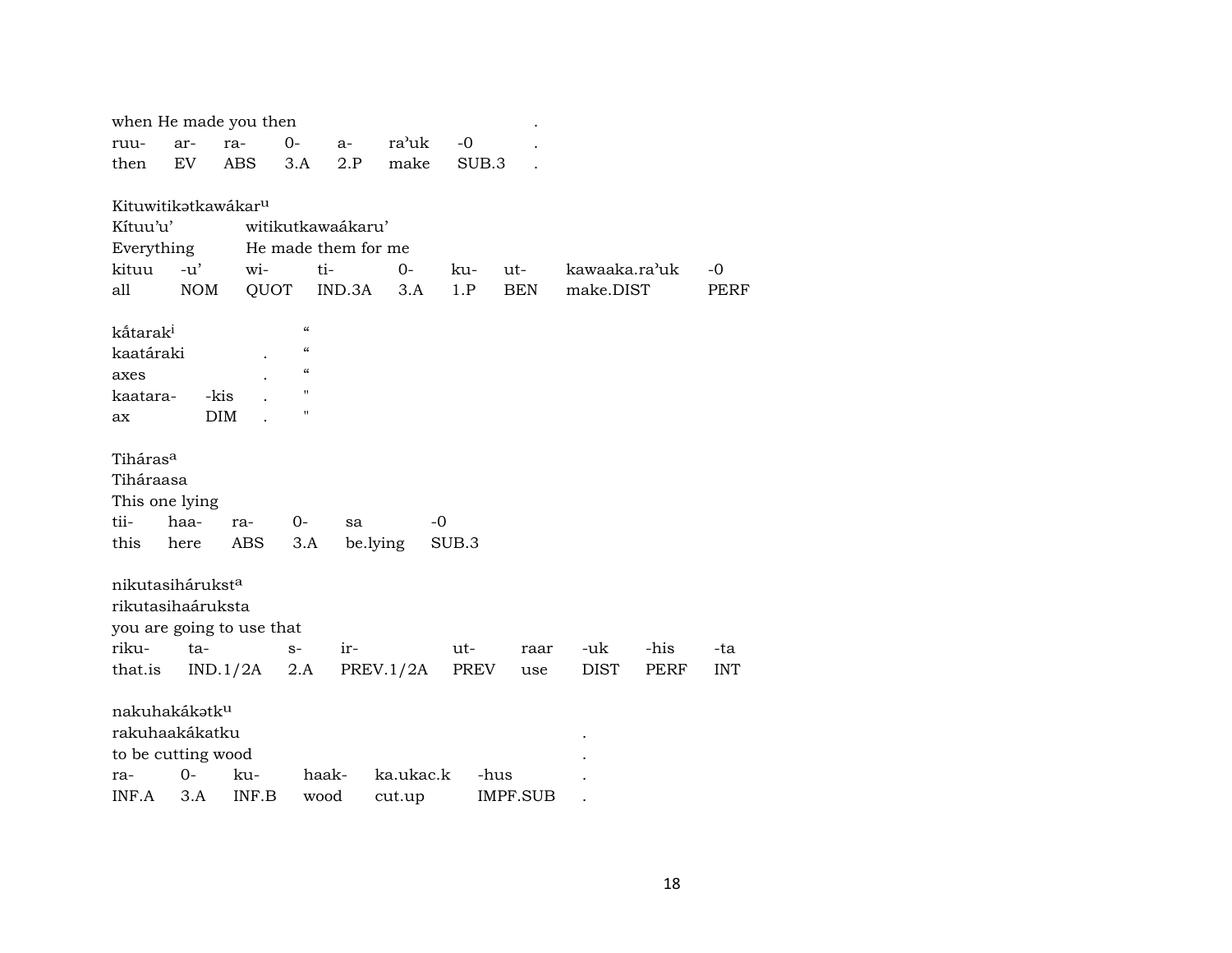| aírihi ahutahūr <sup>u</sup><br>$\mathbf{A}$<br>And<br>a<br>and | irii-<br>that                                                          | irihii'ahu'<br>that is the one<br>hii-<br>other             | ar-<br>EV                                               | ra-<br><b>ABS</b> | $O -$<br>3.A      | uu<br>be      | $-0$<br><b>PERF</b>                            |                                   |                                 |              |              |                     |            |              |
|-----------------------------------------------------------------|------------------------------------------------------------------------|-------------------------------------------------------------|---------------------------------------------------------|-------------------|-------------------|---------------|------------------------------------------------|-----------------------------------|---------------------------------|--------------|--------------|---------------------|------------|--------------|
| kãtarak <sup>i</sup><br>kaatáraki<br>axe<br>kaatara-<br>ax      |                                                                        | -kis<br>DIM                                                 | $\pmb{\mathsf{H}}$<br>$\pmb{\mathsf{H}}$<br>$^{\prime}$ |                   |                   |               |                                                |                                   |                                 |              |              |                     |            |              |
| A<br>$\boldsymbol{A}$<br>And<br>a<br>and                        | $\overline{\phantom{a}}$<br>$\cdot$<br>$\cdot$<br>$\ddot{\phantom{0}}$ | irár <sup>i</sup><br>iraári'<br>brother<br>$i-$<br>3.POSS.A |                                                         | -raar-            | same.sex.sibling  | -ri'          | ,<br>,<br>3.POSS.B<br>$\overline{\phantom{a}}$ |                                   |                                 |              |              |                     |            |              |
| kuuhíkuuhu'<br>He made it for me                                |                                                                        | kuhíku huhikúraru                                           |                                                         |                   |                   |               |                                                |                                   | ahikúraru<br>He gave them to me |              |              |                     |            |              |
| kuur-<br>$\rm DUB$                                              | ri-                                                                    | CONT.3A                                                     | $0-$<br>3.A                                             | ku-<br>1.P        | ut-<br><b>BEN</b> | ra'uk<br>make | $-0$<br><b>PERF</b>                            | ar-<br>$\mathop{\rm EV}\nolimits$ | ri-<br>CONT.3A                  | $O -$<br>3.A | ku-<br>$1.P$ | raar-<br>3PL.INAN.P | uh<br>give | $-0$<br>PERF |
| naháris <sup>u</sup><br>raahárisu'<br>hoes<br>raaharis<br>hoe   |                                                                        | $-u$ <sup><math>\prime</math></sup><br>$\rm{NOM}$           |                                                         |                   |                   |               |                                                |                                   |                                 |              |              |                     |            |              |
| ástarah <sup>a</sup><br>aástaraaha                              |                                                                        |                                                             |                                                         |                   |                   |               | $\,$                                           |                                   |                                 |              |              |                     |            |              |
| aa-                                                             |                                                                        | that you have them<br>$S-$                                  | raar-                                                   |                   | raah              | -a            | $\,$                                           |                                   |                                 |              |              |                     |            |              |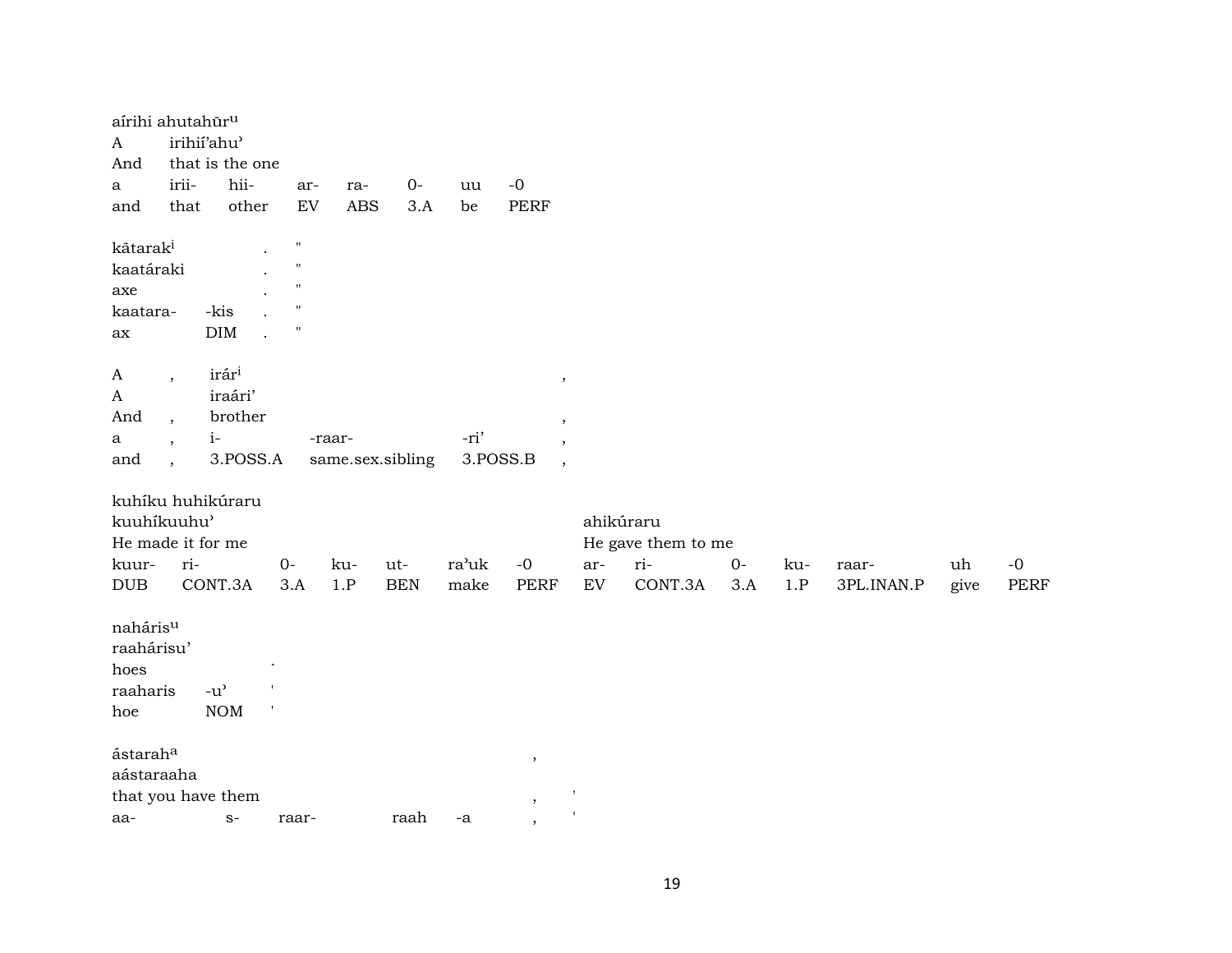|                                                               | SUBJ.1/2A                                                    | 2.A                                                 | 3PL.INAN.P                                    |                            | have         | SUB.1              |                 |                                                                              |  |
|---------------------------------------------------------------|--------------------------------------------------------------|-----------------------------------------------------|-----------------------------------------------|----------------------------|--------------|--------------------|-----------------|------------------------------------------------------------------------------|--|
| hirī <sup>i</sup> t <sup>n</sup><br>hi<br>and<br>hi<br>and    | rií'it<br>they are<br>rii-<br>ASSR                           | $0-$<br>3.A                                         | $\Omega$<br>be                                | -ik<br><b>DIST</b>         | $-0$<br>PERF | tarahaa<br>buffalo | tarahakíškaahis | tarahaakicka'aahis<br>buffalo shoulder blades<br>kiic.ka.aah.his<br>shoulder |  |
| ahikuráruha<br>ar-<br>EV.                                     | ahikuraáruha<br>ri-<br>CONT.3A                               | when He gave them to me<br>0-<br>3.A                | ku-<br>1.P                                    | raar-                      | 3PL.INAN.P   | uh<br>give         | -a              | SUB.1                                                                        |  |
| naháris <sup>u</sup><br>raahárisu'<br>hoes<br>raaharis<br>hoe | $-u^{\prime}$                                                | <b>NOM</b>                                          | šápatn<br>cápaat<br>women<br>icapaak<br>woman |                            |              |                    |                 |                                                                              |  |
| kuríra <sup>u</sup><br>kuriíra'u<br>ku-<br><b>INDF</b>        | its being theirs<br>ra-<br>ABS                               | $0-$<br>3.A                                         | a-<br>POSS.3A                                 |                            | ir-<br>PL.3A | raa-<br>way        | 0<br>be         | -u<br>SUB.D                                                                  |  |
| Hi<br>Hi<br>And<br>hi<br>and                                  | $\overline{\phantom{a}}$<br>$\overline{\phantom{a}}$<br>$i-$ | irár <sup>i</sup><br>iraári'<br>brother<br>3.POSS.A |                                               | -raar-<br>same.sex.sibling |              | -ri'<br>3.POSS.B   |                 | ,<br>,<br>,<br>$\overline{\phantom{a}}$                                      |  |

nikuahūət $^{\rm n}$ riku'ahuú'ut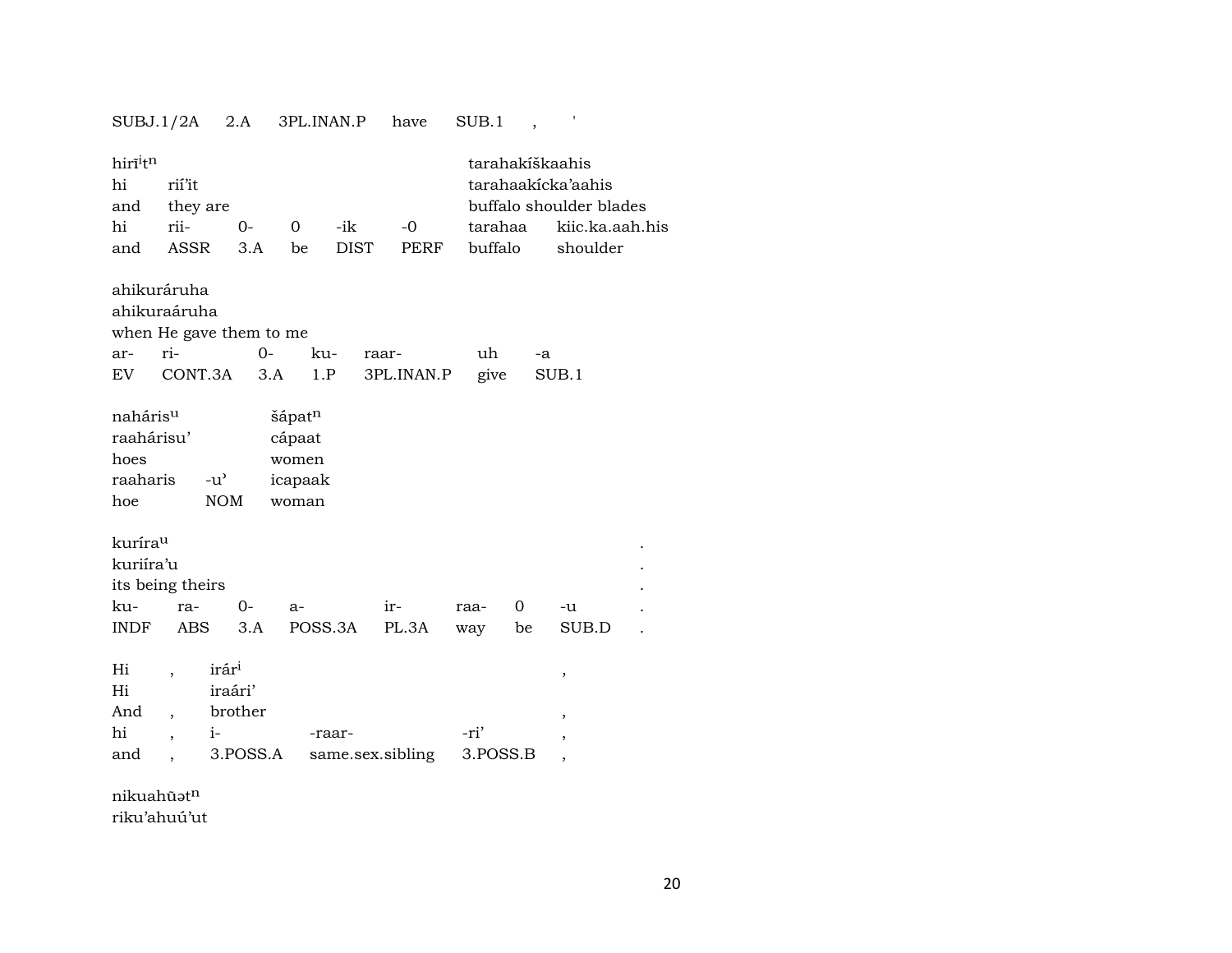|                                       | it was that way                  |                          |                     |                          |             |                |                          |              |
|---------------------------------------|----------------------------------|--------------------------|---------------------|--------------------------|-------------|----------------|--------------------------|--------------|
| riku-                                 | ar-                              | ra-                      | $0-$                | ut-                      | 0           | $\overline{a}$ |                          |              |
| that.is                               | EV                               | <b>ABS</b>               | 3.A                 | PREV                     | be          | EX             |                          |              |
| tirawah<br>Tiráwaahat<br>tii-<br>this | the Heavens<br>ra-<br>ABS        | $0-$<br>3.A              | waa-<br><b>DIST</b> | ahak<br>extend.in.a.line |             | $-0$<br>SUB.4  |                          |              |
|                                       | ahikutkawakára <sup>u</sup>      |                          |                     |                          |             |                |                          |              |
|                                       | ahikutkawaakára'u                |                          |                     |                          |             |                |                          |              |
|                                       |                                  | when He made them for me |                     |                          |             |                |                          |              |
| ar-                                   | ri-                              | 0-                       | ku-                 | ut-                      |             | kawaaka.ra'uk  | -0                       |              |
| EV                                    | CONT.3A                          | 3.A                      | 1.P                 | <b>BEN</b>               |             | make.DIST      |                          | SUB.3        |
| I                                     |                                  | irár <sup>i</sup>        |                     |                          |             |                |                          | $\mathbf{i}$ |
| T                                     | $\overline{ }$                   | iraári'                  |                     |                          |             |                | $\overline{\phantom{a}}$ | $\mathbf{i}$ |
| And                                   | $\overline{\phantom{a}}$         | brother                  |                     |                          |             |                |                          | and          |
| i                                     | $i-$<br>$\overline{\phantom{a}}$ |                          | -raar-              |                          |             | -ri'           | $\overline{\phantom{a}}$ | i            |
| and                                   |                                  | 3.POSS.A                 |                     | same.sex.sibling         |             | 3.POSS.B       |                          | and          |
|                                       |                                  |                          |                     |                          |             |                |                          |              |
| hirupákut <sup>u</sup>                |                                  |                          |                     |                          |             |                |                          |              |
| hiru                                  | pákuhtu'                         |                          |                     |                          |             |                |                          |              |
| then                                  | long ago                         |                          |                     |                          |             |                |                          |              |
| hiruu                                 | pakuht                           | $-u^{\prime}$            |                     |                          |             |                |                          |              |
| then                                  | be.old                           | <b>NOM</b>               |                     |                          |             |                |                          |              |
|                                       |                                  | hirukuhikurahuráh^š      |                     |                          |             |                |                          |              |
| hiru                                  |                                  | kuuhikuuraahuráhac       |                     |                          |             |                |                          |              |
| then                                  |                                  | I forgot the ways        |                     |                          |             |                |                          |              |
| hiruu                                 | kuur-                            | ri-                      |                     | ku-                      | uur-        | raa-           | hurahac                  |              |
| then                                  | <b>DUB</b>                       |                          | CONT.3A             | 1.P                      | <b>PREV</b> | way            | disappear                |              |

 $\mbox{-}0$ PERF

 $\ddot{\phantom{a}}$  $\ddot{\phantom{a}}$ 

 $\ddot{\phantom{a}}$  $\bullet$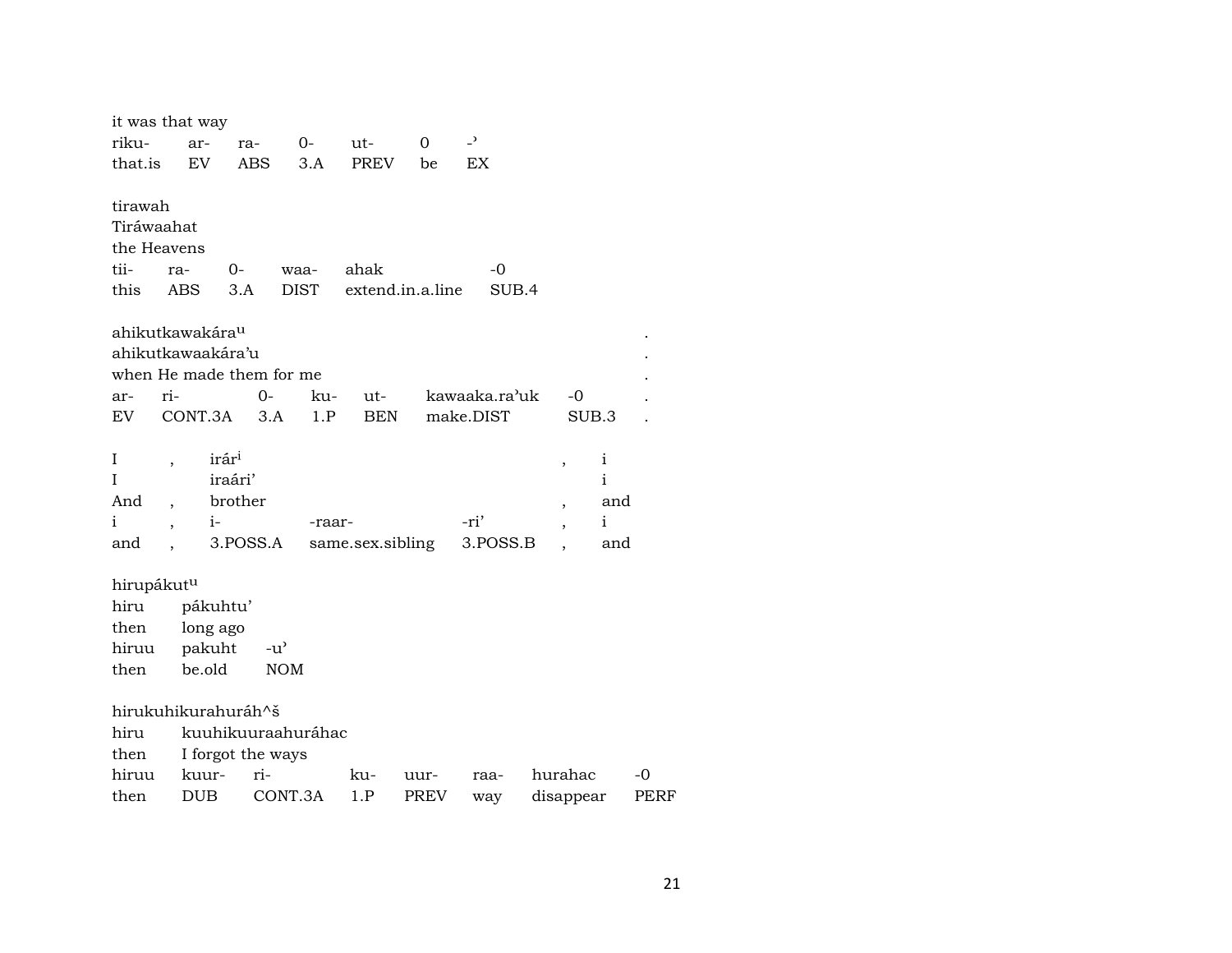|                     |       | suhúrikuharatirah^t <sup>n</sup>     |       |      |            |             |              |             |      |        |      |
|---------------------|-------|--------------------------------------|-------|------|------------|-------------|--------------|-------------|------|--------|------|
| Suúhuri'            |       | kuuharaatiiwaahat                    |       |      |            |             |              |             |      |        |      |
| Later               |       | the ways have ended                  |       |      |            |             |              |             |      |        |      |
| suuhuri'            |       | kuur-                                | ra-   | $0-$ | raa-       | tiihak      |              | -waa        | $-0$ |        |      |
| over.here           |       | <b>DUB</b>                           | ABS   | 3.A  | way        |             | be.the.end   | <b>DIST</b> | PERF |        |      |
|                     |       |                                      |       |      |            |             |              |             |      |        |      |
|                     |       | nakúkuhukiriwiha <sup>u</sup>        |       |      |            |             |              |             |      |        |      |
|                     |       | rakúkuuhuukiriwiíha'u                |       |      |            |             |              |             |      |        |      |
|                     |       | His having changed things for us     |       |      |            |             |              |             |      |        |      |
| ra-                 | $0-$  | ku- ku-                              |       | ut-  | raa-       |             | ikiriwit     | -ra'uk      |      | $-0$   |      |
| $INF.A$ 3.A         |       | 1.P                                  | INF.B | BEN  | way        |             | be.different | CAUS        |      | SUB.3  |      |
|                     |       |                                      |       |      |            |             |              |             |      |        |      |
|                     |       |                                      |       |      |            |             |              |             |      |        |      |
|                     |       |                                      |       |      |            |             |              |             |      |        |      |
|                     |       |                                      |       |      |            |             |              |             |      |        |      |
|                     |       |                                      |       |      |            |             |              |             |      |        |      |
|                     |       |                                      |       |      |            |             |              |             |      |        |      |
|                     |       |                                      |       |      |            |             |              |             |      |        |      |
| iirikūruhətuširíšis |       |                                      |       |      |            |             |              |             |      |        |      |
| I                   |       | irikuruuhátuciriicis                 |       |      |            |             |              |             |      |        |      |
|                     |       | And then I did know that             |       |      |            |             |              |             |      |        |      |
| $\mathbf{i}$        | irii- | kuruur-                              | ra-   |      | $t \qquad$ | ut-         | $i-$         | riicis      |      | $-0$   |      |
| and                 | then  | <b>DUB</b>                           |       | ABS  | 1.A        | PREV        | SEQ          | learn.about |      | PERF   |      |
|                     |       |                                      |       |      |            |             |              |             |      |        |      |
|                     |       | súhuriwiaharaitusikiriwíhau          |       |      |            |             |              |             |      |        |      |
|                     |       | suúhuri' wi'aharaa'iitusikiriwiíha'u |       |      |            |             |              |             |      |        |      |
| later               |       | when He changed the story            |       |      |            |             |              |             |      |        |      |
| suuhuri'            |       | wii-                                 | ar-   | ra-  | 0-         | raa.iit.us- |              | ikiriwit    |      | -ra'uk | $-0$ |

. . .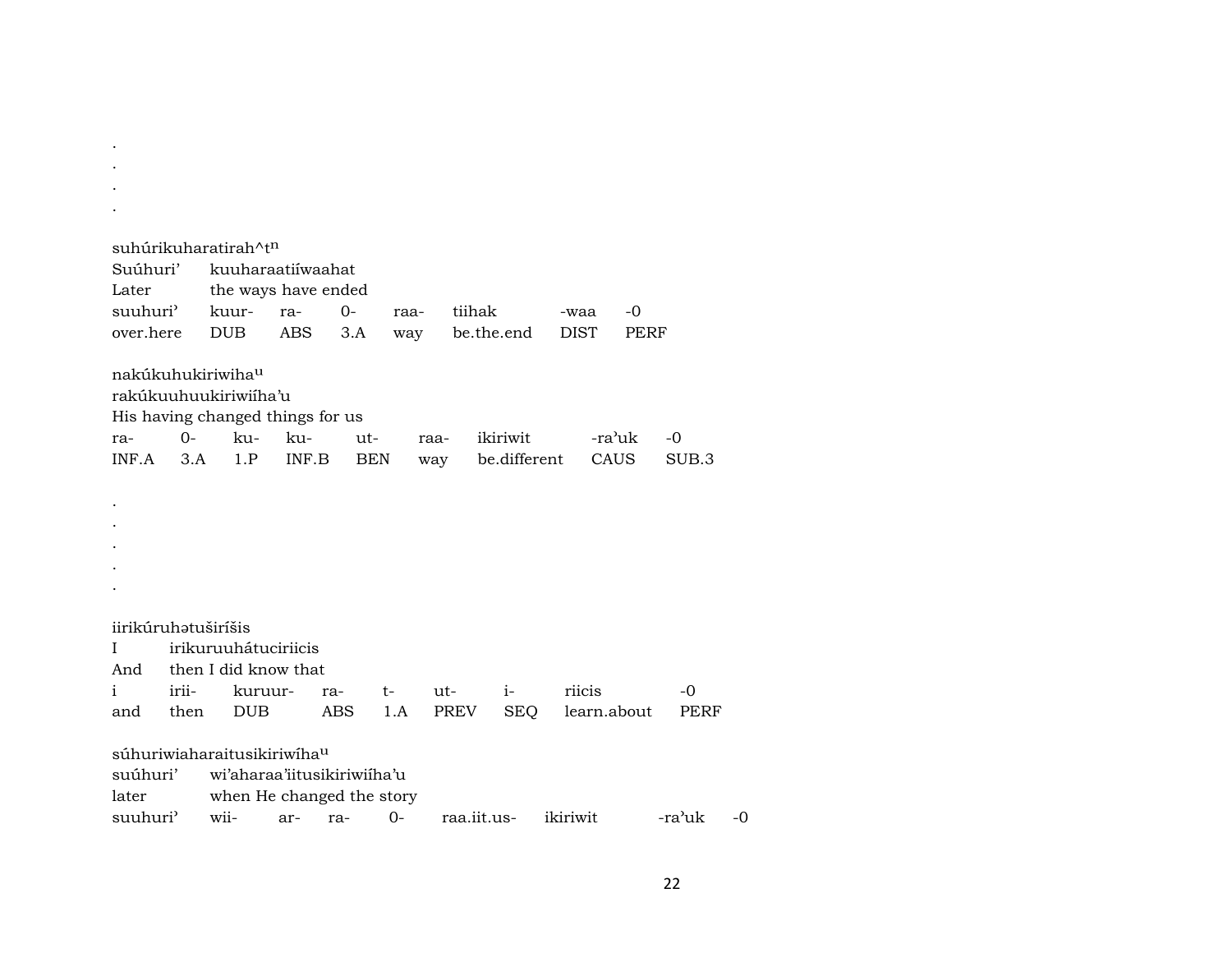| over.here                                 |       | when                          | EV                       | ABS                 | 3.A   | story |          | be.different |      | CAUS | SUB.3 |
|-------------------------------------------|-------|-------------------------------|--------------------------|---------------------|-------|-------|----------|--------------|------|------|-------|
| atías<br>Atí'as                           |       |                               | $\,$                     |                     |       |       |          |              |      |      |       |
| our Father                                |       |                               | $\overline{\phantom{a}}$ |                     |       |       |          |              |      |      |       |
| ati-                                      |       | as                            |                          |                     |       |       |          |              |      |      |       |
| 1.POSS                                    |       | father                        |                          |                     |       |       |          |              |      |      |       |
|                                           |       | iirikuruhaskútiraku           |                          |                     |       |       |          |              |      |      |       |
| $\mathbf{i}$                              |       | irikuruuhaskútiraaku          |                          |                     |       |       |          |              |      |      |       |
| and                                       |       | thereupon you gave me the gun |                          |                     |       |       |          |              |      |      |       |
| i                                         | irii- |                               | kuruur-                  | ra-                 | $S-$  | ku-   | tiraak-  | uh           | -0   |      |       |
| and                                       | then  | <b>DUB</b>                    |                          | <b>ABS</b>          | 2.A   | 1.P   | bow      | give         | PERF |      |       |
|                                           |       |                               |                          |                     |       |       |          |              |      |      |       |
| tírastaha                                 |       |                               |                          |                     |       |       |          |              |      |      |       |
| tírastaaha                                |       |                               |                          |                     |       |       |          |              |      |      |       |
|                                           |       | this which you have           |                          |                     |       |       |          |              |      |      |       |
| tii-                                      | ra-   | $S-$                          | raah                     | -a                  |       |       |          |              |      |      |       |
| this                                      | ABS   | 2.A                           | have                     |                     | SUB.1 |       |          |              |      |      |       |
|                                           |       |                               |                          |                     |       |       |          |              |      |      |       |
| tiráspari                                 |       |                               |                          |                     |       |       |          |              |      |      |       |
| tiráspari                                 |       |                               |                          |                     |       |       |          |              |      |      |       |
| you living here<br>tii-                   | ra-   |                               | warii                    |                     |       |       | -hus     |              |      |      |       |
| this                                      |       | $S-$                          |                          |                     |       |       |          |              |      |      |       |
|                                           | ABS   | 2.A                           |                          | be.going.about.IMPF |       |       | IMPF.SUB |              |      |      |       |
| sáhikstak <sup>a</sup> hi ku <sup>u</sup> |       |                               |                          |                     |       |       |          |              |      |      |       |
| Cáhikstaaka                               |       |                               |                          | tikú'u              |       |       |          |              |      |      |       |
| White man                                 |       |                               |                          | he gave me          |       |       |          |              |      |      |       |
| icaahiks                                  |       | taakaar                       | ti-                      |                     | $0-$  | ku-   | uh       | $-0$         |      |      |       |
| person                                    |       | be.white                      |                          | IND.3A              | 3.A   | 1.P   | give     | PERF         |      |      |       |
|                                           |       |                               |                          |                     |       |       |          |              |      |      |       |
| tíraku                                    |       |                               |                          |                     |       |       |          |              |      |      |       |
| tíraaku'                                  |       |                               |                          |                     |       |       |          |              |      |      |       |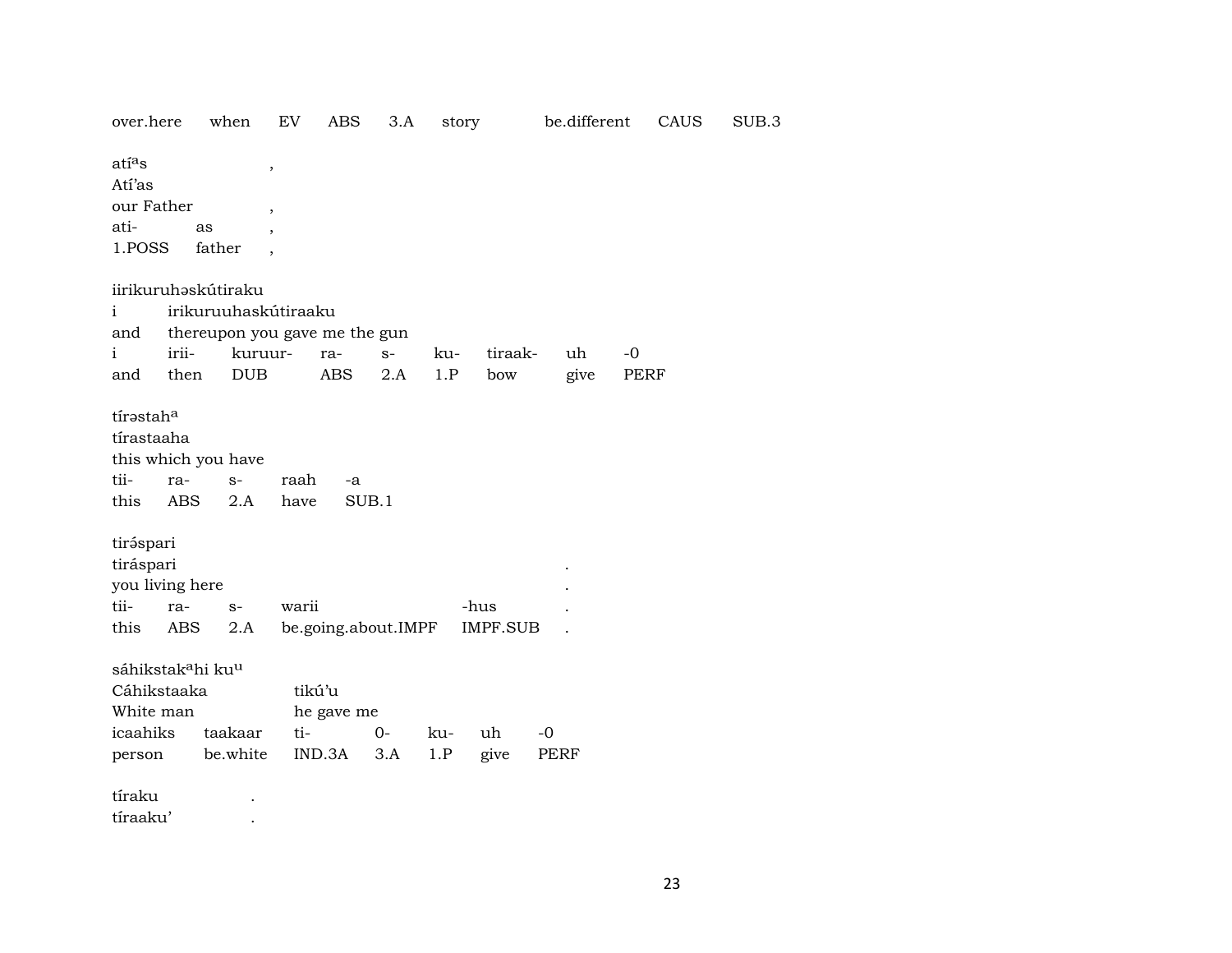| the gun<br>tiraak<br>gun                                           | $-u$ <sup><math>\prime</math></sup><br>$\rm{NOM}$        |                                                             |                                                                    |                                      |                        |                                                          |                                                 |                  |                          |                     |
|--------------------------------------------------------------------|----------------------------------------------------------|-------------------------------------------------------------|--------------------------------------------------------------------|--------------------------------------|------------------------|----------------------------------------------------------|-------------------------------------------------|------------------|--------------------------|---------------------|
| Náwa<br>Ráwa<br><b>Now</b><br>rawa<br>now                          | $\overline{\phantom{a}}$                                 | $\mathbf{i}$<br>$\mathbf{i}$<br>then<br>$\mathbf{i}$<br>and | $\overline{\phantom{a}}$<br>$\overline{ }$<br>$\ddot{\phantom{0}}$ | irár <sup>i</sup><br>iraári'<br>$i-$ | my brother<br>3.POSS.A | -raar-                                                   | same.sex.sibling                                | -ri'<br>3.POSS.B | $\pmb{\mathcal{I}}$<br>, |                     |
| tíras <sup>a</sup><br>tíraasa<br>this one<br>tii-<br>this          | ra-<br>ABS                                               | 0-<br>3.A                                                   | sa                                                                 | be.lying                             | $-0$<br>SUB.3          | tirak <sup>i</sup> s<br>tíraakis<br>bow<br>tiraak<br>bow | -kis<br><b>DIM</b>                              |                  |                          |                     |
| ahikúh <sup>a</sup><br>ahikuúha<br>the one He gave me<br>ar-<br>EV | ri-<br>CONT.3A                                           |                                                             | $0-$<br>3.A                                                        | ku-<br>1.P                           | uh<br>give             | -a<br>SUB.1                                              | atí^s<br>Atí'as<br>our Father<br>ati-<br>1.POSS | as<br>father     |                          |                     |
| hiiriaharúhkita<br>hi<br>and<br>hi<br>and                          | irii'aharúhkita<br>it was because of it<br>irii-<br>that | ar-<br>EV                                                   | ra-<br><b>ABS</b>                                                  | $0-$                                 | a-<br>3.A              | PREV.3A                                                  | ri-<br>PHYS.POSS                                | uur-<br>PREV     | kita<br>be.the.reason    | $-0$<br><b>PERF</b> |
| táraha<br>táraha'<br>the buffalo<br>tarahaa                        |                                                          | $\overline{\phantom{a}}$                                    |                                                                    |                                      |                        |                                                          |                                                 |                  |                          |                     |

buffalo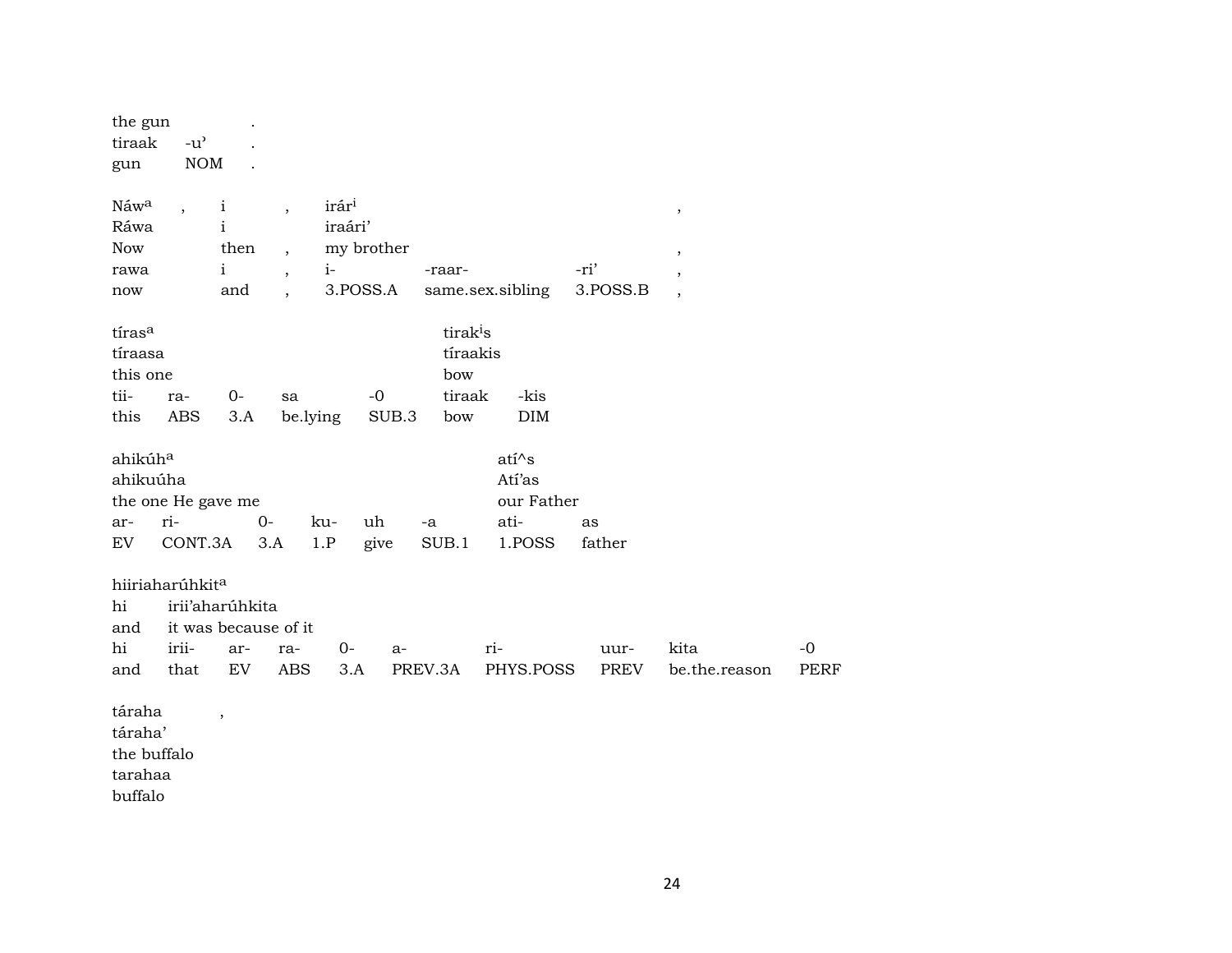ahikutkáraµ ahikutkára'u His making them for me , ar- ri- 0- ku- ut- ka.ra"uk -0 , EV CONT.3A 3.A INF.B PREV make.PL.P SUB.3 , aahikutkáraµ a ahikutkára'u and His making them for me a ar- ri- 0- ku- ut- ka.ra"uk -0 and EV CONT.3A 3.A INF.B PREV make.PL.P SUB.3 pa pá elk , pah , elk , aahikutkáraµ a ahikutkára'u and His making them for me a ar- ri- 0- ku- ut- ka.ra"uk -0 and EV CONT.3A 3.A INF.B PREV make.PL.P SUB.3  $\text{tapá}h^{\wedge}\text{t}^{\text{n}}$  a taapáhat a whitetail deer and taa- pahaat a deer red and ahikutkáraµ ahikutkára'u His making them for me ar- ri- 0- ku- ut- ka.ra"uk -0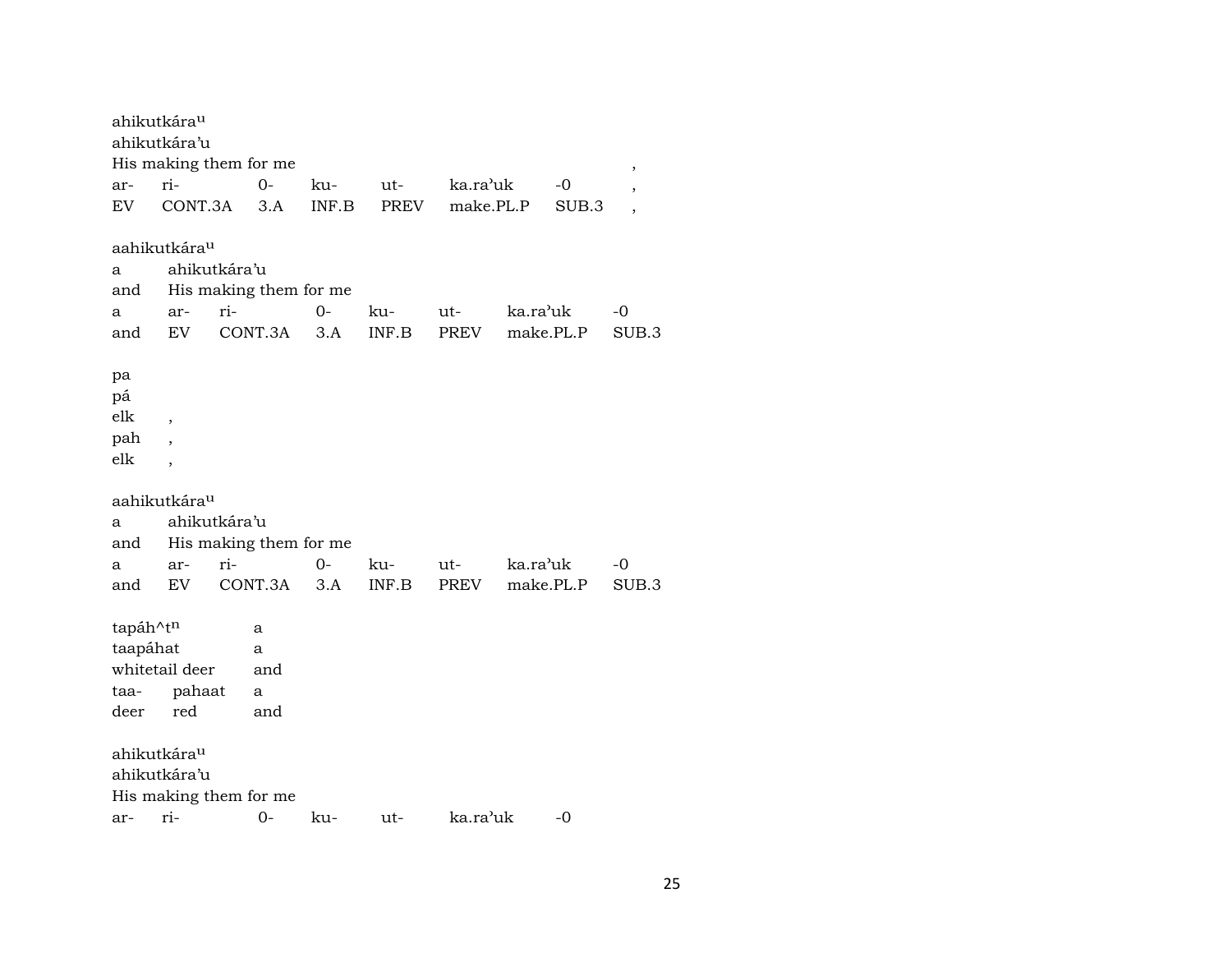#### EV CONT.3A 3.A INF.B PREV make.PL.P SUB.3

tákatit<sup>n</sup> taákaatit mule deer

taa- kaatit

deer black

aahikutkáraµ

|                            | a ahikutkára'u |  |  |  |                                                              |  |  |  |  |  |  |
|----------------------------|----------------|--|--|--|--------------------------------------------------------------|--|--|--|--|--|--|
| and His making them for me |                |  |  |  |                                                              |  |  |  |  |  |  |
|                            |                |  |  |  | a ar- ri-        0-     ku-      ut-       ka.ra'uk       -0 |  |  |  |  |  |  |
|                            |                |  |  |  | and EV CONT.3A 3.A INF.B PREV make.PL.P SUB.3                |  |  |  |  |  |  |

| askáª     |                          | nahurarahkítu       |     |       |                    |
|-----------|--------------------------|---------------------|-----|-------|--------------------|
| askaá'a   |                          | rahuraaraahkituu'u' |     |       |                    |
| antelopes | $\overline{\phantom{a}}$ | all the animals     |     |       |                    |
| askaa'a   |                          | rahuraar- raar-     |     | kituu | $-11$ <sup>'</sup> |
| antelope  |                          | animal              | PL. | all   | NOM.               |
|           |                          |                     |     |       |                    |

|       | ahikutkawakára <sup>u</sup> |           |            |                       |                  |  |
|-------|-----------------------------|-----------|------------|-----------------------|------------------|--|
|       | ahikutkawaakára'u           |           |            |                       |                  |  |
|       | His making them for me      |           |            |                       |                  |  |
| $ar-$ | $ri-$                       | <u>ດ-</u> |            | ku- ut- kawaaka.ra'uk | $\sim$ -0        |  |
| EV    | $CONT.3A \t3A \t1P$         |           | <b>REN</b> | make DIST             | SUB <sub>3</sub> |  |

Tiwirətatírəktaruha

Tiwiratatíraktaaruha

Now that I have given you the bow

|  |  | tii- wii- ra- t- a- tiraak- raar- uh -a |  |  |
|--|--|-----------------------------------------|--|--|
|  |  | here now ABS 1.A 2.P bow PL give SUB.1  |  |  |

hirúrikutuhárukst $^a$ 

hiru rikutuuhaáruksta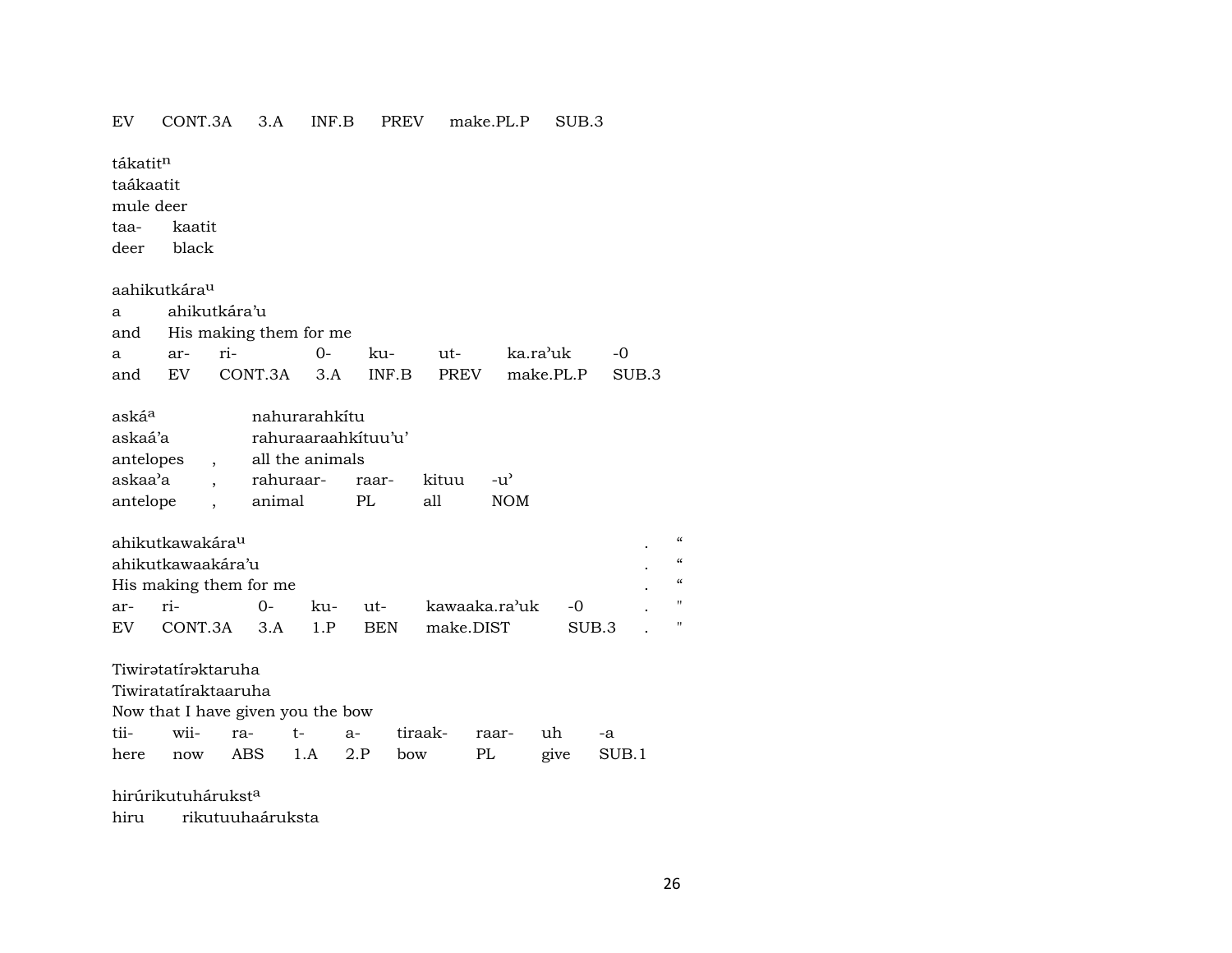| then                    |                                              |                   | this is going to be the cause |                  |           |            |          |                 |             |            |
|-------------------------|----------------------------------------------|-------------------|-------------------------------|------------------|-----------|------------|----------|-----------------|-------------|------------|
| hiruu                   | riku-                                        | ti-               | $O -$                         | $a-$             |           | ut-        | raa-     | ra'uk           | -his        | -ta        |
| then                    | that.is                                      | IND.3A            |                               | 3.A              | 2.P       | <b>BEN</b> | way      | make            | <b>PERF</b> | <b>INT</b> |
|                         |                                              |                   |                               |                  |           |            |          |                 |             |            |
|                         | tiwirəstirəktarah <sup>a</sup>               |                   |                               |                  |           |            |          |                 |             |            |
|                         | tiwirastíraktaraaha                          |                   |                               |                  |           |            |          |                 |             |            |
|                         | your now having the bow                      |                   |                               |                  |           |            |          |                 |             |            |
| tii-                    | wii-                                         | ra-               | $S-$                          | tiraak-          | raar-     |            | raah     | -a              |             |            |
| here                    | $\operatorname{now}$                         | <b>ABS</b>        | 2.A                           | bow              | $\rm PL$  |            | have     | SUB.1           |             |            |
|                         |                                              |                   |                               |                  |           |            |          |                 |             |            |
|                         | witiisuhakútiku                              |                   |                               |                  |           |            |          |                 |             |            |
|                         | witi'isuuhaakuútiku                          |                   |                               |                  |           |            |          |                 |             |            |
| witi-                   | that you will kill them for yourself<br>$i-$ |                   |                               | ut-              | rak-      |            | kuut.ik  | -hus            |             |            |
| REFL                    | $CONT.1/2A$ 2.A                              |                   | $S-$                          | BEN              | $1/2$ .PL |            | kill     | <b>IMPF.SUB</b> |             |            |
|                         |                                              |                   |                               |                  |           |            |          |                 |             |            |
| 11<br>$\mathbf{I}$      | $\overline{\phantom{a}}$                     | irár <sup>i</sup> |                               |                  |           |            |          |                 |             |            |
| $\pmb{\mathsf{H}}$<br>L |                                              | iraári'           |                               |                  |           |            |          | $\, ,$          |             |            |
| п<br>Then               | $\ddot{\phantom{0}}$                         | brother           |                               |                  |           |            |          |                 |             |            |
| $\pmb{\mathsf{H}}$<br>i | $\overline{\phantom{a}}$                     | $i-$              |                               | -raar-           |           |            | -ri'     |                 |             |            |
| п<br>and                | $\ddot{\phantom{0}}$                         |                   | 3.POSS.A                      | same.sex.sibling |           |            | 3.POSS.B |                 |             |            |
|                         |                                              |                   |                               |                  |           |            |          |                 |             |            |
| nikurítušuks            |                                              |                   |                               |                  |           |            |          |                 |             |            |
| rikuriítucuks           |                                              |                   |                               |                  |           |            |          |                 |             |            |
|                         | I was that way                               |                   |                               |                  |           |            |          |                 |             |            |
| riku-                   | rii-                                         | $t-$              | $ut -$                        | uks-             | $\Omega$  |            | $-0$     |                 |             |            |
| that.is                 | <b>ASSR</b>                                  | 1.A               | PREV                          | <b>AOR</b>       | be        |            | PERF     |                 |             |            |
|                         |                                              |                   |                               |                  |           |            |          |                 |             |            |
| Irár <sup>i</sup>       |                                              |                   |                               |                  |           | $\, ,$     |          |                 |             |            |
| Iraári'                 |                                              |                   |                               |                  |           |            |          |                 |             |            |
| <b>Brother</b>          |                                              |                   |                               |                  |           | ,          |          |                 |             |            |
| i-                      | -raar-                                       |                   |                               | -ri'             |           |            |          |                 |             |            |
| 3.POSS.A                |                                              | same.sex.sibling  |                               | 3.POSS.B         |           | ,          |          |                 |             |            |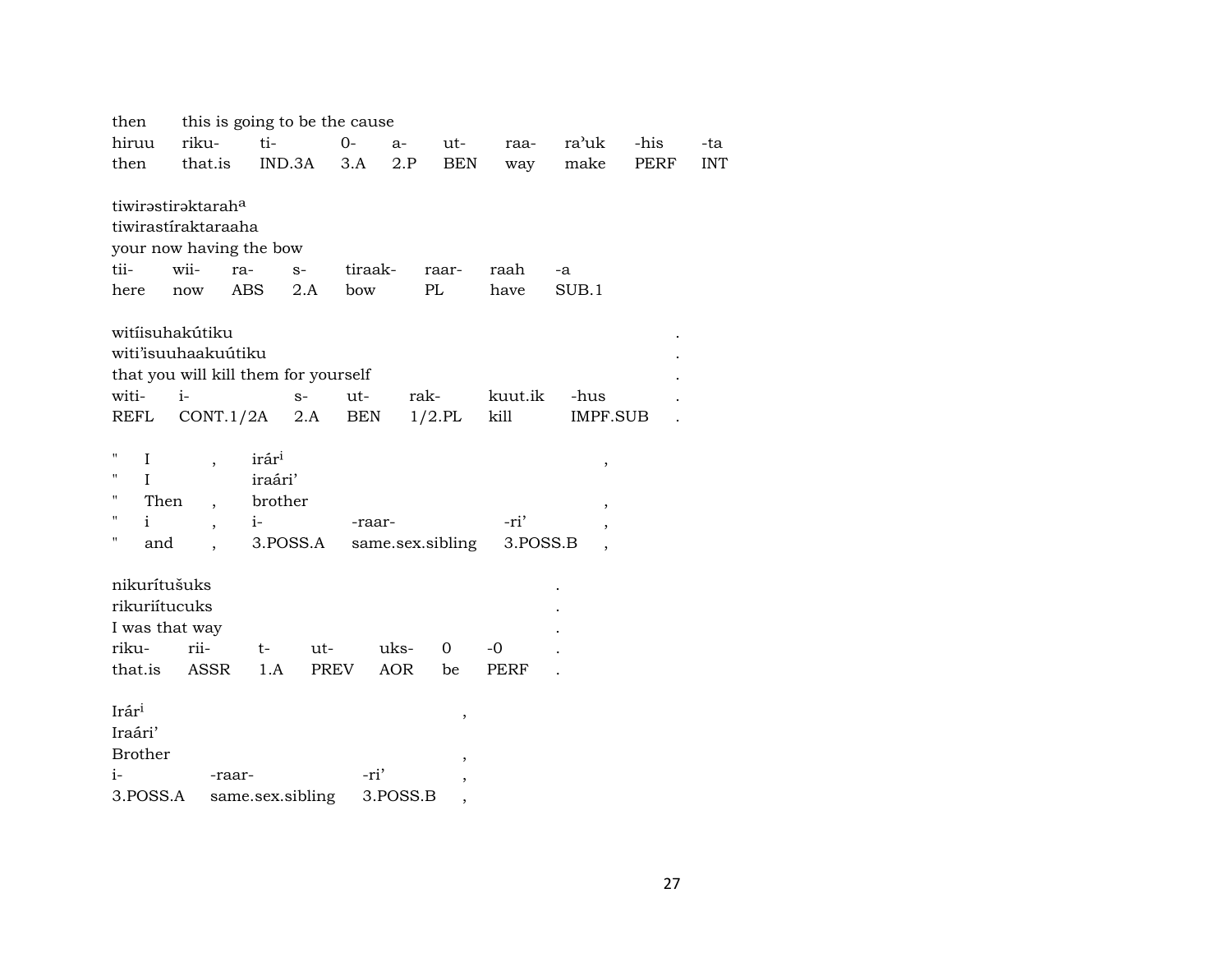|       | kuratkūta  |                                                              |                        |                                  |      |                   |      |                          | hi     | níkutski |            |      |
|-------|------------|--------------------------------------------------------------|------------------------|----------------------------------|------|-------------------|------|--------------------------|--------|----------|------------|------|
|       |            | kuratkuúta                                                   |                        |                                  |      |                   |      |                          | hi     | ríkucki  |            |      |
|       |            |                                                              | when I went somewhere  |                                  |      |                   |      | $\overline{\phantom{a}}$ | and    | a bird   |            |      |
| ku-   |            | ra-                                                          | t-                     | ku-                              | at   | -a                |      | $\ddot{\phantom{0}}$     | hi     | rikuc    | -kis       |      |
| INDF  |            | INF.A                                                        | 1.A                    | INF.B                            | go   | SUB.1             |      | $\ddot{\phantom{a}}$     | and    | bird     | <b>DIM</b> |      |
| ti-   | IND.3A     | tuksawášku<br>tuksawácku<br>it would even sit<br>$O-$<br>3.A | uks-<br><b>JUSS</b>    | awahc-<br>even                   |      | kus<br>be.sitting |      | $-0$<br>PERF             |        |          |            |      |
|       |            |                                                              | ararutatikiškaráhš^tn  |                                  |      |                   |      |                          |        |          |            |      |
| a     |            |                                                              | raaruutatikickaraáhcat |                                  |      |                   |      |                          |        |          |            |      |
| and   |            |                                                              |                        | then I just shot it in the belly |      |                   |      |                          |        |          |            |      |
| a     |            | raa-                                                         | ruu-                   | ta-                              | $t-$ |                   | $i-$ | kiic-                    |        | karaar-  | cak        | -0   |
| and   |            | just                                                         | then                   | IND.1/2A                         | 1.A  |                   | SEQ  |                          | liquid | stomach  | shoot      | PERF |
|       |            |                                                              |                        |                                  |      |                   |      |                          |        |          |            |      |
|       | atátkutitn |                                                              |                        |                                  |      |                   |      |                          |        |          |            |      |
| a     |            | tátkuutit                                                    |                        |                                  |      |                   |      |                          |        |          |            |      |
| and   |            | I killed it                                                  |                        |                                  |      |                   |      |                          |        |          |            |      |
| a     |            | ta-                                                          | $t-$                   | kuut.ik                          |      | $-0$              |      |                          |        |          |            |      |
| and   |            | IND.1/2A                                                     | 1.A                    | kill                             |      | PERF              |      |                          |        |          |            |      |
|       | atatpáwaa  |                                                              |                        |                                  |      |                   |      |                          |        |          |            |      |
| a     |            | tatpaáwa'a                                                   |                        |                                  |      |                   |      |                          |        |          |            |      |
| and   |            | I ate it                                                     |                        |                                  |      |                   |      |                          |        |          |            |      |
| a     |            | ta-                                                          | $t-$                   | waawa-                           |      | a                 | $-0$ |                          |        |          |            |      |
| and   |            |                                                              | $IND.1/2A$ 1.A         | <b>DIST</b>                      |      | eat               | PERF |                          |        |          |            |      |
|       |            |                                                              |                        |                                  |      |                   |      |                          |        |          |            |      |
|       | Nikutuháa  |                                                              |                        |                                  |      |                   |      |                          |        |          |            |      |
|       |            | Rikutuuhá'a                                                  |                        |                                  |      |                   |      |                          |        |          |            |      |
|       |            |                                                              | That one was the cause |                                  |      |                   |      |                          |        |          |            |      |
| riku- |            | ti-                                                          | $0-$                   | ut-                              | raar |                   |      | $\overline{\phantom{0}}$ |        |          |            |      |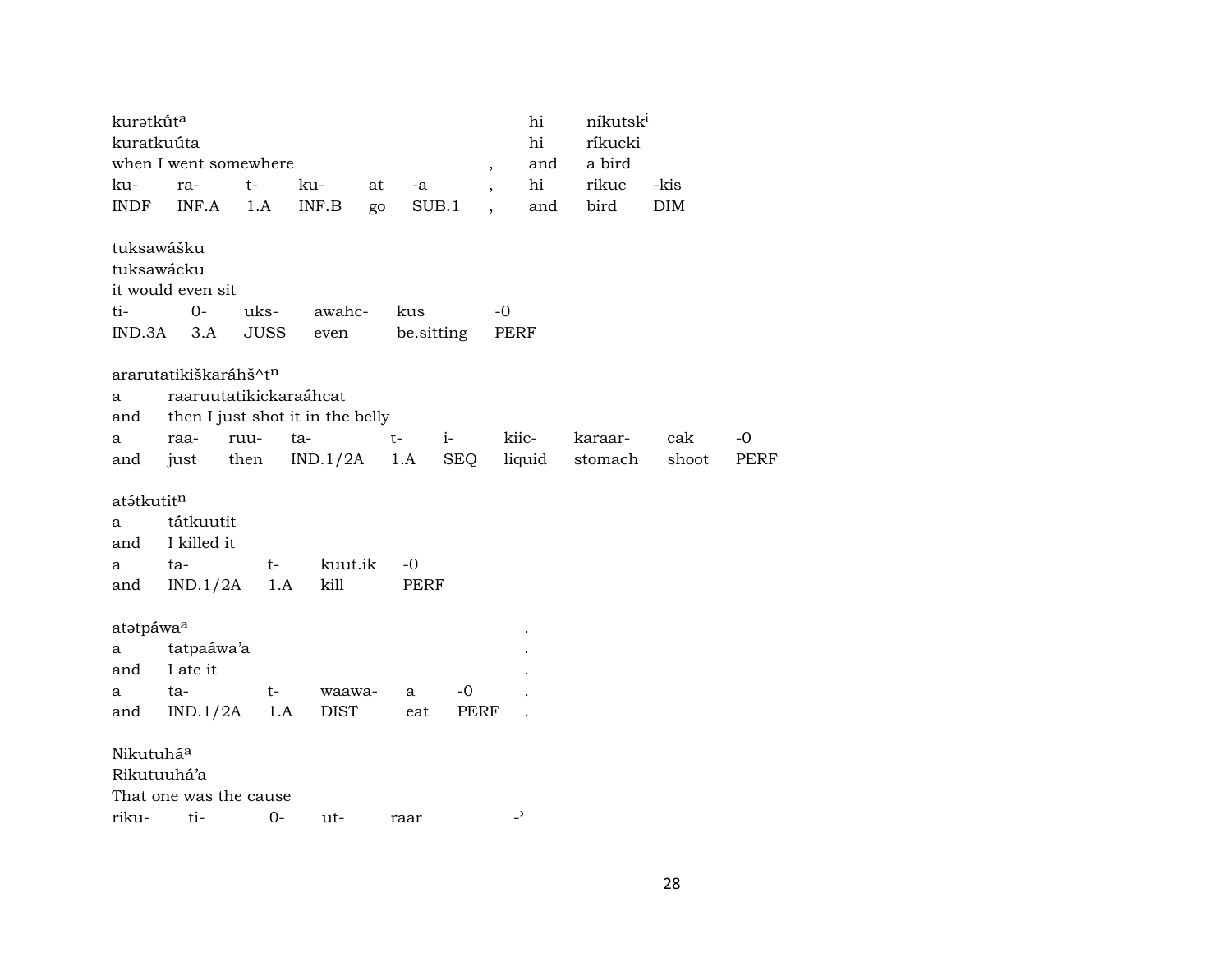| that.is                |                            |                                                                                                                            |                                                                       |                                                                                                                   | EX                                                            |                                                                   |                    |             |
|------------------------|----------------------------|----------------------------------------------------------------------------------------------------------------------------|-----------------------------------------------------------------------|-------------------------------------------------------------------------------------------------------------------|---------------------------------------------------------------|-------------------------------------------------------------------|--------------------|-------------|
| tírasa                 |                            |                                                                                                                            |                                                                       |                                                                                                                   |                                                               |                                                                   |                    |             |
|                        |                            |                                                                                                                            |                                                                       |                                                                                                                   |                                                               |                                                                   |                    |             |
|                        |                            |                                                                                                                            |                                                                       |                                                                                                                   |                                                               |                                                                   |                    |             |
| ra-                    |                            | sa                                                                                                                         |                                                                       |                                                                                                                   |                                                               |                                                                   |                    |             |
|                        |                            |                                                                                                                            |                                                                       |                                                                                                                   |                                                               |                                                                   |                    |             |
| tiráwah^t <sup>n</sup> |                            |                                                                                                                            |                                                                       |                                                                                                                   |                                                               |                                                                   |                    |             |
| Tiráwaahat             |                            |                                                                                                                            |                                                                       |                                                                                                                   |                                                               |                                                                   |                    |             |
| the Heavens            |                            |                                                                                                                            |                                                                       |                                                                                                                   |                                                               |                                                                   |                    |             |
| ra-                    | 0-                         | waa-                                                                                                                       |                                                                       |                                                                                                                   | $-0$                                                          |                                                                   |                    |             |
| ABS                    | 3.A                        | DIST                                                                                                                       |                                                                       |                                                                                                                   | SUB.4                                                         |                                                                   |                    |             |
|                        |                            |                                                                                                                            |                                                                       |                                                                                                                   |                                                               |                                                                   |                    |             |
|                        |                            |                                                                                                                            |                                                                       |                                                                                                                   |                                                               |                                                                   |                    |             |
|                        |                            |                                                                                                                            |                                                                       |                                                                                                                   |                                                               |                                                                   |                    |             |
| ra-                    | $0 -$                      | uur-                                                                                                                       | tiraak-                                                               |                                                                                                                   | 0                                                             | $-0$                                                              |                    |             |
| ABS                    | 3.A                        | PREV                                                                                                                       | bow                                                                   | image                                                                                                             | be                                                            | SUB.4                                                             |                    |             |
| Akiati^s               |                            |                                                                                                                            |                                                                       |                                                                                                                   |                                                               |                                                                   |                    |             |
|                        |                            |                                                                                                                            |                                                                       |                                                                                                                   |                                                               |                                                                   |                    |             |
| And here               |                            |                                                                                                                            |                                                                       |                                                                                                                   |                                                               |                                                                   |                    |             |
| ki                     | ati-                       | as                                                                                                                         |                                                                       |                                                                                                                   |                                                               |                                                                   |                    |             |
| there                  |                            |                                                                                                                            |                                                                       |                                                                                                                   |                                                               |                                                                   |                    |             |
|                        |                            |                                                                                                                            |                                                                       |                                                                                                                   |                                                               |                                                                   |                    |             |
|                        |                            |                                                                                                                            |                                                                       |                                                                                                                   |                                                               |                                                                   |                    |             |
|                        |                            |                                                                                                                            |                                                                       |                                                                                                                   |                                                               |                                                                   |                    |             |
| wii-                   |                            | ri-                                                                                                                        | $O -$                                                                 |                                                                                                                   |                                                               | raa-                                                              | ra'uk              | $-0$        |
| $\operatorname{now}$   | <b>DUB</b>                 |                                                                                                                            |                                                                       | 1.P                                                                                                               | <b>BEN</b>                                                    | way                                                               | make               | <b>PERF</b> |
| Akítu                  |                            |                                                                                                                            |                                                                       |                                                                                                                   |                                                               |                                                                   |                    |             |
| A                      |                            |                                                                                                                            |                                                                       |                                                                                                                   |                                                               |                                                                   |                    |             |
|                        | tíraasa<br>this one<br>ABS | IND.3A<br>$0-$<br>3.A<br>tirúhtirakawi<br>tirúhtiraakawi<br>this image of a bow<br>iriwikuhikúhar <sup>u</sup><br>kítuu'u' | 3.A<br>Atí'as<br>our Father<br>1.POSS<br>iriwikuuhikuúhaaru'<br>kuur- | PREV<br>$-0$<br>be.lying<br>ahak<br>father<br>He is the one who made the way for me<br>CONT.3A<br>atí^s<br>Atí'as | bow<br>SUB.3<br>bow<br>extend.in.a.line<br>awi-<br>ku-<br>3.A | be.the.cause<br>tírak <sup>i</sup> s<br>tíraakis<br>tiraak<br>ut- | -kis<br><b>DIM</b> |             |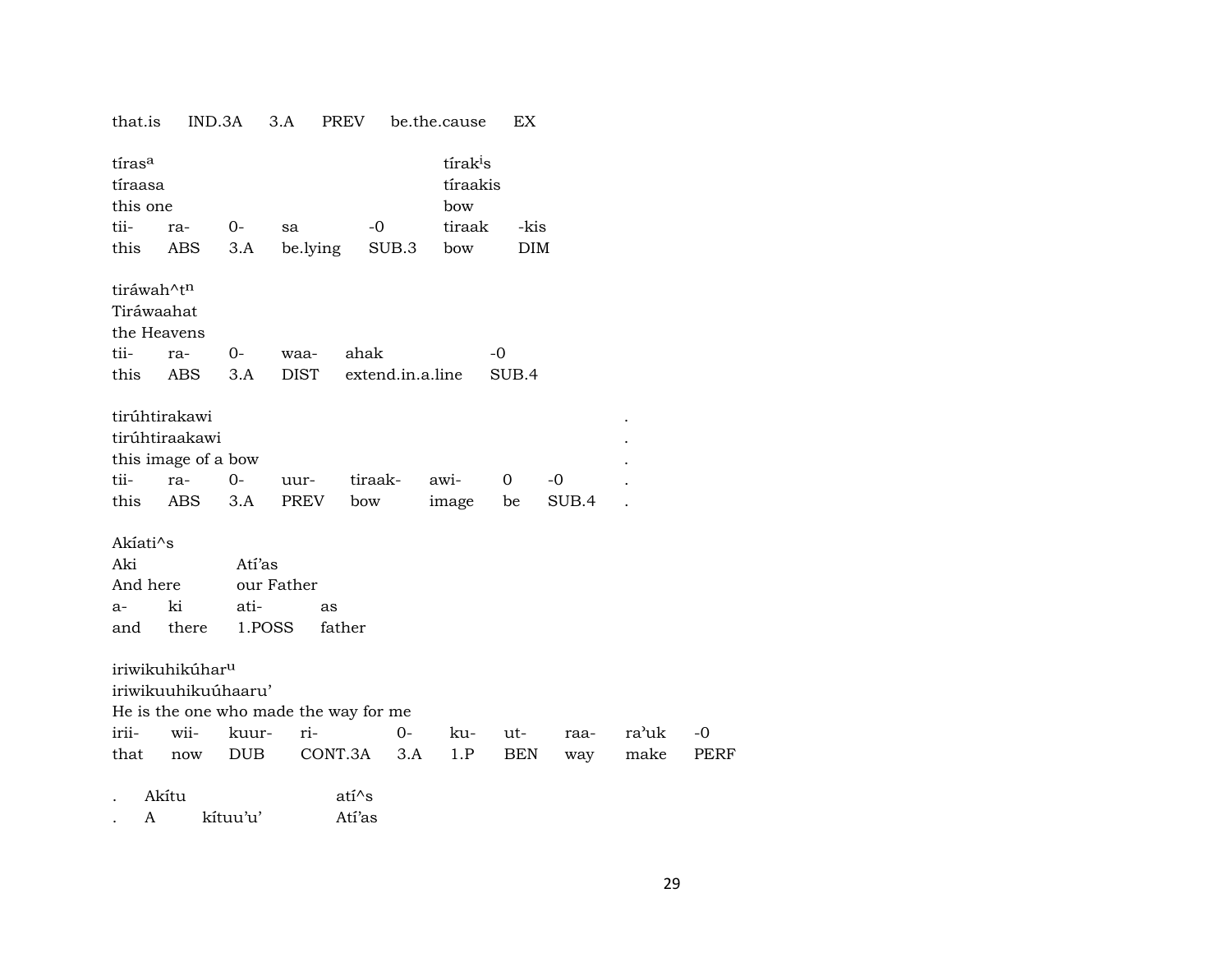|        | And                                                       | all                                                          |             |                                                 | our Father |        |          |           |      |
|--------|-----------------------------------------------------------|--------------------------------------------------------------|-------------|-------------------------------------------------|------------|--------|----------|-----------|------|
|        | a                                                         | kituu                                                        | $-u'$       | ati-                                            |            | as     |          |           |      |
|        | and                                                       | all                                                          | NOM         | 1.POSS                                          |            | father |          |           |      |
|        | ahikúharuš <sup>a</sup><br>ahikúhaaruuca                  |                                                              |             |                                                 |            |        |          |           |      |
|        |                                                           | He put them in the water for me                              |             |                                                 |            |        |          |           |      |
| ar-    | ri-                                                       |                                                              | $0-$        | ku-                                             | haa-       |        | ra.uc.uh | $-0$      |      |
| EV     |                                                           | CONT.3A                                                      | 3.A         | 1.P                                             | in.water   |        | put.PL.P | PERF      |      |
| animal | nahúrahk <sup>i</sup><br>rahúrahki<br>animals<br>rahuraar | -kis<br><b>DIM</b>                                           |             |                                                 |            |        |          |           |      |
|        | hirarutatúši <sup>a</sup>                                 |                                                              |             |                                                 |            |        |          |           |      |
| hi     |                                                           | raaruutatúci'a                                               |             |                                                 |            |        |          |           |      |
|        |                                                           | and then I would just do it                                  |             |                                                 |            |        |          |           |      |
| hi     | raa-                                                      |                                                              | ruu-<br>ta- |                                                 | $t \qquad$ | ut-    | $i$ -    | aar       | -0   |
| and    |                                                           |                                                              |             | just then IND.1/2A                              | 1.A        | PREV   |          | SEQ<br>do | PERF |
| ra-    | $t-$                                                      | nətkutirəktakáwat <sup>i</sup><br>ratkutiraktahkáwati<br>ku- |             | for me to take out my bow and arrows<br>tiraak- | raar-      | kawat  |          | $-i$      |      |
|        | $INF.A$ 1.A                                               |                                                              | INF.B       | bow                                             | PL         |        | take.out | SUB.2     |      |
|        |                                                           |                                                              |             |                                                 |            |        |          |           |      |
|        | nahúrahk <sup>i</sup><br>rahúrahki<br>animals<br>rahuraar | -kis                                                         |             |                                                 |            |        |          |           |      |
|        |                                                           |                                                              |             |                                                 |            |        |          |           |      |

animal DIM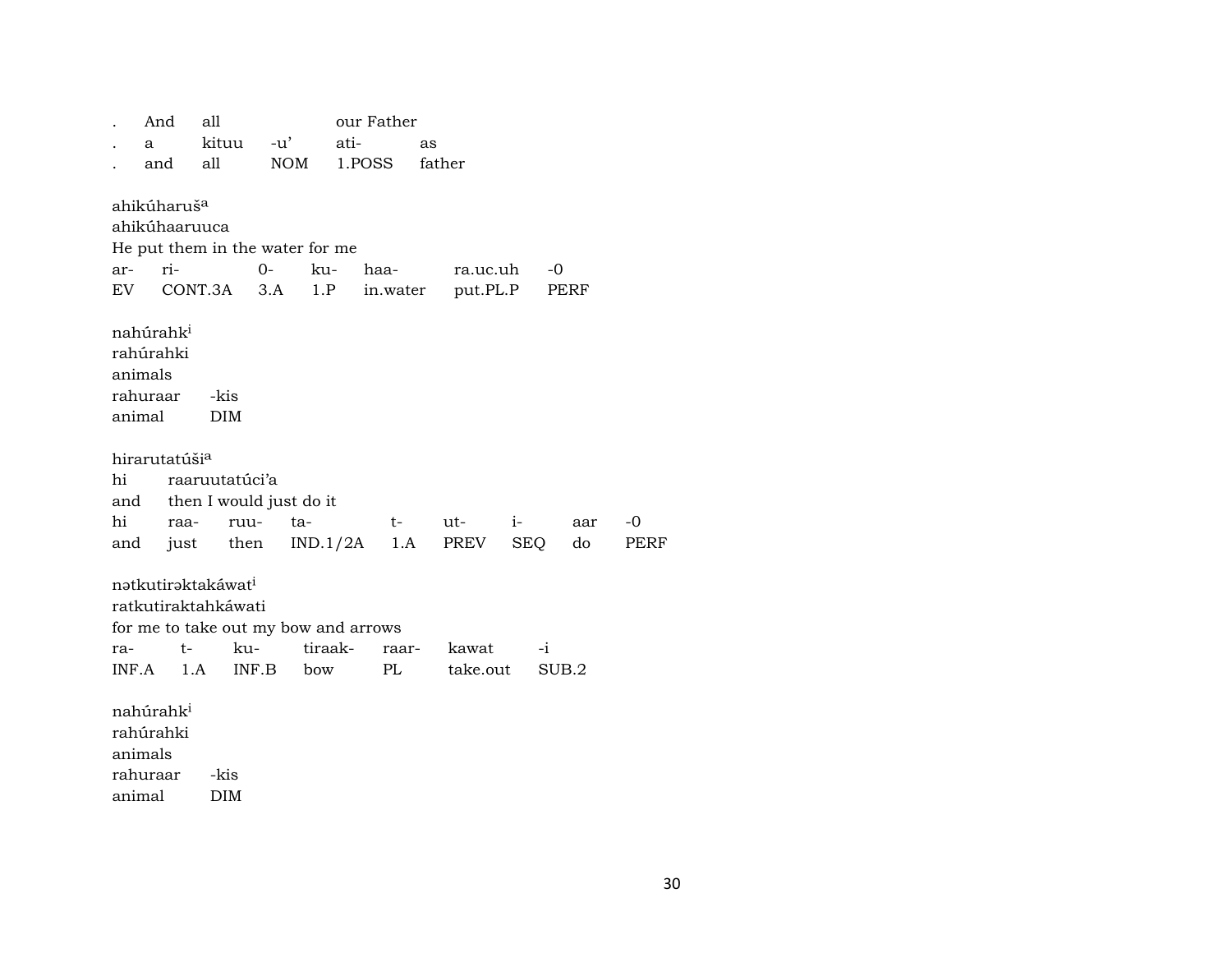| tiraráras <sup>a</sup>   |                                                                                 |              |       |                                              |                   |             |                          |                                         |         |            |
|--------------------------|---------------------------------------------------------------------------------|--------------|-------|----------------------------------------------|-------------------|-------------|--------------------------|-----------------------------------------|---------|------------|
| tiraraárasa              |                                                                                 |              |       |                                              |                   |             |                          |                                         |         |            |
|                          | these in the water                                                              |              |       |                                              |                   |             |                          |                                         |         |            |
| tii-                     | ra-                                                                             | $0-$         | raar- |                                              | ha-               | sa          |                          | $-0$                                    |         |            |
| this                     | ABS                                                                             | 3.A          |       | PL.INDV.A                                    | in.water          |             | be.lying                 | SUB.3                                   |         |            |
| hi<br>and<br>hi<br>and   | hirarutatušíšakus,<br>raaruutatuciícakus<br>then I just shot it<br>raa-<br>just | ruu-<br>then | ta-   | IND.1/2A                                     | $t \qquad$<br>1.A | ut-<br>PREV | $i$ - $\sim$<br>SEQ      | ica.kus.k<br>shoot                      |         | -0<br>PERF |
| atátkutit <sup>n</sup>   |                                                                                 |              |       |                                              |                   | ,           |                          |                                         |         |            |
| a                        | tátkuutit                                                                       |              |       |                                              |                   |             |                          |                                         |         |            |
| and                      | I killed it                                                                     |              |       |                                              |                   |             |                          |                                         |         |            |
| a                        | ta-                                                                             | $t-$         |       | kuut.ik                                      | -0                |             |                          |                                         |         |            |
| and                      | IND.1/2A                                                                        |              | 1.A   | kill                                         | PERF              |             |                          |                                         |         |            |
|                          | atahíkatah^tn                                                                   |              |       |                                              |                   |             |                          |                                         |         |            |
| a                        | tahíkatahat                                                                     |              |       |                                              |                   |             |                          |                                         |         |            |
| and                      | I took it out (of the water)                                                    |              |       |                                              |                   |             |                          |                                         |         |            |
| a                        | ta-                                                                             | $t-$         |       | ri-                                          | kata-             |             |                          |                                         | hak     | $-0$       |
| and                      |                                                                                 |              |       | IND.1/2A 1.A PORT against.a.vertical.surface |                   |             |                          |                                         | pass.by | PERF       |
|                          |                                                                                 |              |       |                                              |                   |             |                          |                                         |         |            |
| atatpáwa <sup>a</sup>    |                                                                                 |              |       |                                              |                   |             |                          |                                         |         |            |
| а                        | tatpaáwa'a                                                                      |              |       |                                              |                   |             |                          |                                         |         |            |
| and                      | I ate it                                                                        |              |       |                                              |                   | $-0$        |                          |                                         |         |            |
| a<br>and                 | ta-<br>$IND.1/2A$ 1.A                                                           | $t-$         |       | waawa-<br><b>DIST</b>                        | a<br>eat          | PERF        |                          |                                         |         |            |
|                          |                                                                                 |              |       |                                              |                   |             |                          |                                         |         |            |
| Nikutuháa<br>Rikutuuhá'a | It was the cause                                                                |              |       |                                              |                   |             |                          | tírak <sup>i</sup> s<br>tíraakis<br>bow |         |            |
| riku-                    | ti-                                                                             |              | $0-$  | ut-                                          | raar              |             | $\overline{\phantom{0}}$ | tiraak                                  | -kis    |            |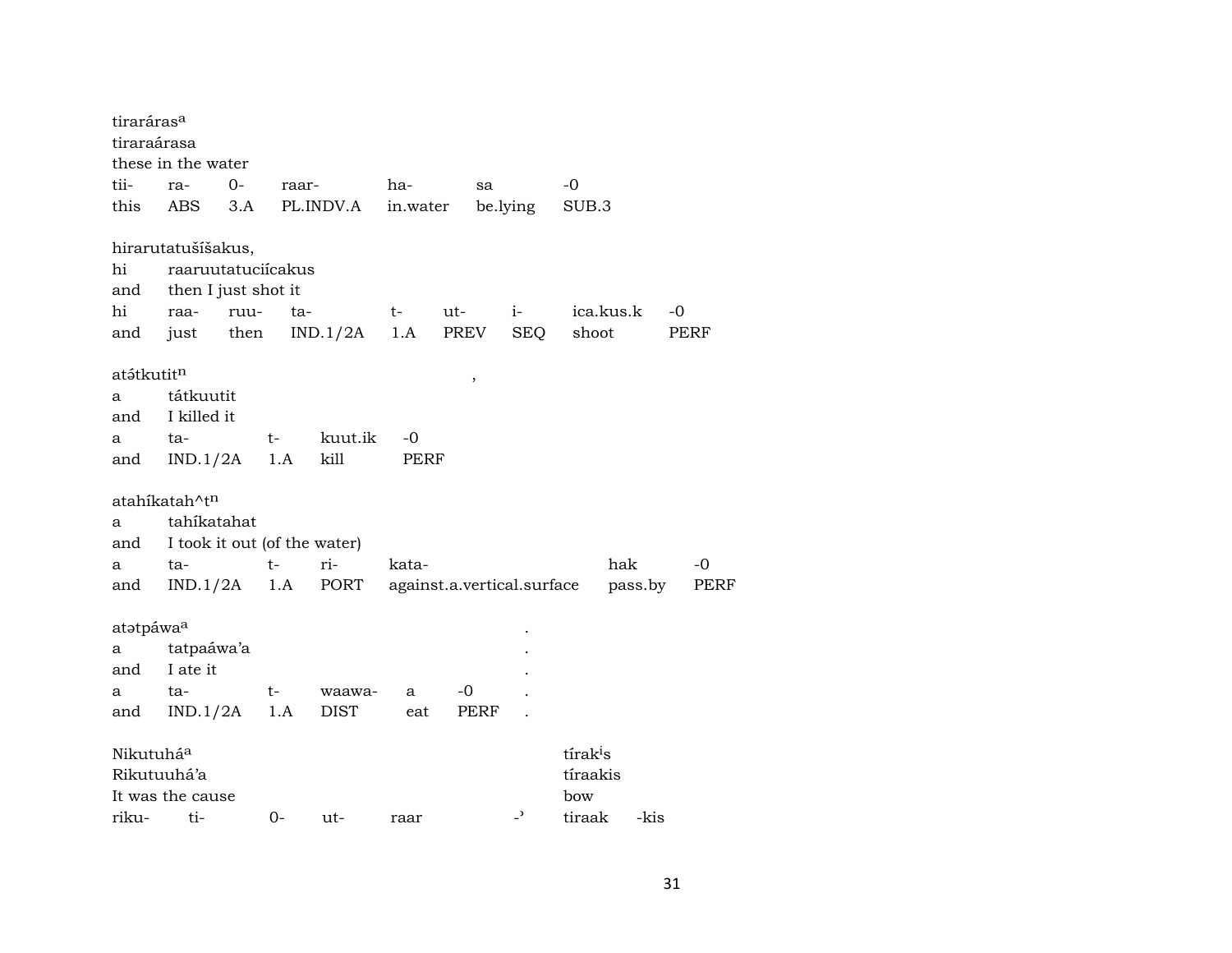IND.3A 3.A PREV be.the.cause EX bow that.is  $DIM$ 

| tíras <sup>a</sup><br>tíraasa<br>this<br>tii-<br>this       | ra- | 0-<br>ABS                           | 3.A  | sa                           | be.lying   | $-0$<br>SUB.3                      | $\ddot{\phantom{0}}$ |                                                                        | A<br>A<br>And<br>a<br>and | $\overline{\phantom{a}}$<br>$\overline{\phantom{a}}$<br>$\overline{\phantom{a}}$ |             |                               |
|-------------------------------------------------------------|-----|-------------------------------------|------|------------------------------|------------|------------------------------------|----------------------|------------------------------------------------------------------------|---------------------------|----------------------------------------------------------------------------------|-------------|-------------------------------|
| irár <sup>i</sup><br>iraári'<br>brother<br>$i-$<br>3.POSS.A |     | -raar-                              |      |                              |            | -ri'<br>same.sex.sibling 3.POSS.B  |                      | $\overline{ }$<br>$\overline{\phantom{a}}$<br>$\overline{\phantom{a}}$ |                           | tárah <sup>a</sup><br>táraha'<br>buffalo<br>tarahaa<br>buffalo                   |             |                               |
| ahikuráruh <sup>a</sup><br>ahikuraáruha<br>ar-              | ri- | His giving them to me<br>EV CONT.3A | $0-$ | 3.A                          | ku-<br>1.P | raar-                              | 3PL.INAN.P           |                                                                        | uh<br>give                | $-a$<br>SUB.1                                                                    |             |                               |
| ati^s<br>Atí'as<br>our Father<br>ati-<br>1.POSS             |     | as<br>father                        |      | nikúruha<br>rikúruuha<br>ri- | CONT.3A    | His giving them to me<br>0-<br>3.A | ku-<br>1.P           |                                                                        | raa-<br>way               | uh<br>give                                                                       | -a<br>SUB.1 | ,<br>,<br>,<br>$\overline{ }$ |
| $\epsilon$<br>$\epsilon$<br>$\epsilon$                      |     |                                     |      |                              |            |                                    |                      |                                                                        |                           |                                                                                  |             |                               |

 $\mathbf{u}$  $\bar{n}$ 

Tihasišúksari Tihaasicúksaari'  $\overline{\phantom{a}}$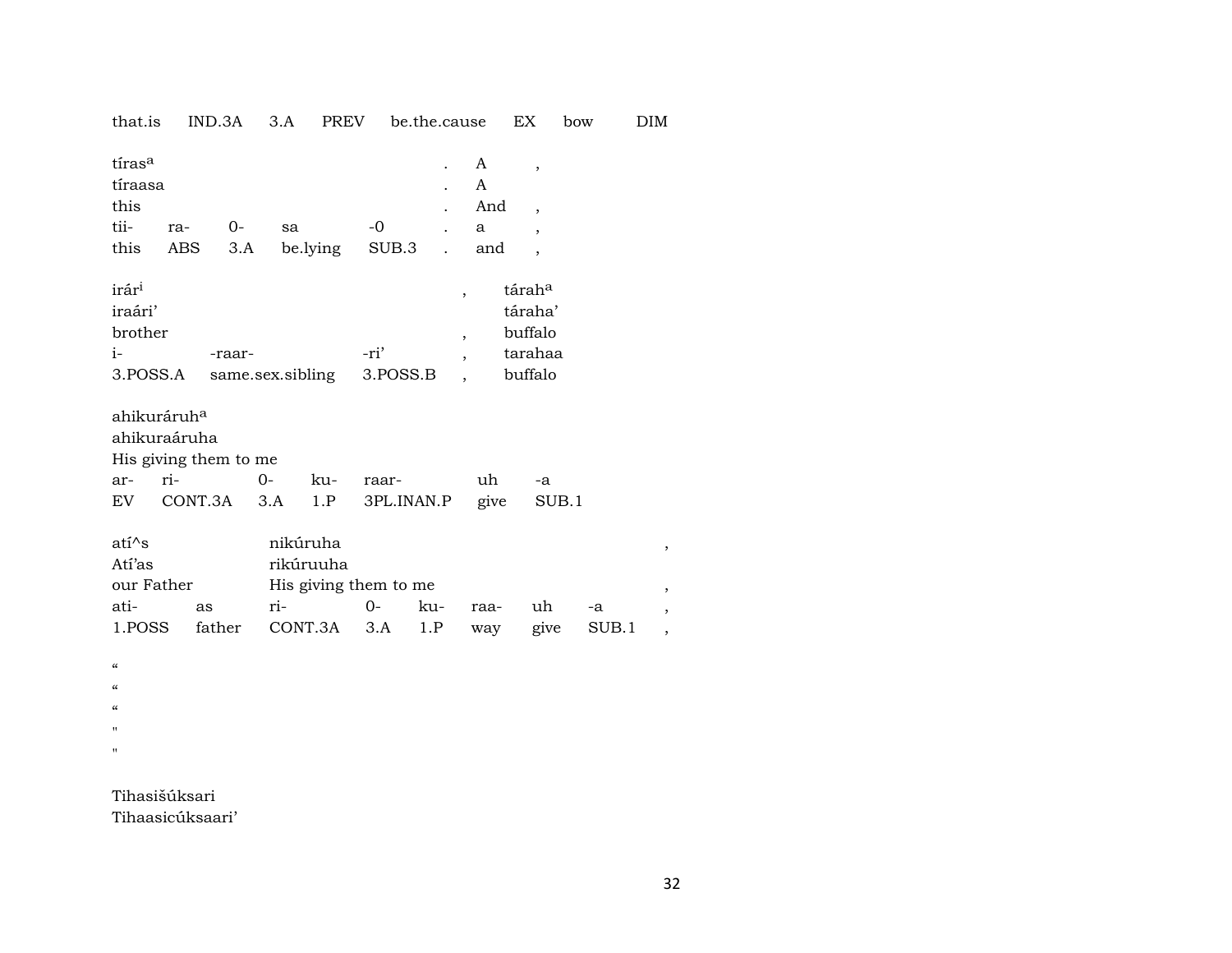| Do this                  |                           |                            |                                 |             |                |                                                           |                   |     |             |
|--------------------------|---------------------------|----------------------------|---------------------------------|-------------|----------------|-----------------------------------------------------------|-------------------|-----|-------------|
| tii-                     | haa-                      | $i-$                       | $S-$                            | ir-         |                | ut-                                                       | uks-              | aar | $-i$        |
| this                     | here                      | CONT.1/2A                  | 2.A                             |             | PREV.1/2A PREV |                                                           | <b>JUSS</b>       | do  | <b>IMPF</b> |
|                          |                           |                            |                                 |             |                |                                                           |                   |     |             |
| $\overline{\phantom{a}}$ |                           | atiharispakáhusta          |                                 |             |                |                                                           |                   |     |             |
| A                        |                           | tihaarispakaáhusta         |                                 |             |                |                                                           |                   |     |             |
| Ţ                        | And                       |                            | you are going to be saying this |             |                |                                                           |                   |     |             |
| a                        | tii-                      | haa-                       | rii-                            | $S-$        | waka           | -:hus                                                     | -ta               |     |             |
|                          | this<br>and               | here                       | ASSR                            | 2.A         | say.IMPF       | IMPF                                                      | <b>INT</b>        |     |             |
|                          |                           |                            |                                 |             |                |                                                           |                   |     |             |
|                          | Təspakáhust <sup>a</sup>  |                            |                                 |             |                |                                                           |                   |     |             |
|                          | Taspakaáhusta             |                            |                                 |             |                |                                                           |                   |     |             |
|                          |                           | You are going to be saying |                                 |             |                |                                                           |                   |     |             |
| ta-                      | $S-$                      | waka                       |                                 | -:hus       | -ta            |                                                           |                   |     |             |
| IND.1/2A                 |                           | 2.A                        | say.IMPF                        | <b>IMPF</b> | <b>INT</b>     |                                                           |                   |     |             |
|                          |                           |                            |                                 |             |                |                                                           |                   |     |             |
|                          | wiraskuwárik <sup>a</sup> |                            |                                 |             |                | $\boldsymbol{\varsigma} \boldsymbol{\varsigma}$<br>$\, ,$ |                   |     |             |
|                          | wiraskuuwárika            |                            |                                 |             |                |                                                           |                   |     |             |
|                          | when you shoot it         |                            |                                 |             |                |                                                           |                   |     |             |
| wii-                     | ra-                       | $S-$                       | ku-                             | warik       | -a             |                                                           |                   |     |             |
| when                     | INF.A                     | 2.A                        | INF.B                           | shoot       | SUB.1          |                                                           |                   |     |             |
|                          |                           |                            |                                 |             |                |                                                           |                   |     |             |
|                          | Tatíriwāruksti            |                            |                                 |             |                |                                                           |                   |     |             |
|                          | Tatírihwaaruksti'         |                            |                                 |             |                |                                                           |                   |     |             |
|                          | I have it holy            |                            |                                 |             |                |                                                           |                   |     |             |
| ta-                      | $t-$                      | ir-                        |                                 | ri-         |                | uur-                                                      | waarukstii        |     | $-0$        |
| IND.1/2A                 |                           | 1.A                        | POSS.1/2A                       | PHYS.POSS   |                | POSS.A                                                    | be.holy           |     | PERF        |
|                          |                           |                            |                                 |             |                |                                                           |                   |     |             |
|                          | $\pmb{\mathsf{H}}$        | nikutuhá                   |                                 |             |                |                                                           |                   |     |             |
| ١.                       | $\mathbf{H}$              | Rikutuuhá'                 |                                 |             |                |                                                           |                   |     |             |
| $\mathbf{I}$             | $\pmb{\mathsf{H}}$        |                            | That one is the cause           |             |                |                                                           |                   |     |             |
| $\pmb{\mathsf{r}}$       | $\pmb{\mathsf{H}}$        | riku-                      | ti-                             | $0-$        | ut-            | 0<br>raa-                                                 | $-0$              |     |             |
| ,                        | $\pmb{\mathsf{H}}$        | that.is                    | IND.3A                          | 3.A         | <b>PREV</b>    | way                                                       | <b>PERF</b><br>be |     |             |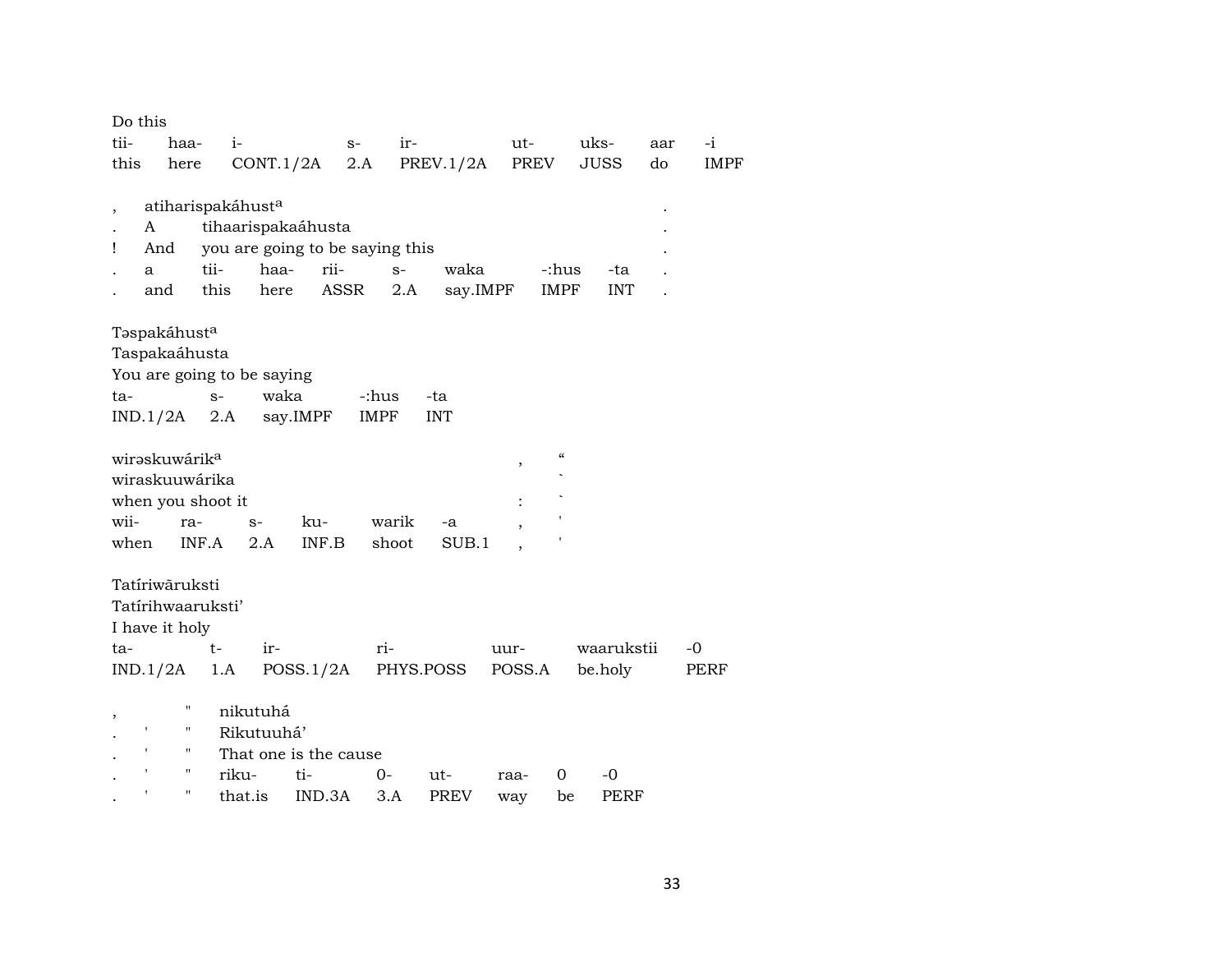| tíras <sup>a</sup> |                             |                        |             |                         | tírak <sup>i</sup> s |            |                          |
|--------------------|-----------------------------|------------------------|-------------|-------------------------|----------------------|------------|--------------------------|
| tíraasa            |                             |                        |             |                         | tíraakis             |            |                          |
| this               |                             |                        |             |                         | bow                  |            |                          |
| tii-               | ra-                         | $0-$                   | sa          | $-0$                    | tiraak               | -kis       |                          |
| this               | ABS                         | 3.A                    | be.lying    | SUB.3                   | bow                  | <b>DIM</b> |                          |
|                    |                             |                        |             |                         |                      |            |                          |
| Náw <sup>a</sup>   | $\overline{\phantom{a}}$    | irár <sup>i</sup>      |             |                         |                      |            | $\, ,$                   |
| Ráwa               |                             | iraári'                |             |                         |                      |            |                          |
| <b>Now</b>         | $\overline{\phantom{a}}$    | brother                |             |                         |                      |            | ,                        |
| rawa               | $\overline{\phantom{a}}$    | $i-$                   |             | -raar-                  | -ri'                 |            | ,                        |
| now                |                             | 3.POSS.A               |             | same.sex.sibling        |                      | 3.POSS.B   | $\overline{\phantom{a}}$ |
|                    |                             |                        |             |                         |                      |            |                          |
| nikutíhuta         |                             |                        |             |                         |                      |            |                          |
| rikutíhuuta        |                             |                        |             |                         |                      |            |                          |
|                    | it was He who did it        |                        |             |                         |                      |            |                          |
| riku-              | tiir-                       | ra-                    | 0-          | ut-                     | $-0$<br>aar          |            |                          |
| that.is            | INFR                        |                        | ABS<br>3.A  | PREV                    | do                   | PERF       |                          |
|                    |                             |                        |             |                         |                      |            |                          |
| tirawah            |                             |                        |             |                         |                      |            |                          |
| Tiráwaahat         |                             |                        |             |                         |                      |            |                          |
| the Heavens        |                             |                        |             |                         |                      |            |                          |
| tii-               | ra-                         | $0-$                   | waa-        | ahak                    | -0                   |            |                          |
| this               | <b>ABS</b>                  | 3.A                    | <b>DIST</b> | extend.in.a.line        |                      | SUB.4      |                          |
|                    |                             |                        |             |                         |                      |            |                          |
| tirátpari          |                             |                        |             |                         |                      |            |                          |
| tirátpari          |                             |                        |             |                         |                      |            |                          |
|                    | when I lived here           |                        |             |                         |                      |            |                          |
|                    |                             |                        |             |                         |                      |            |                          |
| tii-               | ra-                         | $t-$                   | warii       |                         | -hus                 |            |                          |
|                    | this ABS                    |                        |             | 1.A be.going.about.IMPF | <b>IMPF.SUB</b>      |            |                          |
|                    |                             |                        |             |                         |                      |            |                          |
|                    | ahikútkawakára <sup>u</sup> |                        |             |                         |                      |            |                          |
|                    | ahikutkawaakára'u           |                        |             |                         |                      |            |                          |
|                    |                             | His making them for me |             |                         |                      |            |                          |
|                    |                             | $\arctan 0$ -          |             | ku- ut- kawaaka.ra'uk   |                      |            | -0                       |

 $\ddot{\phantom{a}}$  $\sim$  $\langle \cdot \rangle$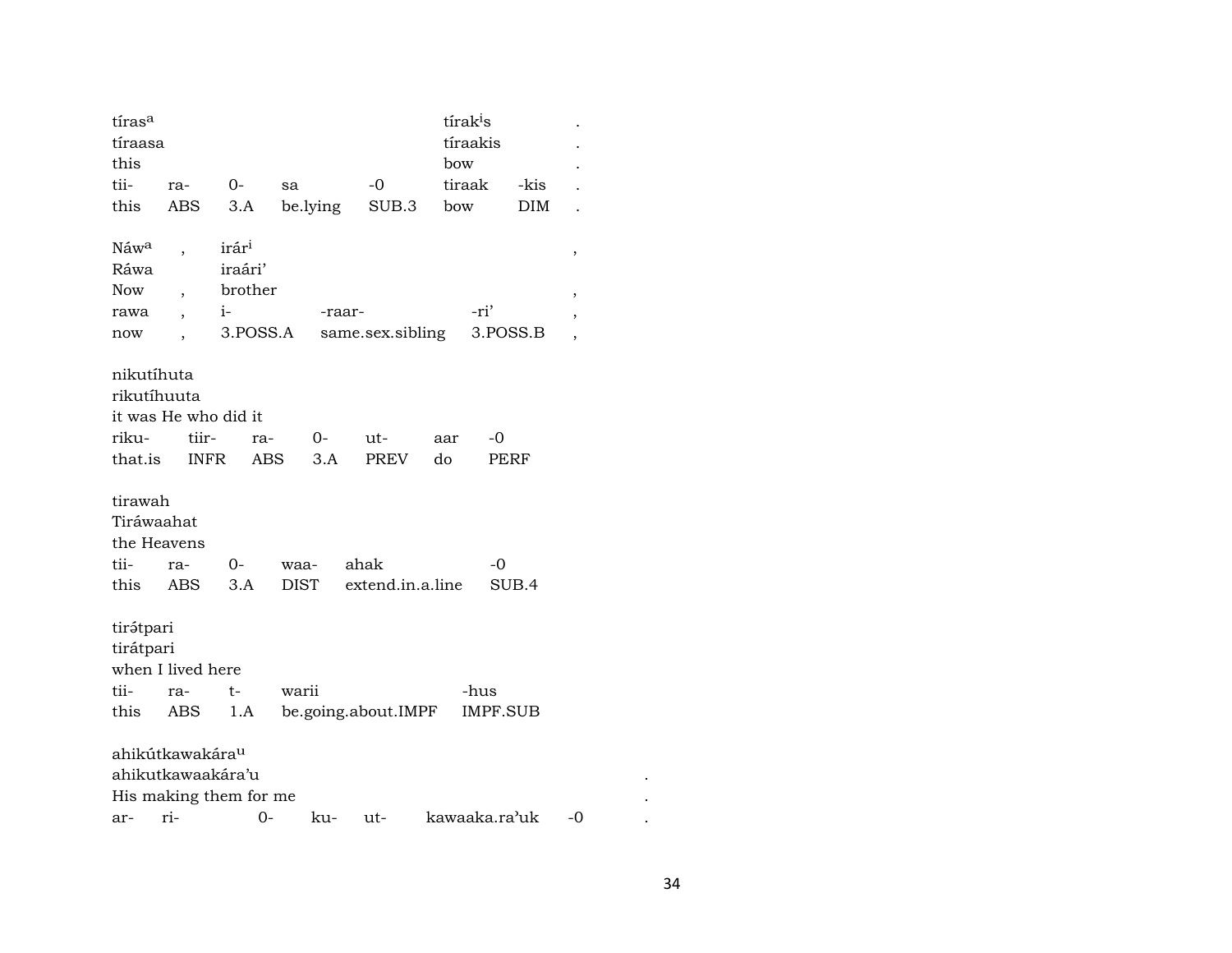EV CONT.3A 3.A 1.P BEN make.DIST SUB.3 . hiruiriruruksáwahš<sup>u</sup> Hiru iriruuruksawahcu There no matter what it may be hiruu irii- ruu- ra- 0- uks- awahc- 0 -u there what then ABS 3.A JUSS even be SUB.D pïrus piírus bugs piirus worm tirakáhuriwaw<sup>i</sup> tirakáhuriiwaawi these going around in the woods tii- ra- 0- ka- hurii -waa -wi this ABS 3.A in.the.brush go.around.PL DIST SUB.L nirišarísik<sup>i</sup> riiricariísiki those that are mean ra- 0- ir- icaris -ik -i ABS 3.A PL.3A be.mean DIST SUB.2 hirutahitiratáhkawatn hiru tahitirattáhkawat then I would take out my bow and arrows hiruu ta- t- ri- tiraak- raar- kawat -0 then IND.1/2A 1.A PORT bow PL take.out PERF natkutír<sup>i</sup>t<sup>n</sup>

ratkuutiírit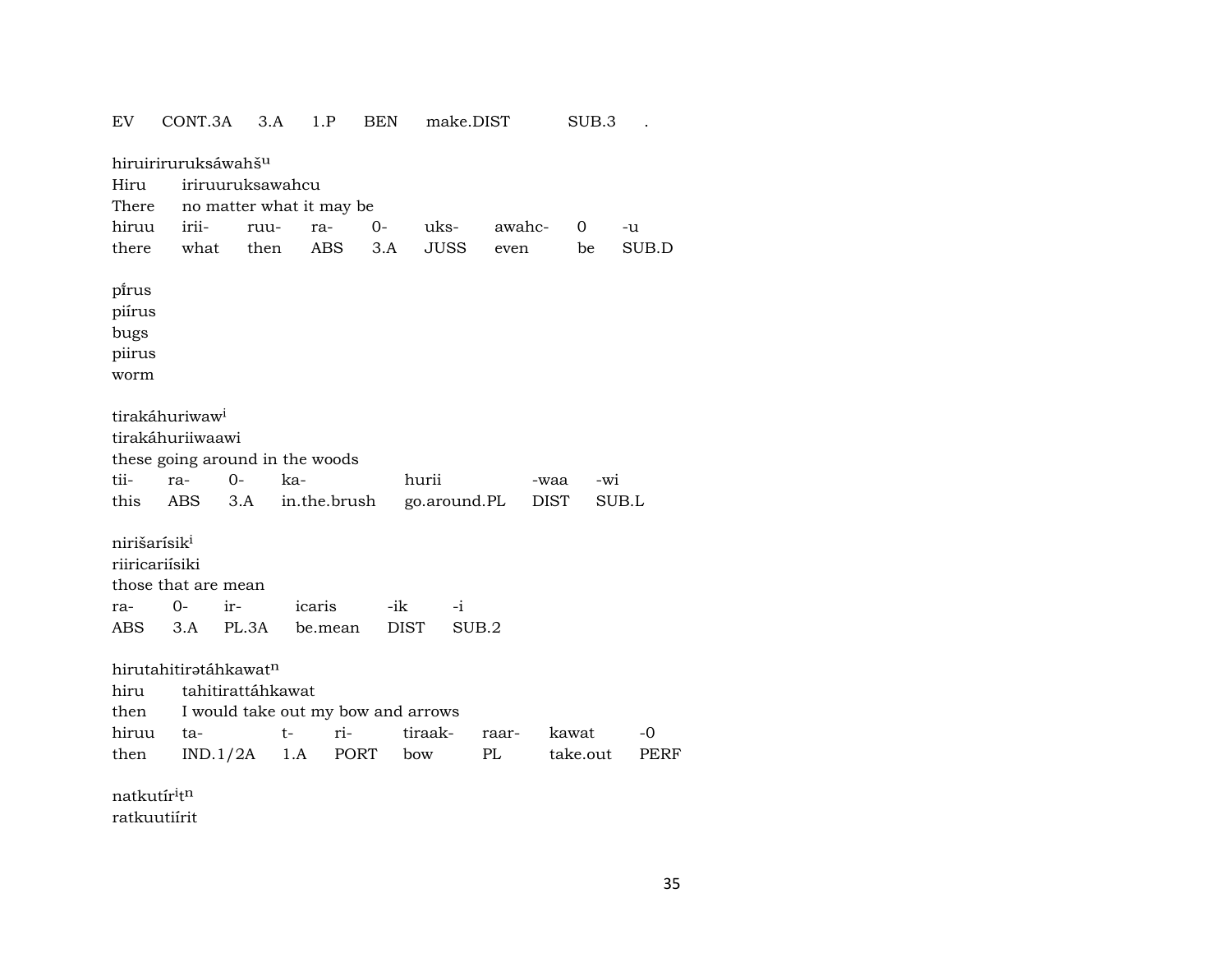|            | when I saw it            |                              |                          |                 |       |           |          |      |
|------------|--------------------------|------------------------------|--------------------------|-----------------|-------|-----------|----------|------|
| ra-        | $t-$                     |                              | ku- ut- iirik            |                 | $-0$  |           |          |      |
|            |                          |                              | INF.A 1.A INF.B PREV see |                 | SUB.4 |           |          |      |
|            |                          |                              |                          |                 |       |           |          |      |
| atátkutitn |                          |                              |                          |                 |       |           |          |      |
| a          | tátkuutit                |                              |                          |                 |       |           |          |      |
|            | and I killed it          |                              |                          |                 |       |           |          |      |
| a          | ta-                      | $t-$                         |                          | kuut.ik<br>$-0$ |       |           |          |      |
|            |                          | and $IND.1/2A$ 1.A           | kill                     | PERF            |       |           |          |      |
|            |                          |                              |                          |                 |       |           |          |      |
| atátkutitn |                          |                              |                          |                 |       |           |          |      |
|            | A tátkuutit              |                              |                          |                 |       |           |          |      |
|            | And I killed it          |                              |                          |                 |       |           |          |      |
| a          | ta-                      |                              | t- kuut.ik -0            |                 |       |           |          |      |
|            |                          | and $IND.1/2A$ 1.A           | kill                     |                 | PERF  |           |          |      |
|            | natkúwaš^tn              |                              |                          |                 |       |           |          |      |
|            | ratkúwaacat              |                              |                          |                 |       |           |          |      |
|            |                          | when I shot it several times |                          |                 |       |           |          |      |
| ra-        | $t-$                     | ku-                          |                          | waa- cak        | $-0$  |           |          |      |
|            |                          | $INF.A$ $1.A$ $INF.B$        | DIST                     | shoot           | SUB.4 |           |          |      |
|            |                          |                              |                          |                 |       |           |          |      |
|            | awihirutáhkušta          |                              |                          |                 |       |           |          |      |
| a          | wihiru                   |                              | taáhkucta                |                 |       |           |          |      |
|            | and there                |                              | it would lie dead        |                 |       |           |          |      |
| a          | wii-                     |                              | hiruu ti-                | $0-$            |       | ar- kuut- | sa       | $-0$ |
|            |                          | and now there                |                          | $IND.3A$ $3.A$  | EV    | dead      | be.lying | PERF |
|            |                          |                              |                          |                 |       |           |          |      |
|            | nirišarísik <sup>i</sup> |                              |                          |                 |       |           |          |      |
|            | riiricariisiki           |                              |                          |                 |       |           |          |      |
|            |                          | ones that are mean           |                          |                 |       |           |          |      |
|            | ra-                      | $O -$<br>ir-                 |                          | icaris          | -ik   | $-i$      |          |      |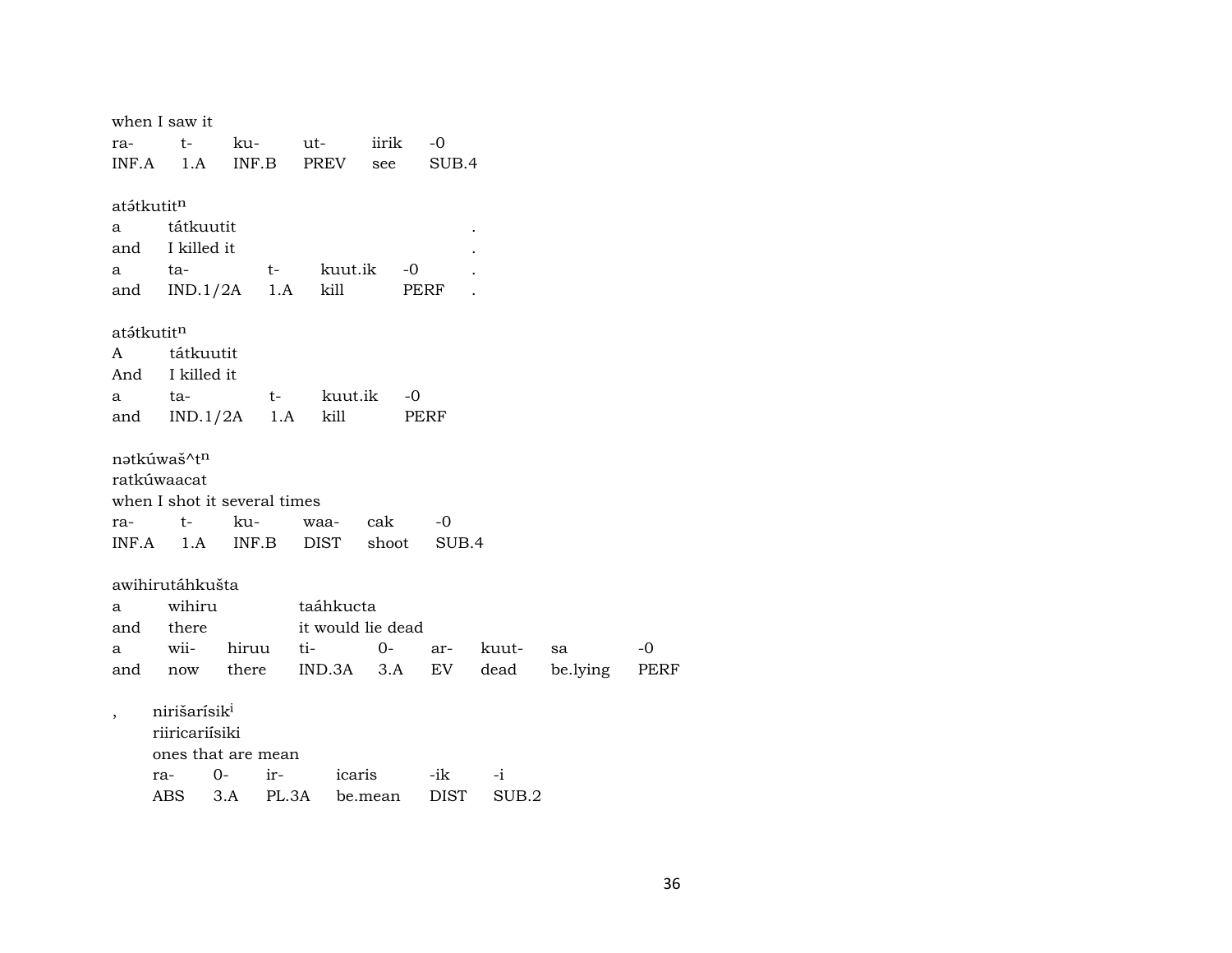| nahúrahki                   |                                | A                         |               | nahúrahki |             |       |       |
|-----------------------------|--------------------------------|---------------------------|---------------|-----------|-------------|-------|-------|
| rahúrahki                   |                                | A                         |               | rahúrahki |             |       |       |
| animal                      |                                |                           | And           | animal    |             |       |       |
| rahuraar                    | -kis                           | a<br>$\ddot{\phantom{a}}$ |               | rahuraar  | -kis        |       |       |
| animal                      | <b>DIM</b>                     | $\overline{a}$            | and           | animal    | DIM         |       |       |
|                             |                                |                           |               |           |             |       |       |
| nikúrawira                  |                                |                           |               |           |             |       |       |
| rihkúraawiira               |                                |                           |               |           |             |       |       |
|                             | when it came angrily           |                           |               |           |             |       |       |
| ra-                         | $O-$<br>$a-$                   |                           | ir-           | ku-       | raawiir-    | a     | -0    |
| $INF.A$ 3.A                 |                                | PREV.3A                   | OBV           | INF.B     | angrily     | come  | SUB.4 |
|                             |                                |                           |               |           |             |       |       |
| iriririšarísik <sup>i</sup> |                                |                           |               |           |             |       |       |
| iriiriiricariisiki          |                                |                           |               |           |             |       |       |
|                             | those that were angry          |                           |               |           |             |       |       |
| irii-                       | 0-<br>ra-                      | ir-                       |               | icaris    | -ik<br>$-i$ |       |       |
| that                        | ABS<br>3.A                     |                           | PL.3A be.mean |           | <b>DIST</b> | SUB.2 |       |
|                             |                                |                           |               |           |             |       |       |
| hirutúši <sup>a</sup>       |                                |                           |               |           |             |       |       |
| hiru                        | túci'a                         |                           |               |           |             |       |       |
| then                        | he did it                      |                           |               |           |             |       |       |
| hiruu                       | ti-                            | $0-$                      | $ut-$         | $i-$      | -0<br>aar   |       |       |
| then                        | IND.3A                         | 3.A                       | PREV          | SEQ       | do<br>PERF  |       |       |
|                             |                                |                           |               |           |             |       |       |
|                             | hirutitiraktáhkawatn           |                           |               |           |             |       | a     |
| hiru                        | titiraktáhkawat                |                           |               |           |             |       | a     |
| then                        | he took out his bow and arrows |                           |               |           |             |       | and   |
|                             | ti-                            | $0-$                      | tiraak-       | raar-     | kawat       | $-0$  | a     |
| hiruu                       |                                | 3.A                       | bow           | PL        | take.out    | PERF  | and   |
| then                        | IND.3A                         |                           |               |           |             |       |       |
|                             |                                |                           |               |           |             |       |       |
| širutaráwir <sup>a</sup>    |                                |                           |               |           |             |       |       |
| ciru taraáwiira'            |                                |                           |               |           |             |       |       |
|                             | yet it came angrily (charged)  |                           |               |           |             |       |       |

ciruu ti- $O$  $a$ raawiir- $\alpha$  -0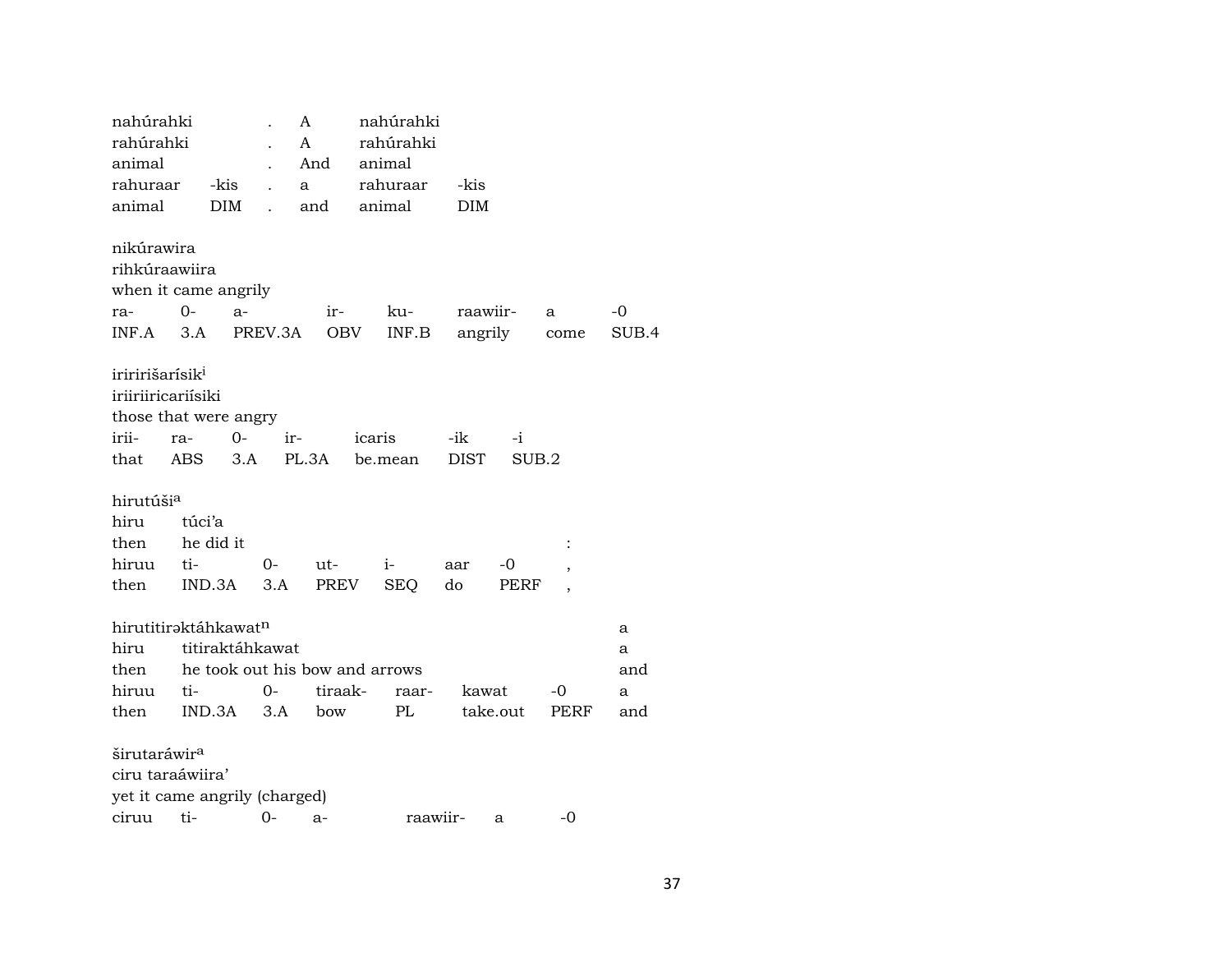yet IND.3A 3.A PREV.3A angrily come PERF kišikakitiraktara kici kaakiitiráktara . but it did not have a bow and arrows  $\sim$  . kici kaaki- 0- i- tiraak- raar- raah -0 . but NEG.IND.3A 3.A SEQ bow PL have PERF . nahúrahk<sup>i</sup> tíšaris Rahúrahki tiícaris The animal it was angry rahuraar -kis ti- 0- icaris -0 animal DIM IND.3A 3.A be.mean PERF hikariritiráktara hi kariiriitiráktara and  $\quad$  it did not have a bow and arrows  $\,$  ,  $\,$ hi karii- rii- 0- tiraak- raar- raah -0 , and EMPH.NEG ASSR 3.A bow PL have PERF , atutišárikit a tuuticaárikit and he stuck it in it a ti- 0- ut- ica- arik -ik -0 and IND.3A 3.A PREV on.the.end be.standing CAUS PERF atíkutit<sup>n</sup> a tíkuutit

and he killed it a ti- 0- kuut.ik -0 and IND.3A 3.A kill PERF

awihirutísa . a wihiru tiísa .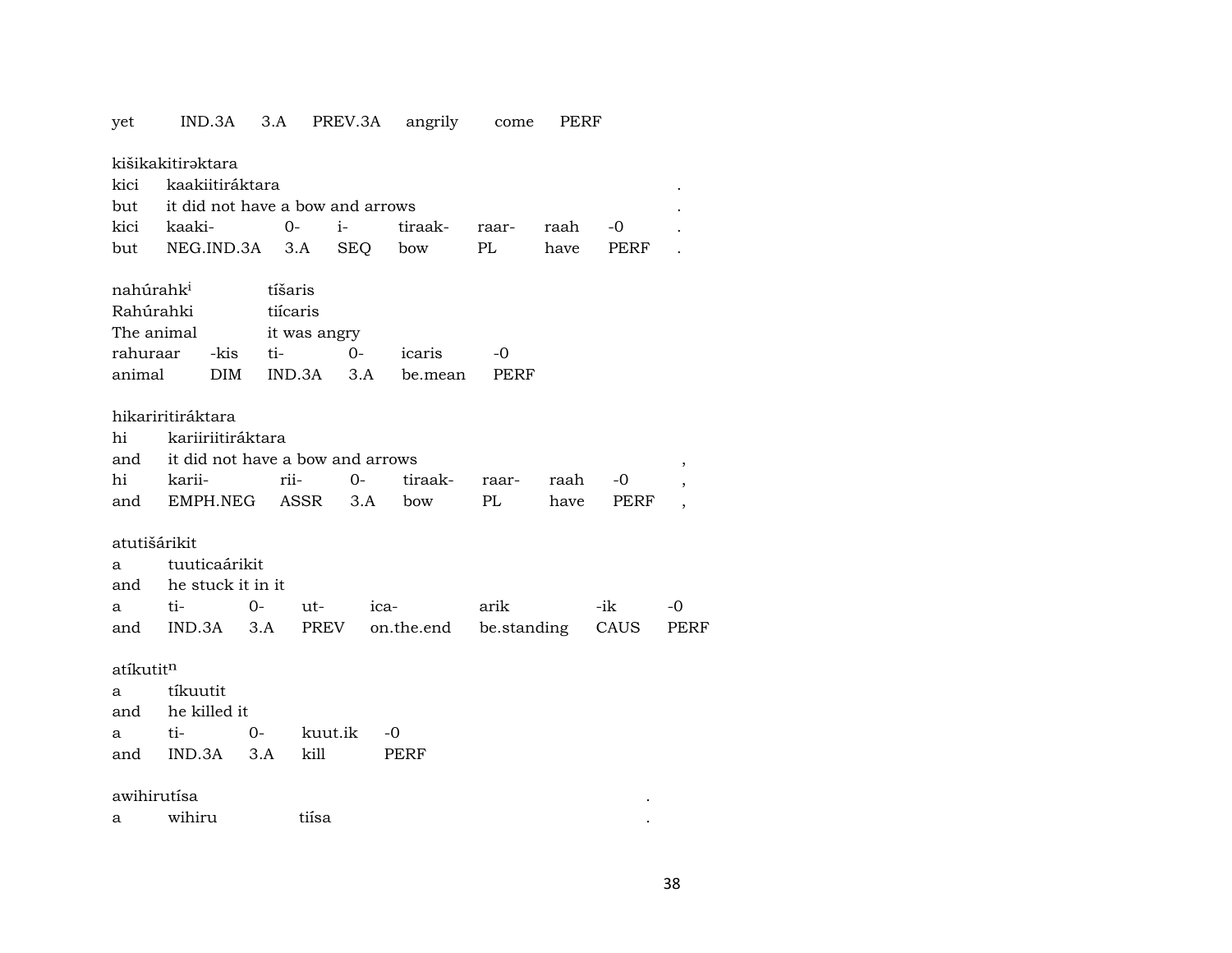| and             | there      |                           | it lay       |                          |                 |                |             |  |
|-----------------|------------|---------------------------|--------------|--------------------------|-----------------|----------------|-------------|--|
| a               | wii-       | hiruu                     | ti-          | $0-$                     | $i-$            | sa             | $-0$        |  |
| and             | now        | there                     | IND.3A       | 3.A                      | <b>SEQ</b>      | be.lying       | PERF        |  |
|                 |            |                           |              |                          |                 |                |             |  |
| Kúruks          |            | tatutaktaíhk <sup>u</sup> |              |                          |                 |                |             |  |
| Kúruks          |            | tatuutakta'ihku'          |              |                          |                 |                |             |  |
| <b>Bears</b>    |            | I mean them               |              |                          |                 |                |             |  |
| kuuruks         |            | ta-                       | t-           | ut-                      | ak-             | ra'ihk         | -:hus       |  |
| bear            |            | IND.1/2A                  | 1.A          | PREV                     | PL.AN.3P        | mean           | <b>IMPF</b> |  |
|                 |            |                           |              |                          |                 |                |             |  |
| akítu           |            |                           | ihi          |                          |                 | pakstítkukiš   |             |  |
| a               | kítuu'u'   |                           | ihi          |                          |                 | pakstítkukic   |             |  |
| and             | all        |                           | uh<br>$\, ,$ | $\overline{\phantom{a}}$ |                 | mountain lions |             |  |
| a               | kituu      | $-u'$                     | ihii         | $\ddot{\phantom{0}}$     | paks-           | ritku-         | kii'ac      |  |
| and             | all        | $\rm{NOM}$                | uh           |                          | head            | tail           | be.long     |  |
|                 |            |                           |              |                          |                 |                |             |  |
| škírihk         |            |                           | ki̇̃tu       | škírihkāpiratn           |                 |                |             |  |
| ckírihki        |            |                           | kítuu'       |                          | ckírihkaapiraat |                |             |  |
| wolves          |            | $\overline{\phantom{a}}$  | all          | wolves                   |                 |                |             |  |
| ickirir-        | -kis       |                           | kituu        | ickirir-                 | kaapiraat       |                |             |  |
| wolf            | DIM        | $\ddot{\phantom{0}}$      | all          | wolf                     | crazy           |                |             |  |
| nakúrawira      |            |                           |              |                          |                 |                |             |  |
| raakúraawiira   |            |                           |              |                          |                 |                |             |  |
|                 |            |                           |              |                          |                 |                |             |  |
| when it charged | $O -$      |                           | ku-          |                          | raawiir-        | $-0$           |             |  |
| ra-<br>INF.A    | 3.A        | $a-$<br>PREV.3A           |              |                          |                 | a              |             |  |
|                 |            |                           | INF.B        |                          | angrily         | come           | SUB.4       |  |
| hitutišákus     |            |                           |              |                          |                 |                |             |  |
| hi              |            | tuuticákus                |              |                          |                 |                |             |  |
| and             | he shot it |                           |              |                          |                 |                |             |  |
| hi              | ti-        | $0-$                      | ut-          | ica.kus.k                | -0              |                |             |  |
| and             | IND.3A     | 3.A                       | <b>PREV</b>  | shoot                    |                 | PERF           |             |  |

39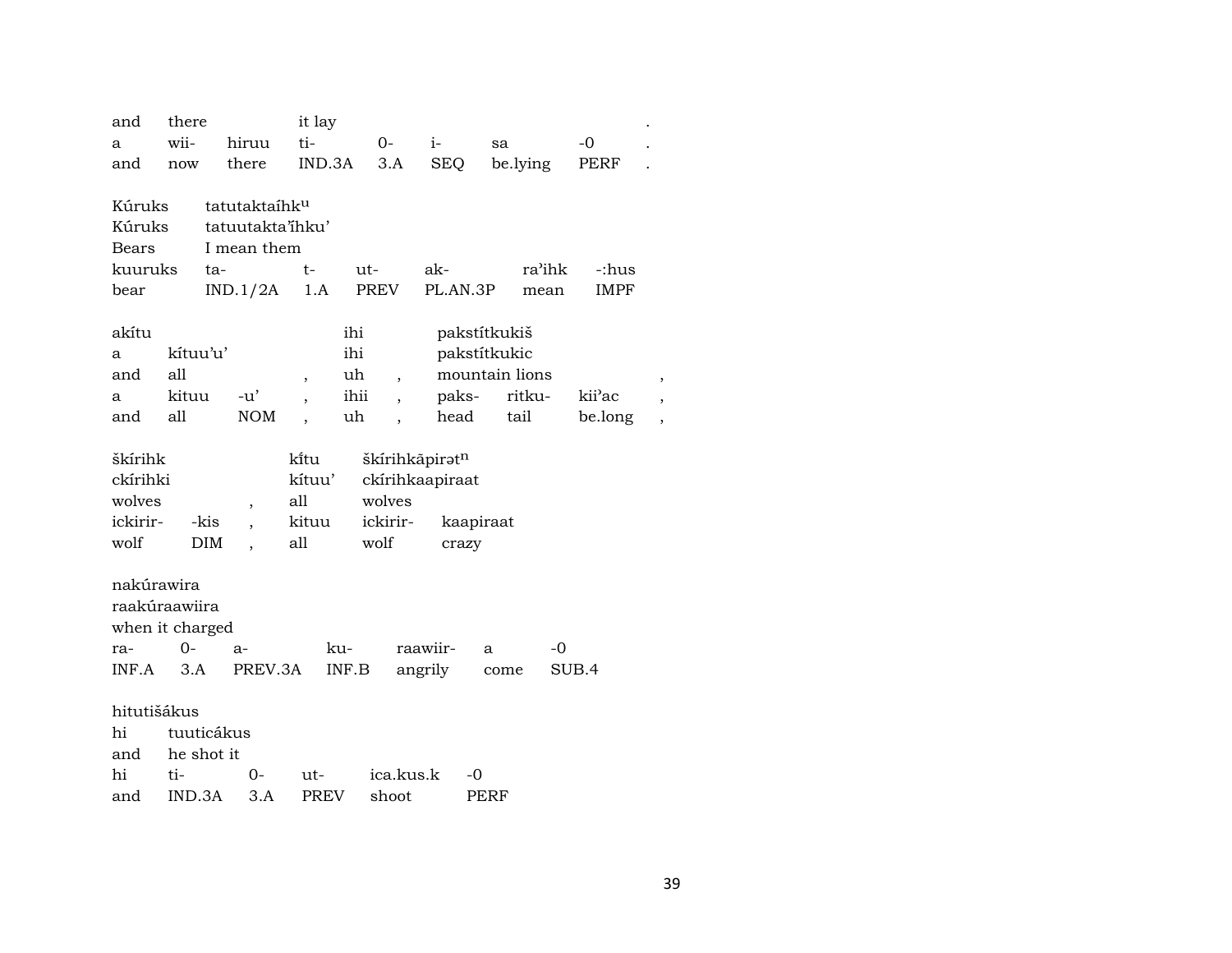| atíkutitn<br>a                                                     | tíkuutit                                                                                                    |                                               |                   |                  |                                                    |               |              |      |                     |       |    |    |
|--------------------------------------------------------------------|-------------------------------------------------------------------------------------------------------------|-----------------------------------------------|-------------------|------------------|----------------------------------------------------|---------------|--------------|------|---------------------|-------|----|----|
| and                                                                | he killed it                                                                                                |                                               |                   |                  |                                                    |               |              |      |                     |       |    |    |
| a                                                                  | ti-                                                                                                         | $0-$                                          | kuut.ik           | $-0$             |                                                    |               |              |      |                     |       |    |    |
| and                                                                | IND.3A                                                                                                      | 3.A                                           | kill              |                  | <b>PERF</b>                                        |               |              |      |                     |       |    |    |
| Irár <sup>i</sup><br>Iraári'<br><b>Brother</b><br>$i-$<br>3.POSS.A | -raar-                                                                                                      | same.sex.sibling                              |                   | -ri'<br>3.POSS.B | $\, ,$<br>$\cdot$<br>,<br>$\overline{\phantom{a}}$ |               |              |      |                     |       |    |    |
| nikutarúhkit <sup>a</sup><br>rikutarúhkita                         | that is the reason for it                                                                                   |                                               |                   |                  |                                                    |               |              |      |                     |       |    |    |
| riku-                                                              | ti-                                                                                                         | $O -$                                         | $a-$              |                  | ri-                                                | uur-          | kita         | $-0$ |                     |       |    |    |
| that.is                                                            | IND.3A                                                                                                      | 3.A                                           |                   | PREV.3A          | PHYS.POSS                                          | <b>PREV</b>   | be.the.cause | PERF |                     |       |    |    |
| tírak <sup>i</sup> s<br>tíraakis<br>bow<br>tiraak<br>bow           | -kis<br><b>DIM</b>                                                                                          | tirasa<br>tíraasa<br>this one<br>tii-<br>this | ra-<br><b>ABS</b> | $0-$<br>3.A      | sa<br>be.lying                                     | $-0$<br>SUB.3 |              |      |                     |       |    |    |
| $Ati^s$<br>Atí'as<br>Our Father                                    |                                                                                                             |                                               |                   |                  |                                                    |               |              |      |                     |       |    |    |
| ati-                                                               | as                                                                                                          |                                               |                   |                  |                                                    |               |              |      |                     |       |    |    |
| 1.POSS                                                             | father                                                                                                      |                                               |                   |                  |                                                    |               |              |      |                     |       |    |    |
|                                                                    | nikutihikuhuhúhkarutíras <sup>a</sup><br>rikutiihikuuhuuhuhkaru'<br>He is the one who made the plans for me |                                               |                   |                  |                                                    |               |              |      | tíraasa<br>this one |       |    |    |
| riku-                                                              | tiir-                                                                                                       | ri-                                           |                   | $0-$             | ku-<br>$ut-$                                       | raa.uhur-     | ka.ra'uk     | $-0$ | tii-<br>ra-         | $0 -$ | sa | -0 |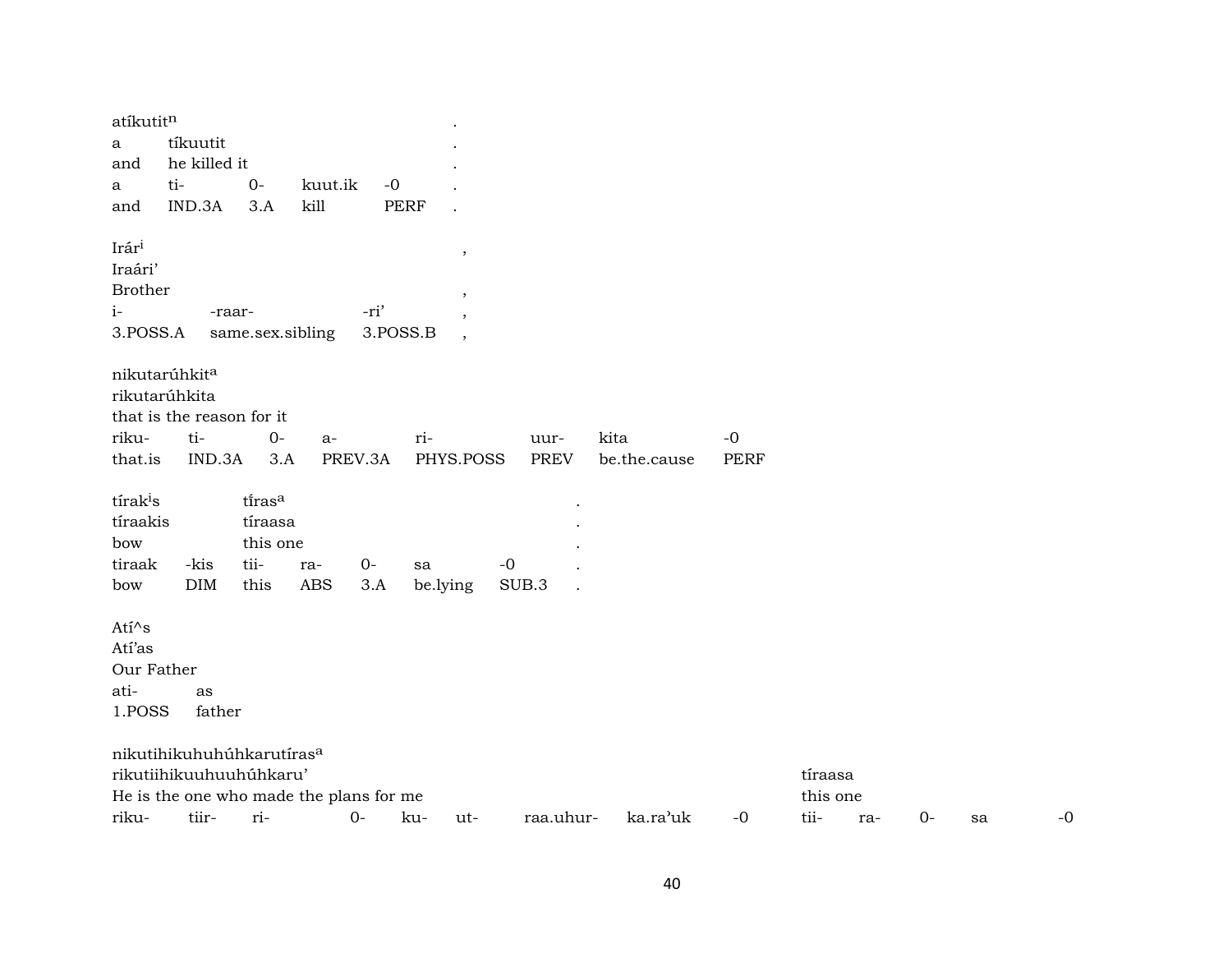| that.is                                                          | <b>INFR</b>          |                | CONT.3A                                                                  | 3.A         | 1.P              | <b>PREV</b>      | way         |                          | make.PL.P      | <b>PERF</b> | this                | ABS | 3.A         | be.lying | SUB.3 |
|------------------------------------------------------------------|----------------------|----------------|--------------------------------------------------------------------------|-------------|------------------|------------------|-------------|--------------------------|----------------|-------------|---------------------|-----|-------------|----------|-------|
| tírak <sup>i</sup> s<br>tíraakis<br>bow                          |                      |                | tiraštiráktaraha<br>tiractiráktaraaha<br>this bow and arrows that I have |             |                  |                  |             |                          |                |             |                     |     |             |          |       |
| tiraak                                                           | -kis                 | tii-           | ra-                                                                      | $t-$        | tiraak-          | raar-            | raah        | -a                       |                |             |                     |     |             |          |       |
| bow                                                              | DIM                  | this           | <b>ABS</b>                                                               | 1.A         | bow              | PL               | have        |                          | SUB.1          |             |                     |     |             |          |       |
| $\bullet$<br>$\bullet$<br>$\bullet$<br>$\bullet$                 |                      |                |                                                                          |             |                  |                  |             |                          |                |             |                     |     |             |          |       |
| Náwa                                                             | hi                   |                | irári                                                                    |             |                  |                  |             | $^\mathrm{^{^\circ}}$    |                |             |                     |     |             |          |       |
| Ráwa                                                             | hi                   |                | iraári'                                                                  |             |                  |                  |             |                          |                |             |                     |     |             |          |       |
| Now                                                              | and                  | $\overline{ }$ | brother                                                                  |             |                  |                  |             | ,                        |                |             |                     |     |             |          |       |
| rawa                                                             | hi                   |                | $i-$                                                                     |             | -raar-           |                  | -ri'        |                          |                |             |                     |     |             |          |       |
| now                                                              | and                  |                | 3.POSS.A                                                                 |             |                  | same.sex.sibling | 3.POSS.B    |                          |                |             |                     |     |             |          |       |
| hawirisiraíta<br>hawiiriisiraá'iita<br>now you know this<br>haa- | wii-                 | rii-           | $\mathbf{S}^-$                                                           | ir-         |                  | raa.iita         | $-0$        |                          |                |             |                     |     |             |          |       |
| here                                                             | $\operatorname{now}$ | ASSR           | 2.A                                                                      |             | <b>PREV.1/2A</b> | know             | <b>PERF</b> |                          |                |             |                     |     |             |          |       |
|                                                                  |                      |                |                                                                          |             |                  |                  |             | $\overline{\phantom{a}}$ |                |             |                     |     |             |          |       |
| kuwikakatiríhwari<br>kuwikaakaatirihwari'                        |                      |                |                                                                          |             |                  |                  |             |                          |                |             |                     |     |             |          |       |
|                                                                  |                      |                |                                                                          |             |                  |                  |             |                          |                |             |                     |     |             |          |       |
| I do not have any roaming<br>ku-                                 | wii-                 | kaaka-         |                                                                          |             | ir-              |                  | ri-         |                          |                | warii       |                     |     | -:hus       |          |       |
| <b>INDF</b>                                                      | now                  |                | NEG.IND.1/2A                                                             | $t-$<br>1.A |                  | POSS.1/2A        | PHYS.POSS   |                          | uur-<br>POSS.A |             | be.going.about.IMPF |     | <b>IMPF</b> |          |       |
|                                                                  |                      |                |                                                                          |             |                  |                  |             |                          |                |             |                     |     |             |          |       |
| nahúrahki                                                        |                      |                | rətkuwáriku                                                              |             |                  |                  |             |                          |                |             |                     |     |             |          |       |
| rahúrahki                                                        |                      |                | ratkuúwariku                                                             |             |                  |                  |             |                          |                |             |                     |     |             |          |       |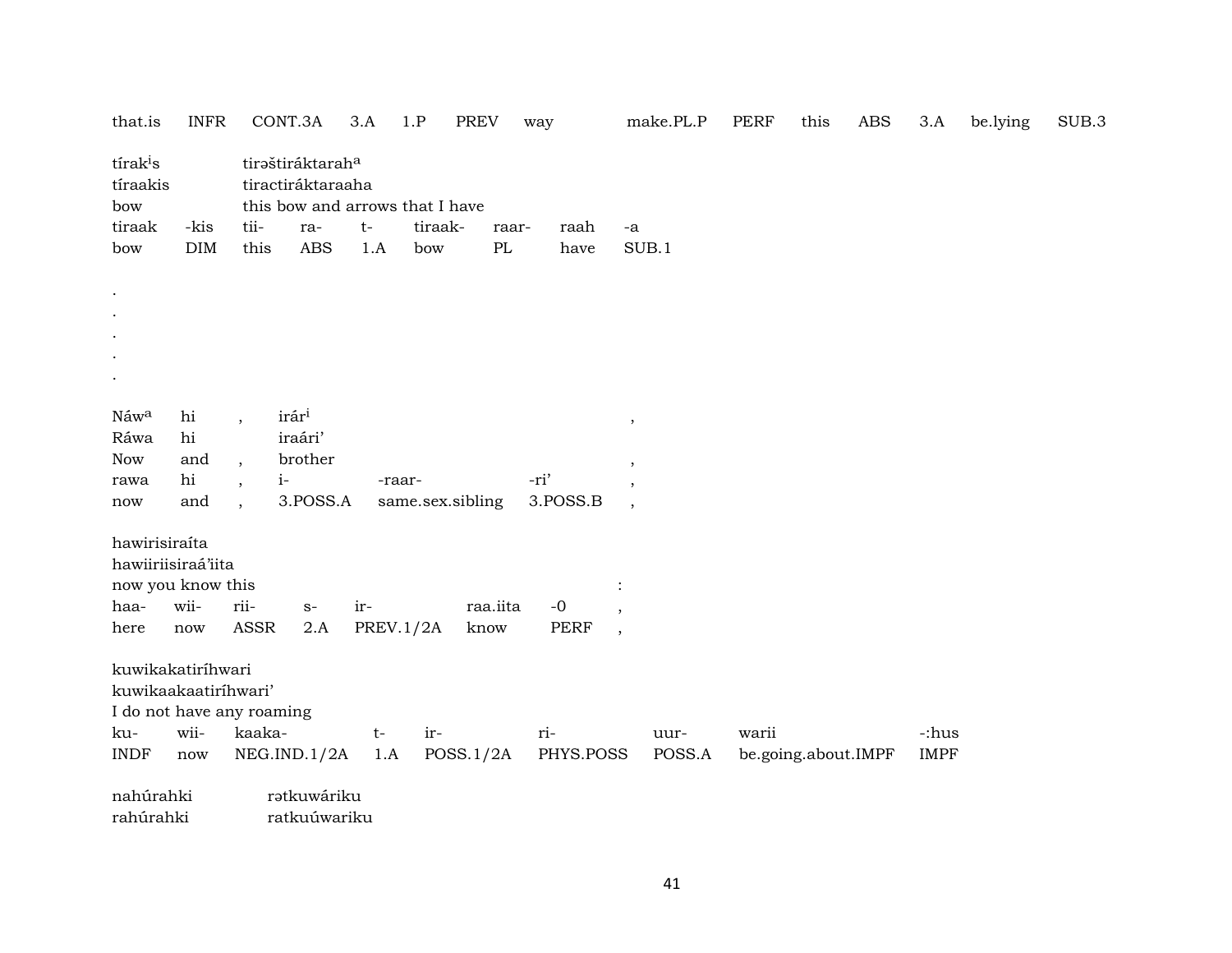| animal                                                                                                                                                                                                                               |                                                                            |                                        |              | for me to be shooting at it     |                         |                         |     |                                                     |                |                              |                      |
|--------------------------------------------------------------------------------------------------------------------------------------------------------------------------------------------------------------------------------------|----------------------------------------------------------------------------|----------------------------------------|--------------|---------------------------------|-------------------------|-------------------------|-----|-----------------------------------------------------|----------------|------------------------------|----------------------|
| rahuraar<br>animal                                                                                                                                                                                                                   | -kis<br><b>DIM</b>                                                         | ra-<br>INF.A                           | $t-$<br>1.A  | ku-<br>INF.B                    | warik<br>shoot          | -hus<br><b>IMPF.SUB</b> |     |                                                     |                |                              |                      |
| iwirikuráhurah^š<br>$\mathbf{i}$<br>and<br>wii-<br>$\mathbf{i}$<br>and<br>now                                                                                                                                                        | wirikuraáhurahac<br>I have lost those ways<br>ri-                          | CONT.3A                                | ku-<br>1.P   | raa-<br>way                     | hurahac<br>disappear    | $-0$<br>PERF            |     | $\boldsymbol{A}$<br>A<br>And<br>$\mathbf{a}$<br>and |                |                              |                      |
| irári<br>$\cdot$<br>iraári'<br>brother,<br>$\cdot$<br>$i-$<br>$\cdot$<br>3.POSS.A<br>$\cdot$<br>kuwikariritirúwari<br>kuwikariiriitirihwari'<br>I do not have any going around<br>wii-<br>ku-<br><b>INDF</b><br>$\operatorname{now}$ | karii-                                                                     | -raar-<br>same.sex.sibling<br>EMPH.NEG | rii-<br>ASSR | -ri'<br>3.POSS.B<br>$t-$<br>1.A | ir-<br>POSS.1/2A        |                         | ri- | PHYS.POSS                                           | uur-<br>POSS.A | warii<br>be.going.about.IMPF | -:hus<br><b>IMPF</b> |
| táraha<br>táraha'<br>buffalo<br>tarahaa<br>buffalo<br>kītu<br>Kítuu'u'<br>All<br>kituu<br>$-u'$                                                                                                                                      | nətkuwáriku<br>ratkuuwáriku<br>for me to be shooting at it<br>ra-<br>INF.A | $t-$<br>1.A                            | ku-<br>INF.B | warik<br>shoot                  | -hus<br><b>IMPF.SUB</b> |                         |     |                                                     |                |                              |                      |

all NOM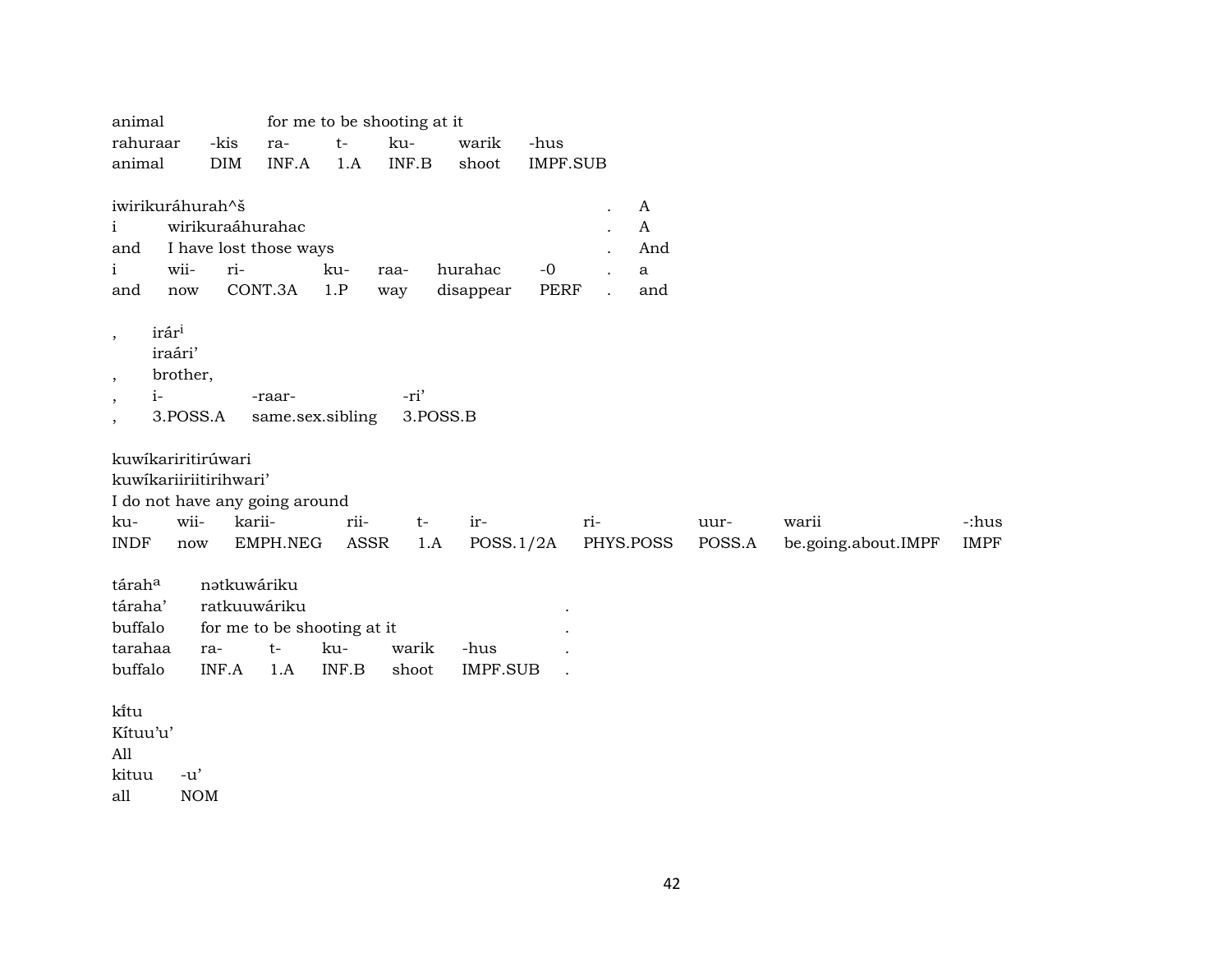| witikurárurah^š<br>witikuuraárurahac<br>I have lost mine              |                          |                   |                            |                                                                    |       |                     |           |                              |      |                         |                       |                     |                     |
|-----------------------------------------------------------------------|--------------------------|-------------------|----------------------------|--------------------------------------------------------------------|-------|---------------------|-----------|------------------------------|------|-------------------------|-----------------------|---------------------|---------------------|
| wii-                                                                  | ti-                      |                   | ku-                        | uur-                                                               | raar- |                     | hurahac   | $-0$                         |      |                         |                       |                     |                     |
| now                                                                   | IND.3A                   |                   | 1.P                        | POSS.P                                                             |       | 3PL.INAN.P          | disappear | <b>PERF</b>                  |      |                         |                       |                     |                     |
|                                                                       |                          |                   |                            |                                                                    |       |                     |           |                              |      |                         |                       |                     |                     |
| A                                                                     | $\overline{\phantom{a}}$ | irár <sup>i</sup> |                            |                                                                    |       |                     |           | $\,$                         |      |                         |                       |                     |                     |
| A                                                                     |                          | iraári'           |                            |                                                                    |       |                     |           |                              |      |                         |                       |                     |                     |
| And                                                                   |                          | brother           |                            |                                                                    |       |                     |           | $\, ,$                       |      |                         |                       |                     |                     |
| a                                                                     |                          | $i-$              |                            | -raar-                                                             |       | -ri'                |           | $\cdot$                      |      |                         |                       |                     |                     |
| and                                                                   |                          |                   | 3.POSS.A                   | same.sex.sibling                                                   |       |                     | 3.POSS.B  | $\overline{\phantom{a}}$     |      |                         |                       |                     |                     |
| kuwikariritirihuríwa<br>kuwikariiriitiriihuríwa<br>ku-<br><b>INDF</b> | wii-<br>now              |                   | karii-<br>EMPH.NEG         | I do not have any roaming around any longer<br>rii-<br><b>ASSR</b> | $t-$  | ir-<br>1.A          | POSS.1/2A | ri-<br>PHYS.POSS             |      | uur-<br>POSS.A          | hurii<br>go.around.PL | -waa<br><b>DIST</b> | $-0$<br><b>PERF</b> |
| pírus<br>piírus<br>bugs<br>piirus<br>worm                             | $\ddot{\phantom{a}}$     |                   |                            |                                                                    |       |                     |           |                              |      |                         |                       |                     |                     |
| nukstahkáwari<br>Rukstahkáwari<br>ri-<br>CONT.3A                      |                          | $O -$<br>3.A      | uks-<br><b>AOR</b>         | If they were going about in the woods<br>raar-<br>PL.INDV.A        |       | ka-<br>in.the.brush |           | warii<br>be.going.about.IMPF |      | -hus<br><b>IMPF.SUB</b> |                       |                     |                     |
| hirarutatušíšakus<br>hi<br>and<br>hi                                  | raa-                     |                   | raaruutatuciícakus<br>ruu- | then I would just shoot it<br>ta-                                  | t-    | ut-                 | $i-$      | ica.kus.k                    | $-0$ |                         |                       |                     |                     |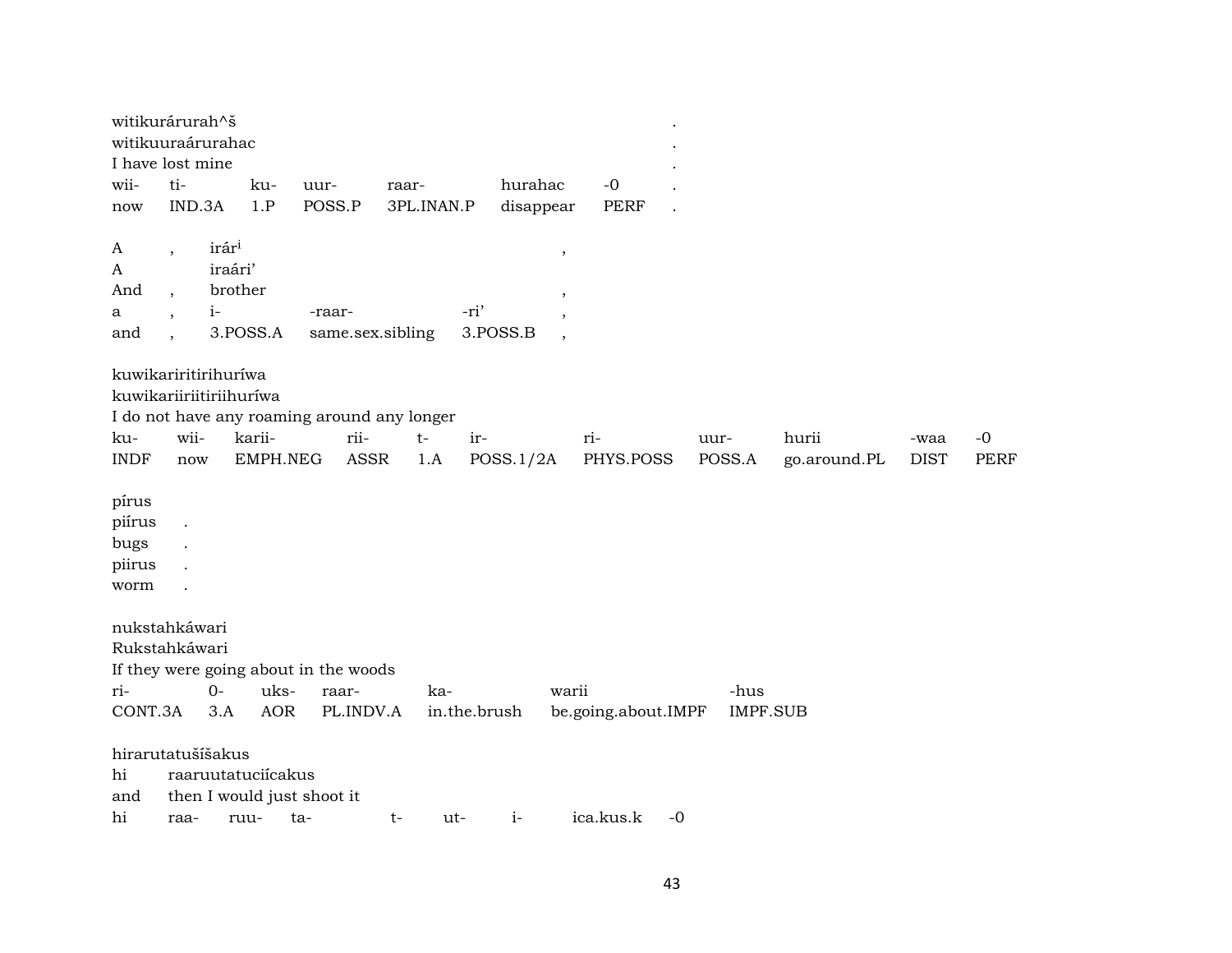| and          | just                     | then                             | IND.1/2A |                                    | 1.A  | PREV       | <b>SEQ</b>    | shoot     | <b>PERF</b> |              |             |      |
|--------------|--------------------------|----------------------------------|----------|------------------------------------|------|------------|---------------|-----------|-------------|--------------|-------------|------|
|              |                          |                                  |          |                                    |      |            |               |           |             |              |             |      |
| $\bullet$    |                          |                                  |          |                                    |      |            |               |           |             |              |             |      |
|              |                          |                                  |          |                                    |      |            |               |           |             |              |             |      |
|              |                          |                                  |          |                                    |      |            |               |           |             |              |             |      |
|              |                          |                                  |          |                                    |      |            |               |           |             |              |             |      |
|              |                          |                                  |          |                                    |      |            |               |           |             |              |             |      |
| Náwa         |                          | irár <sup>i</sup>                |          |                                    |      |            | $^\mathrm{,}$ |           |             |              |             |      |
| Ráwa         |                          | iraári'                          |          |                                    |      |            |               |           |             |              |             |      |
| <b>Now</b>   | $\overline{\phantom{a}}$ | brother                          |          |                                    |      |            | ,             |           |             |              |             |      |
| rawa         | $\overline{ }$ ,         | $i-$                             |          | -raar-                             |      | -ri'       |               |           |             |              |             |      |
| now          | $\ddot{\phantom{0}}$     | 3.POSS.A                         |          | same.sex.sibling                   |      | 3.POSS.B   |               |           |             |              |             |      |
|              | kuwikakatirihuriwa       |                                  |          |                                    |      |            |               |           |             |              |             |      |
|              |                          | kuwikaakaatiriihuriwa            |          |                                    |      |            |               |           |             |              |             |      |
|              |                          | I do not have any roaming around |          |                                    |      |            |               |           |             |              |             |      |
| ku-          | wii-                     | kaaka-                           |          | $t-$                               | ir-  |            | ri-           |           | uur-        | hurii        | -waa        | $-0$ |
| <b>INDF</b>  | $\operatorname{now}$     | NEG.ID.1/2A                      |          | 1.A                                |      | POSS.1/2A  |               | PHYS.POSS | POSS.A      | go.around.PL | <b>DIST</b> | PERF |
|              |                          |                                  |          |                                    |      |            |               |           |             |              |             |      |
|              |                          |                                  |          |                                    |      |            |               |           |             |              |             |      |
|              |                          |                                  |          |                                    |      |            |               |           |             |              |             |      |
|              |                          |                                  |          |                                    |      |            |               |           |             |              |             |      |
|              |                          |                                  |          |                                    |      |            |               |           |             |              |             |      |
|              |                          |                                  |          |                                    |      |            |               |           |             |              |             |      |
|              | iwikarirititiráktara     |                                  |          |                                    |      |            |               |           |             |              |             |      |
| I            |                          | wikariiriititiráktara            |          |                                    |      |            |               |           |             |              |             |      |
| And          |                          |                                  |          | now I do not have a bow and arrows |      |            |               |           |             |              |             |      |
| $\mathbf{i}$ | wii-                     | karii-                           |          | rii-                               | $t-$ | $i-$       | tiraak-       | raar-     | raah        | $-0$         |             |      |
| and          | now                      | EMPH.NEG                         |          | ASSR                               | 1.A  | <b>SEQ</b> | bow           | PL        | have        | PERF         |             |      |
|              |                          |                                  |          |                                    |      |            |               |           |             |              |             |      |

.

.

44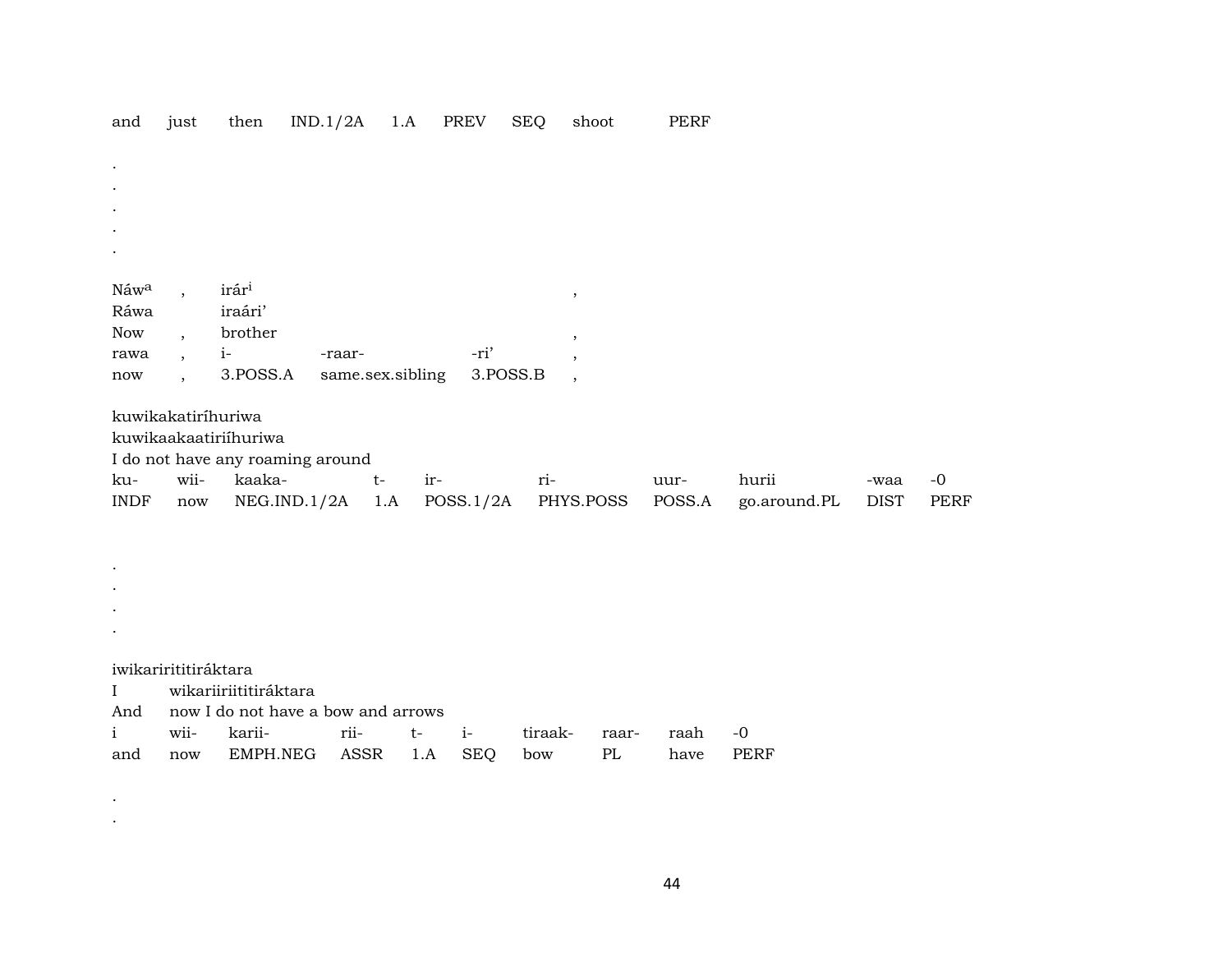| Náwahá                |                        |            | Ţ                                  | irár <sup>i</sup> |          |        |                  |       |             |                               |
|-----------------------|------------------------|------------|------------------------------------|-------------------|----------|--------|------------------|-------|-------------|-------------------------------|
| Ráwa                  |                        | ha         |                                    | iraári'           |          |        |                  |       |             | $^\mathrm{^\mathrm{o}}$       |
| <b>Now</b>            | $\ddot{\phantom{0}}$   | ha         | Ţ                                  | brother           |          |        |                  |       |             |                               |
| rawa                  |                        | ha         | $\overline{\phantom{a}}$           | $i$ - $\sim$      |          | -raar- |                  |       | -ri'        | $\, ,$                        |
| now                   |                        | ha         |                                    | 3.POSS.A          |          |        | same.sex.sibling |       | 3.POSS.B    | ,<br>$\overline{\phantom{a}}$ |
|                       |                        |            |                                    |                   |          |        |                  |       |             |                               |
| a                     | ati <sup>^</sup> s     |            |                                    |                   |          |        |                  |       |             |                               |
| a                     | Atí'as                 |            |                                    |                   |          |        |                  |       |             |                               |
| and                   | our Father             |            |                                    |                   |          |        |                  |       |             |                               |
| a                     | ati-                   |            | as                                 |                   |          |        |                  |       |             |                               |
| and                   | 1.POSS                 |            | father                             |                   |          |        |                  |       |             |                               |
|                       | ahikuhaáruuca          |            | He put them in the water for me    |                   |          |        |                  |       |             |                               |
| ar-                   | ri-                    |            | $O -$                              | ku-               | haa-     |        | ra.uc.uh         |       | $-0$        |                               |
| EV.                   | CONT.3A                |            | 3.A                                | 1.P               | in.water |        | put.PL.P         |       | PERF        |                               |
| nahúrahk <sup>i</sup> |                        |            |                                    |                   |          |        |                  |       |             |                               |
| rahúrahki             |                        |            |                                    |                   |          |        |                  |       |             |                               |
| animals               |                        |            |                                    |                   |          |        |                  |       |             |                               |
| rahuraar              |                        | -kis       |                                    |                   |          |        |                  |       |             |                               |
| animal                |                        | <b>DIM</b> |                                    |                   |          |        |                  |       |             |                               |
|                       |                        |            |                                    |                   |          |        |                  |       |             |                               |
|                       | hawakirukuratutiriksta |            |                                    |                   |          |        |                  |       |             |                               |
| Hawá                  |                        |            | kirú kuratuutiíriksta              |                   |          |        |                  |       |             |                               |
| Also                  |                        |            | I probably will not see it anymore |                   |          |        |                  |       |             |                               |
| haawa                 |                        | kiruu      | ku-                                | ra-               | $t-$     |        | ut-              | iirik | -his        | -ta                           |
| also                  |                        | where      | <b>INDF</b>                        | <b>ABS</b>        |          | 1.A    | <b>PREV</b>      | see   | <b>PERF</b> | <b>INT</b>                    |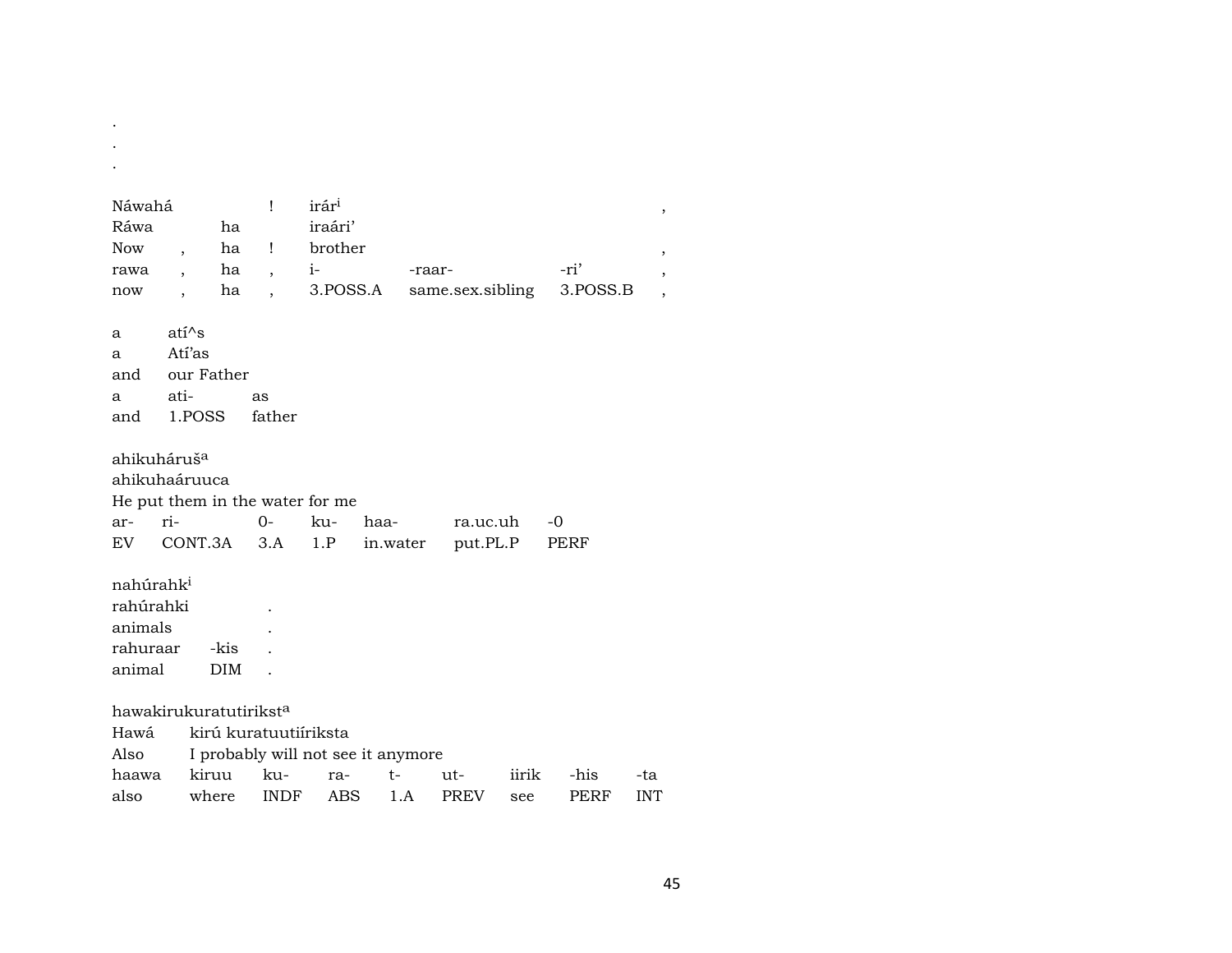| tiraráras <sup>a</sup>                                  |                                             |                    |                                                                               |             |            |                 |                          |          |       |
|---------------------------------------------------------|---------------------------------------------|--------------------|-------------------------------------------------------------------------------|-------------|------------|-----------------|--------------------------|----------|-------|
| tiraraárasa                                             |                                             |                    |                                                                               |             |            |                 |                          |          |       |
|                                                         | these in the water                          |                    |                                                                               |             |            |                 |                          |          |       |
| tii-                                                    | ra-                                         | $0-$               | raar-                                                                         | ha-         | sa         |                 | -0                       |          |       |
| this                                                    | ABS                                         | 3.A                | PL.INDV.A                                                                     | in.water    |            | be.lying        | SUB.3                    |          |       |
| nahúrahki<br>rahúrahki<br>animals<br>rahuraar<br>animal |                                             | -kis<br><b>DIM</b> |                                                                               |             |            |                 |                          |          |       |
| irirətpari                                              |                                             |                    |                                                                               |             |            |                 |                          |          |       |
| iriirátpari                                             |                                             |                    |                                                                               |             |            |                 |                          |          |       |
|                                                         | where I go around                           |                    |                                                                               |             |            |                 | $\overline{\phantom{a}}$ |          |       |
| irii-                                                   | ra-                                         | t-                 | warii                                                                         |             | -hus       |                 |                          |          |       |
| where                                                   | ABS                                         | 1.A                | be.going.about.IMPF                                                           |             |            | <b>IMPF.SUB</b> |                          |          |       |
|                                                         |                                             |                    |                                                                               |             |            |                 |                          |          |       |
|                                                         | šiširurukstáras <sup>a</sup>                |                    |                                                                               |             |            |                 |                          |          |       |
| ci                                                      | ciru                                        |                    | rukstaárasa                                                                   |             |            |                 |                          |          |       |
| but                                                     | yet                                         |                    | if they were in the water                                                     |             |            |                 |                          |          |       |
| ci                                                      | ciruu                                       | ri-                | $0-$                                                                          | uks-        | raar-      |                 | ha-                      | sa       | $-0$  |
| but                                                     | yet                                         | CONT.3A            | 3.A                                                                           | <b>JUSS</b> |            | PL.INDV.A       | in.water                 | be.lying | SUB.3 |
| hi<br>and<br>hi                                         | hirarutatitirətáhkawət <sup>n</sup><br>raa- | ruu-               | raaruutatitirattáhkawat<br>then I would just take out a bow and arrows<br>ta- | $t-$        | $i-$       | tiraak-         | raar-                    | kawat    | -0    |
| and                                                     | just                                        | then               | $IND.1/2A$ 1.A                                                                |             | <b>SEQ</b> | bow             | PL                       | take.out | PERF  |
| atátkutit <sup>n</sup><br>a<br>and<br>а                 | tátkuutit<br>I would kill it<br>ta-         | t-                 | kuut.ik                                                                       | $-0$        |            |                 |                          |          |       |
|                                                         |                                             |                    |                                                                               |             |            |                 |                          |          |       |